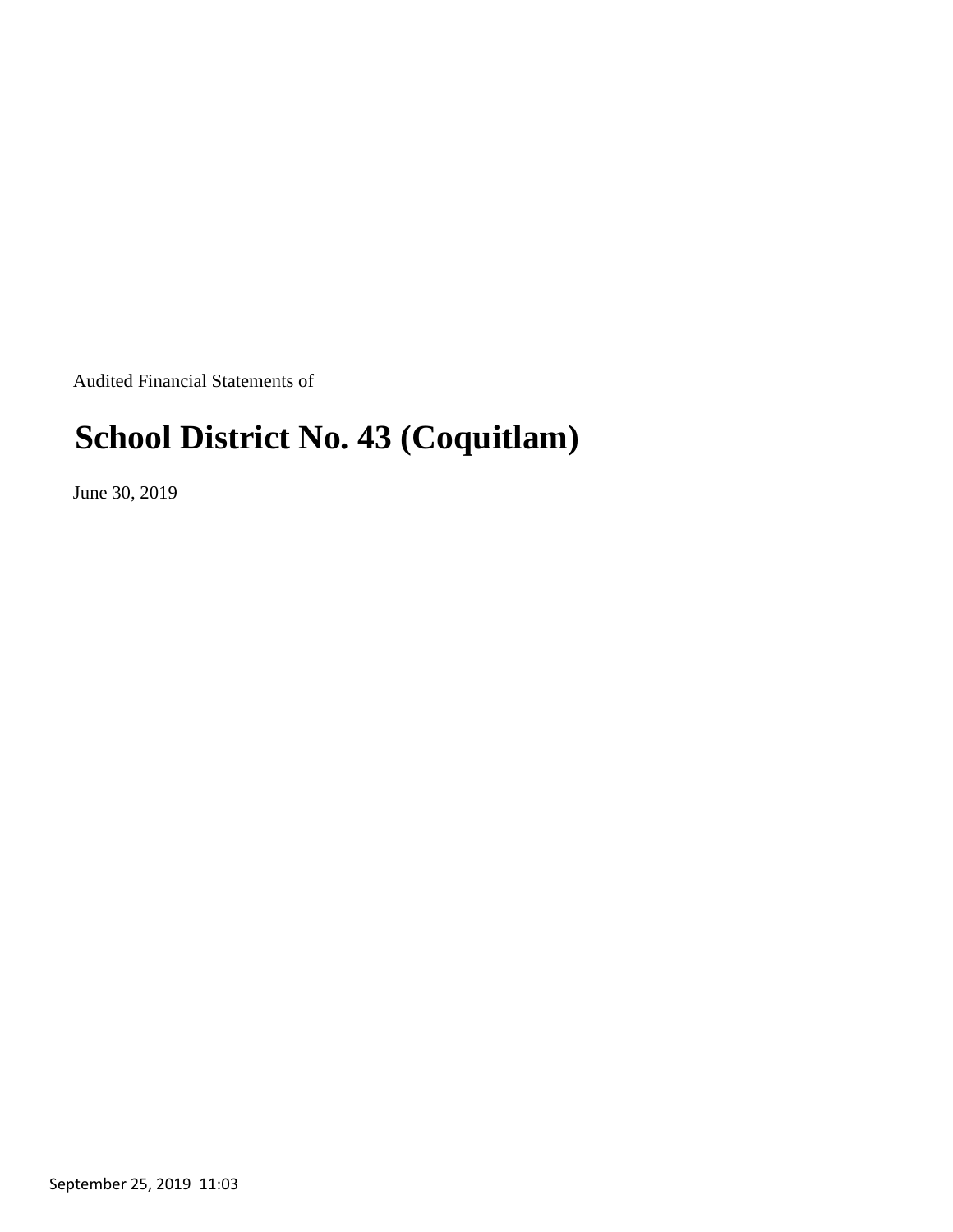June 30, 2019

### Table of Contents

| $\overline{1}$ |
|----------------|
| $2 - 4$        |
| $\sqrt{5}$     |
| $\sqrt{6}$     |
| $\overline{7}$ |
| 8              |
| $9 - 30$       |
| 31             |
| 32             |
| 33             |
| 34             |
| 35             |
| 37             |
| 38             |
| 41             |
| 42             |
| 43             |
| 44             |
| 45             |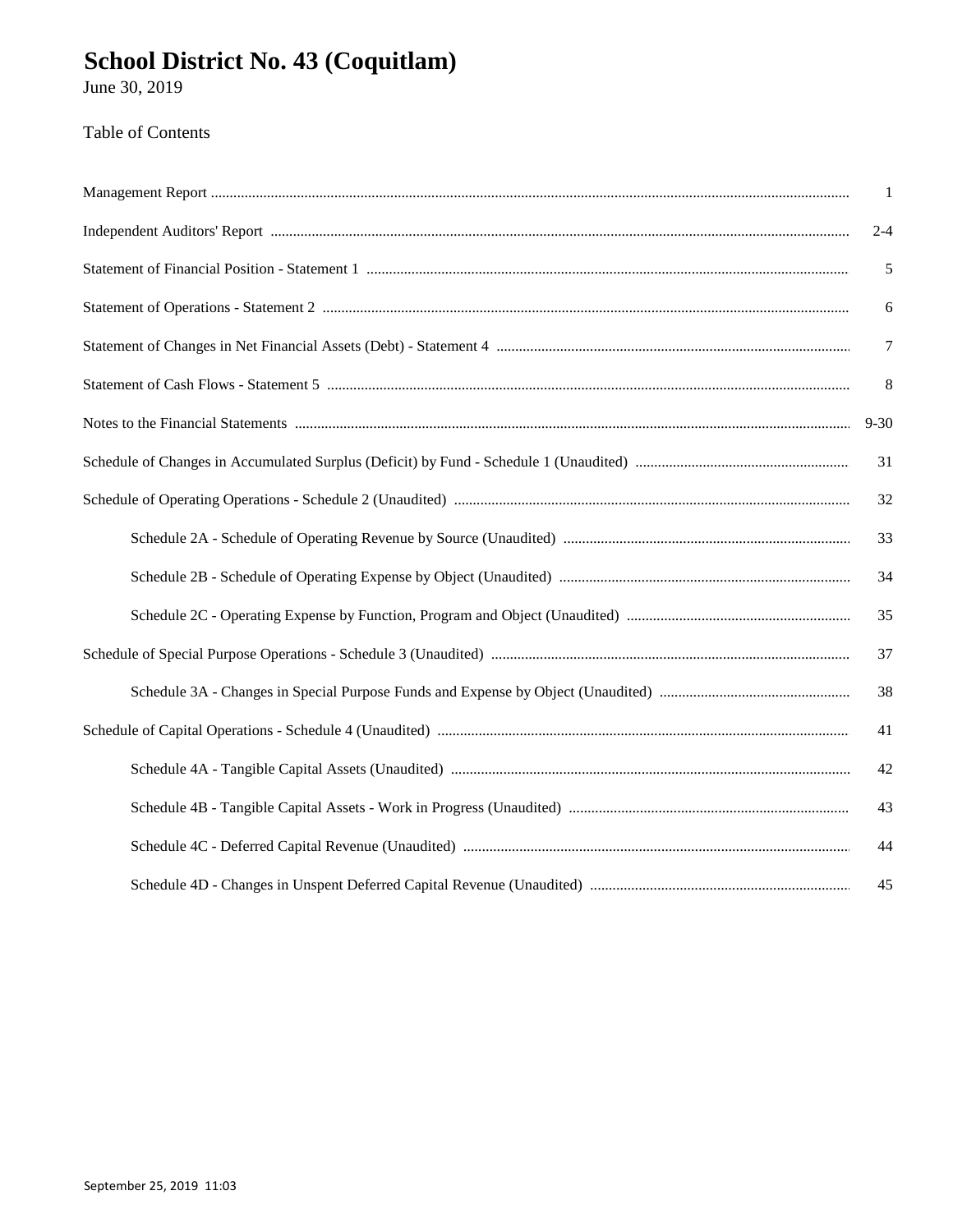### **MANAGEMENT REPORT**

Version: 9233-8487-6505

Management's Responsibility for the Financial Statements.

The accompanying financial statements of School District No. 43 (Coquitlam) have been prepared by management in accordance with the accounting requirements of Section 23.1 of the Budget Transparency and Accountability Act of British Columbia, supplemented by Regulations 257/2010 and 198/2011 issued by the Province of British Columbia Treasury Board, and the integrity and objectivity of these statements are management's responsibility. Management is also responsible for all of the notes to the financial statements and schedules, and for ensuring that this information is consistent, where appropriate, with the information contained in the financial statements.

The preparation of financial statements necessarily involves the use of estimates based on management's judgment particularly when transactions affecting the current accounting period cannot be finalized with certainty until future periods.

Management is also responsible for implementing and maintaining a system of internal controls to provide reasonable assurance that assets are safeguarded, transactions are properly authorized and reliable financial information is produced.

The Board of Education of School District No. 43 (Coquitlam) (called the ''Board'') is responsible for ensuring that management fulfills its responsibilities for financial reporting and internal control and exercises these responsibilities through the Board. The Board reviews internal financial statements on a quarterly basis and externally audited financial statements yearly.

The external auditors, KPMG, conduct an independent examination, in accordance with Canadian generally accepted auditing standards, and express their opinion on the financial statements. The external auditors have full and free access to financial management of School District No. 43 (Coquitlam) and meet when required. The accompanying Independent Auditors' Report outlines their responsibilities, the scope of their examination and their opinion on the School District's financial statements.

On behalf of School District No. 43 (Coquitlam)

| Barb Hobson                                            | 2019-09-25  |
|--------------------------------------------------------|-------------|
| Signature of the Chairperson of the Board of Education | Date Signed |
| Patricia Gartland                                      | 2019-09-25  |
| Signature of the Superintendent                        | Date Signed |
| Chris Nicolls                                          | 2019-09-25  |
| Signature of the Secretary Treasurer                   | Date Signed |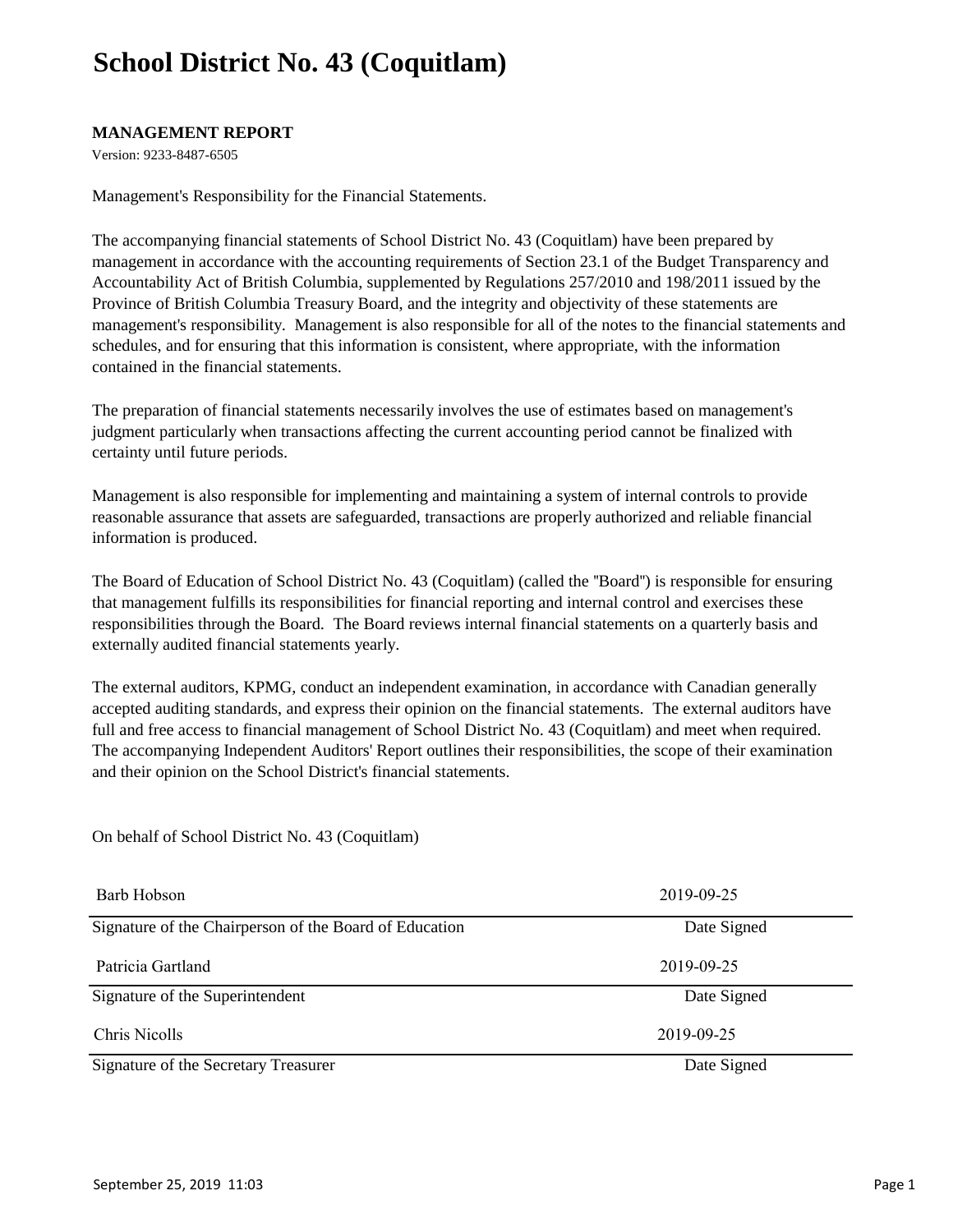

KPMG LLP PO Box 10426 777 Dunsmuir Street Vancouver BC V7Y 1K3 Canada Telephone (604) 691-3000 Fax (604) 691-3031

### **INDEPENDENT AUDITORS' REPORT**

To the Board of Education of the School District No. 43 (Coquitlam) To the Minister of Education, Province of British Columbia

#### *Opinion*

We have audited the financial statements of School District No. 43 (Coquitlam) (the Entity), which comprise:

- The statement of financial position as at June 30, 2019
- the statement of operations for the year then ended
- the statement of changes in net financial assets (debt) for the year then ended
- the statement of cash flows for the year then ended
- and notes to the financial statements, including a summary of significant accounting policies

(Hereinafter referred to as the "financial statements").

In our opinion, the accompanying financial statements are prepared, in all material respects, in accordance with the financial reporting provisions of Section 23.1 of the Budget Transparency and Accountability Act of the Province of British Columbia.

#### *Basis for Opinion*

We conducted our audit in accordance with Canadian generally accepted auditing standards. Our responsibilities under those standards are further described in the "*Auditors' Responsibilities for the Audit of the Financial Statements*" section of our auditors' report.

We are independent of the Entity in accordance with the ethical requirements that are relevant to our audit of the financial statements in Canada and we have fulfilled our other ethical responsibilities in accordance with these requirements.

We believe that the audit evidence we have obtained is sufficient and appropriate to provide a basis for our opinion.

### *Emphasis of Matter – Financial Reporting Framework*

We draw attention to note 2 to the financial statements which describes the applicable financial reporting framework and the significant differences between the financial reporting framework and Canadian public sector accounting standards.

Our opinion is not modified in respect of this matter.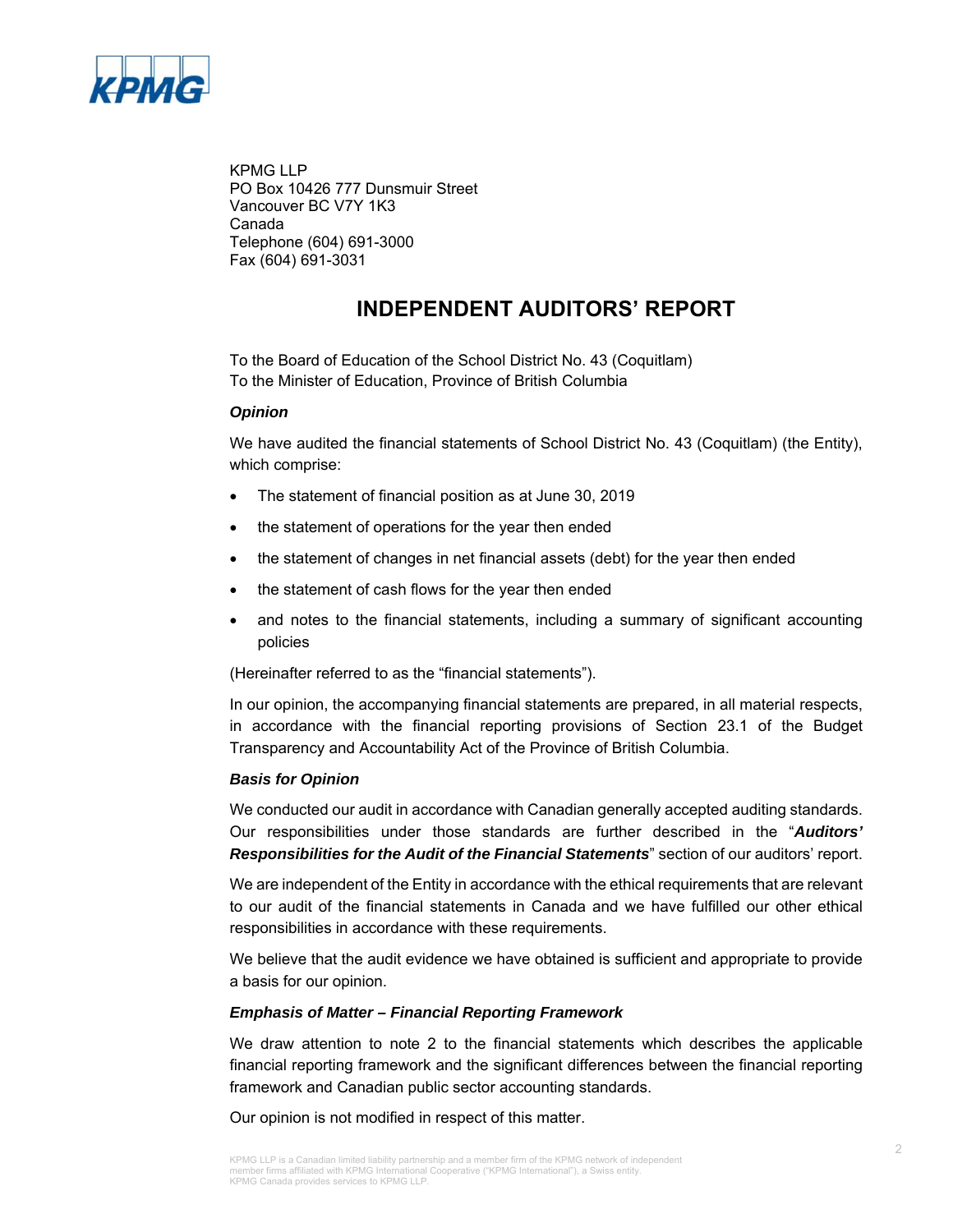

### *Other Information*

Management is responsible for the other information. Other information comprises:

- Unaudited Schedules 1 4 attached to the audited financial statements; and
- Information, other than the financial statements and the auditors' report thereon, included in the Financial Statement Discussion and Analysis document.

Our opinion on the financial statements does not cover the other information and we do not and will not express any form of assurance conclusion thereon.

In connection with our audit of the financial statements, our responsibility is to read the other information identified above and, in doing so, consider whether the other information is materially inconsistent with the financial statements or our knowledge obtained in the audit, or otherwise appears to be materially misstated.

We obtained the Information, other than the financial statements and the auditors' report thereon, included in the Financial Statement Discussion and Analysis document as at the date of this auditors' report. If, based on the work we have performed on this other information, we conclude that there is a material misstatement of this other information, we are required to report that fact in the auditors' report.

We have nothing to report in this regard.

### *Responsibilities of Management and Those Charged with Governance for the Financial Statements*

Management is responsible for the preparation of the financial statements in accordance with the financial reporting provisions of Section 23.1 of the Budget and Transparency and Accountability Act of the Province of British Columbia and for such internal control as management determines is necessary to enable the preparation of financial statements that are free from material misstatement, whether due to fraud or error.

In preparing the financial statements, management is responsible for assessing the Entity's ability to continue as a going concern, disclosing as applicable, matters related to going concern and using the going concern basis of accounting unless management either intends to liquidate the Entity or to cease operations, or has no realistic alternative but to do so.

Those charged with governance are responsible for overseeing the Entity's financial reporting process.

#### *Auditors' Responsibilities for the Audit of the Financial Statements*

Our objectives are to obtain reasonable assurance about whether the financial statements as a whole are free from material misstatement, whether due to fraud or error, and to issue an auditors' report that includes our opinion.

Reasonable assurance is a high level of assurance, but is not a guarantee that an audit conducted in accordance with Canadian generally accepted auditing standards will always detect a material misstatement when it exists.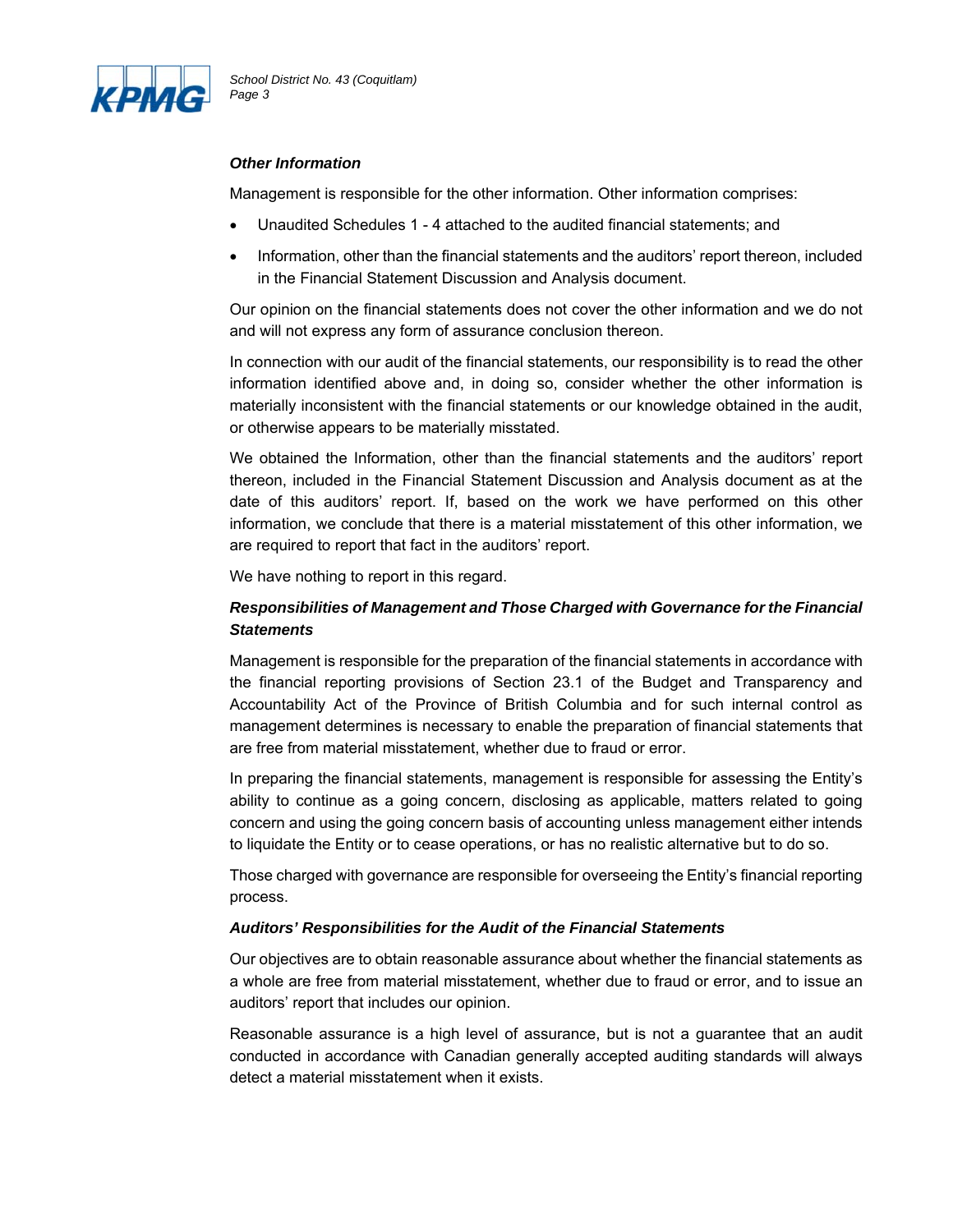

Misstatements can arise from fraud or error and are considered material if, individually or in the aggregate, they could reasonably be expected to influence the economic decisions of users taken on the basis of the financial statements.

As part of an audit in accordance with Canadian generally accepted auditing standards, we exercise professional judgment and maintain professional skepticism throughout the audit.

We also:

 Identify and assess the risks of material misstatement of the financial statements, whether due to fraud or error, design and perform audit procedures responsive to those risks, and obtain audit evidence that is sufficient and appropriate to provide a basis for our opinion.

The risk of not detecting a material misstatement resulting from fraud is higher than for one resulting from error, as fraud may involve collusion, forgery, intentional omissions, misrepresentations, or the override of internal control.

- Obtain an understanding of internal control relevant to the audit in order to design audit procedures that are appropriate in the circumstances, but not for the purpose of expressing an opinion on the effectiveness of the Entity's internal control.
- Evaluate the appropriateness of accounting policies used and the reasonableness of accounting estimates and related disclosures made by management.
- Conclude on the appropriateness of management's use of the going concern basis of accounting and, based on the audit evidence obtained, whether a material uncertainty exists related to events or conditions that may cast significant doubt on the Entity's ability to continue as a going concern. If we conclude that a material uncertainty exists, we are required to draw attention in our auditors' report to the related disclosures in the financial statements or, if such disclosures are inadequate, to modify our opinion. Our conclusions are based on the audit evidence obtained up to the date of our auditors' report. However, future events or conditions may cause the Entity to cease to continue as a going concern.
- Communicate with those charged with governance regarding, among other matters, the planned scope and timing of the audit and significant audit findings, including any significant deficiencies in internal control that we identify during our audit.

 $KPMS$  11P

Chartered Professional Accountants

Vancouver, Canada September 24, 2019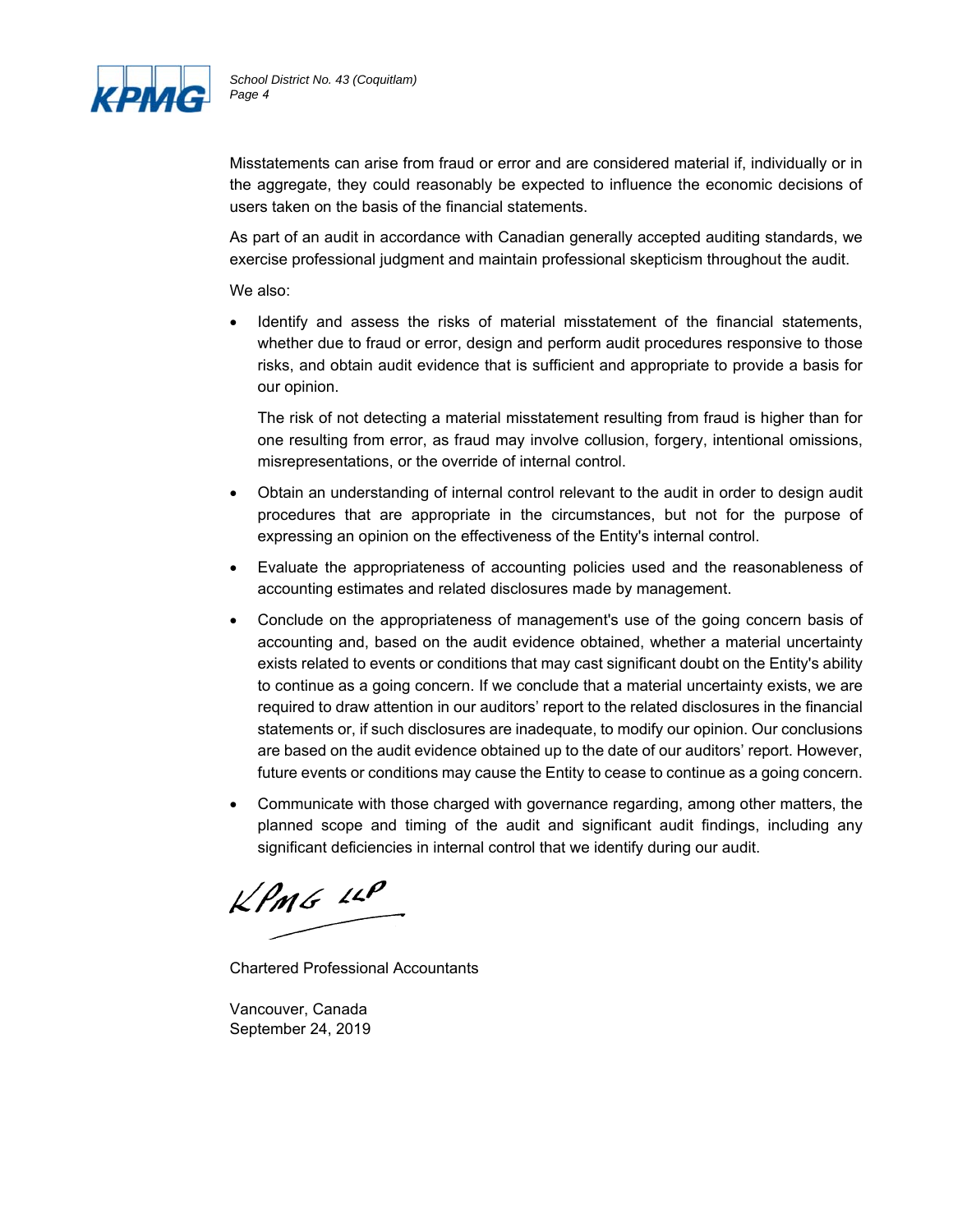Statement of Financial Position As at June 30, 2019

|                                                        | 2019            | 2018            |  |
|--------------------------------------------------------|-----------------|-----------------|--|
|                                                        | <b>Actual</b>   | Actual          |  |
|                                                        | \$              | \$              |  |
| <b>Financial Assets</b>                                |                 |                 |  |
| Cash and Cash Equivalents                              | 172,565,252     | 173,678,123     |  |
| <b>Accounts Receivable</b>                             |                 |                 |  |
| Due from Province - Ministry of Education              | 2,336,641       | 6,546,313       |  |
| Other (Note 3)                                         | 4,215,594       | 4,021,614       |  |
| Portfolio Investments (Note 4)                         | 9,000,000       | 11,995,000      |  |
| <b>Total Financial Assets</b>                          | 188, 117, 487   | 196,241,050     |  |
| <b>Liabilities</b>                                     |                 |                 |  |
| Accounts Payable and Accrued Liabilities               |                 |                 |  |
| Other (Note 5)                                         | 35,957,753      | 54,605,392      |  |
| Unearned Revenue (Note 6)                              | 30,093,601      | 29,792,595      |  |
| Deferred Revenue (Note 7)                              | 12,564,502      | 11,784,783      |  |
| Deferred Capital Revenue (Note 8)                      | 409,521,742     | 390,932,135     |  |
| Employee Future Benefits (Note 9)                      | 30,994,949      | 28,303,116      |  |
| Capital Lease Obligations (Note 11)                    |                 | 5,957           |  |
| Other Liabilities (Note 5)                             | 8,886,213       | 7,790,129       |  |
| <b>Total Liabilities</b>                               | 528,018,760     | 523,214,107     |  |
| <b>Net Financial Assets (Debt)</b>                     | (339, 901, 273) | (326, 973, 057) |  |
| <b>Non-Financial Assets</b>                            |                 |                 |  |
| Tangible Capital Assets (Note 12)                      | 542, 365, 868   | 521,590,452     |  |
| Prepaid Expenses                                       | 624,216         | 153,375         |  |
| <b>Total Non-Financial Assets</b>                      | 542,990,084     | 521,743,827     |  |
| <b>Accumulated Surplus (Deficit)</b>                   | 203,088,811     | 194,770,770     |  |
| Unrecognized Assets (Note 16)                          |                 |                 |  |
| Contractual Obligations (Note 17)                      |                 |                 |  |
| Contractual Rights (Note 18)                           |                 |                 |  |
| Contingent Liabilities (Note 19)                       |                 |                 |  |
| Approved by the Board                                  |                 |                 |  |
| Barb Hobson                                            | 2019-09-25      |                 |  |
| Signature of the Chairperson of the Board of Education |                 | Date Signed     |  |
| Patricia Gartland                                      | 2019-09-25      |                 |  |
| Signature of the Superintendent                        | Date Signed     |                 |  |
| Chris Nicolls                                          | 2019-09-25      |                 |  |
| Signature of the Secretary Treasurer                   | Date Signed     |                 |  |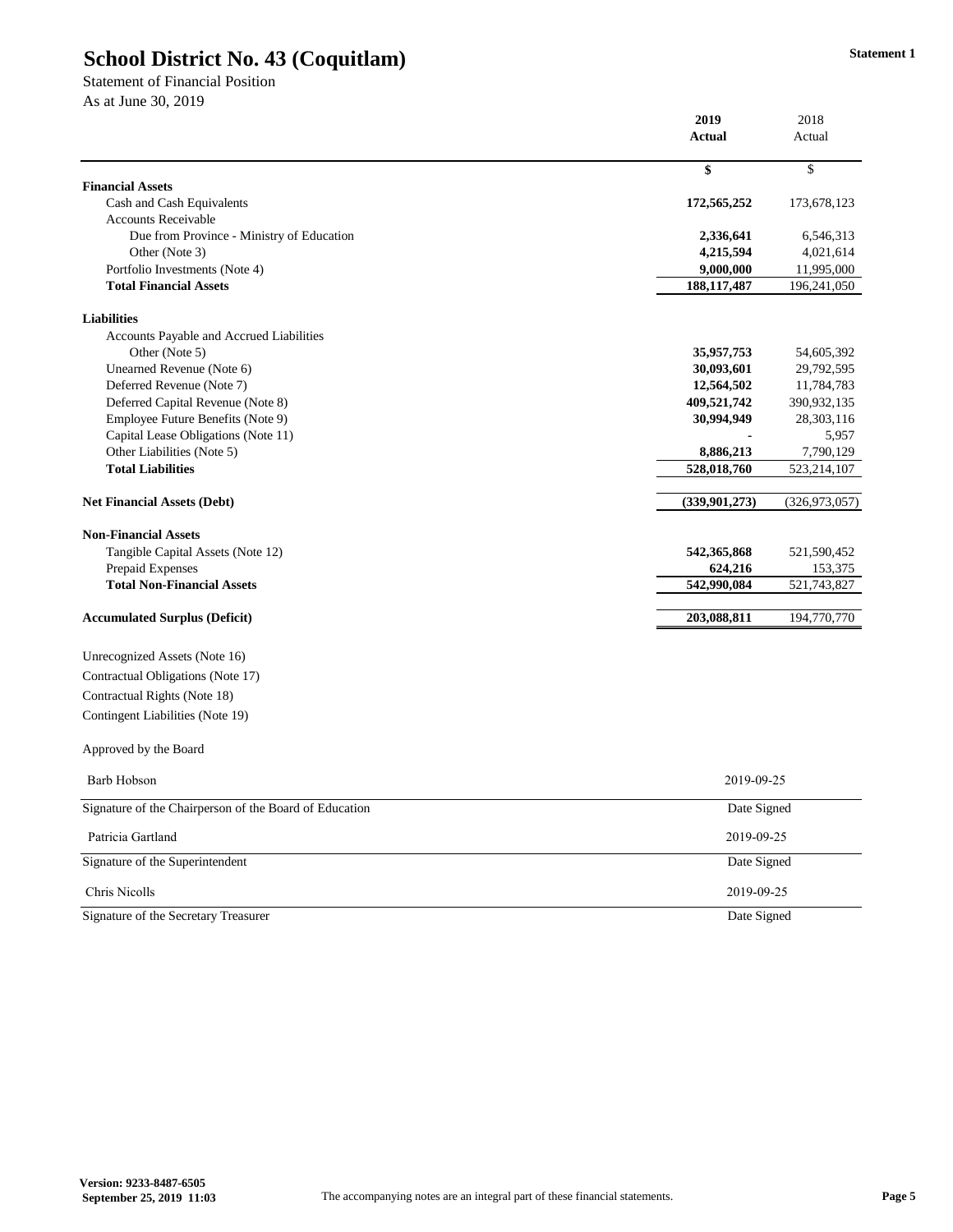Statement of Operations Year Ended June 30, 2019

|                                                                   | 2019<br><b>Budget</b><br>(Note 20) | 2019          | 2018        |
|-------------------------------------------------------------------|------------------------------------|---------------|-------------|
|                                                                   |                                    | <b>Actual</b> | Actual      |
|                                                                   |                                    |               |             |
|                                                                   | \$                                 | \$            | \$          |
| <b>Revenues</b>                                                   |                                    |               |             |
| <b>Provincial Grants</b>                                          |                                    |               |             |
| Ministry of Education                                             | 310,809,093                        | 310,881,807   | 299,703,664 |
| Other                                                             | 52,072                             | 51,072        | 52,901      |
| <b>Federal Grants</b>                                             | 2,905,080                          | 2,957,582     | 2,699,451   |
| Tuition                                                           | 33,826,490                         | 36,585,021    | 37,880,755  |
| Other Revenue                                                     | 13,902,202                         | 14,531,084    | 14,148,995  |
| Rentals and Leases                                                | 2,220,375                          | 2,475,124     | 2,196,232   |
| <b>Investment Income</b>                                          | 2,765,000                          | 3,914,963     | 3,088,382   |
| Amortization of Deferred Capital Revenue                          | 12,500,000                         | 11,927,080    | 11,419,270  |
| <b>Total Revenue</b>                                              | 378,980,312                        | 383, 323, 733 | 371,189,650 |
| <b>Expenses</b>                                                   |                                    |               |             |
| Instruction                                                       | 309,692,755                        | 306,869,455   | 294,836,224 |
| <b>District Administration</b>                                    | 18,049,592                         | 17,818,524    | 23,148,350  |
| Operations and Maintenance                                        | 50,160,037                         | 49,880,621    | 46,068,520  |
| Transportation and Housing                                        | 478,873                            | 437,092       | 476,567     |
| <b>Total Expense</b>                                              | 378, 381, 257                      | 375,005,692   | 364,529,661 |
| Surplus (Deficit) for the year                                    | 599,055                            | 8,318,041     | 6,659,989   |
| Accumulated Surplus (Deficit) from Operations, beginning of year  |                                    | 194,770,770   | 188,110,781 |
| <b>Accumulated Surplus (Deficit) from Operations, end of year</b> |                                    | 203,088,811   | 194,770,770 |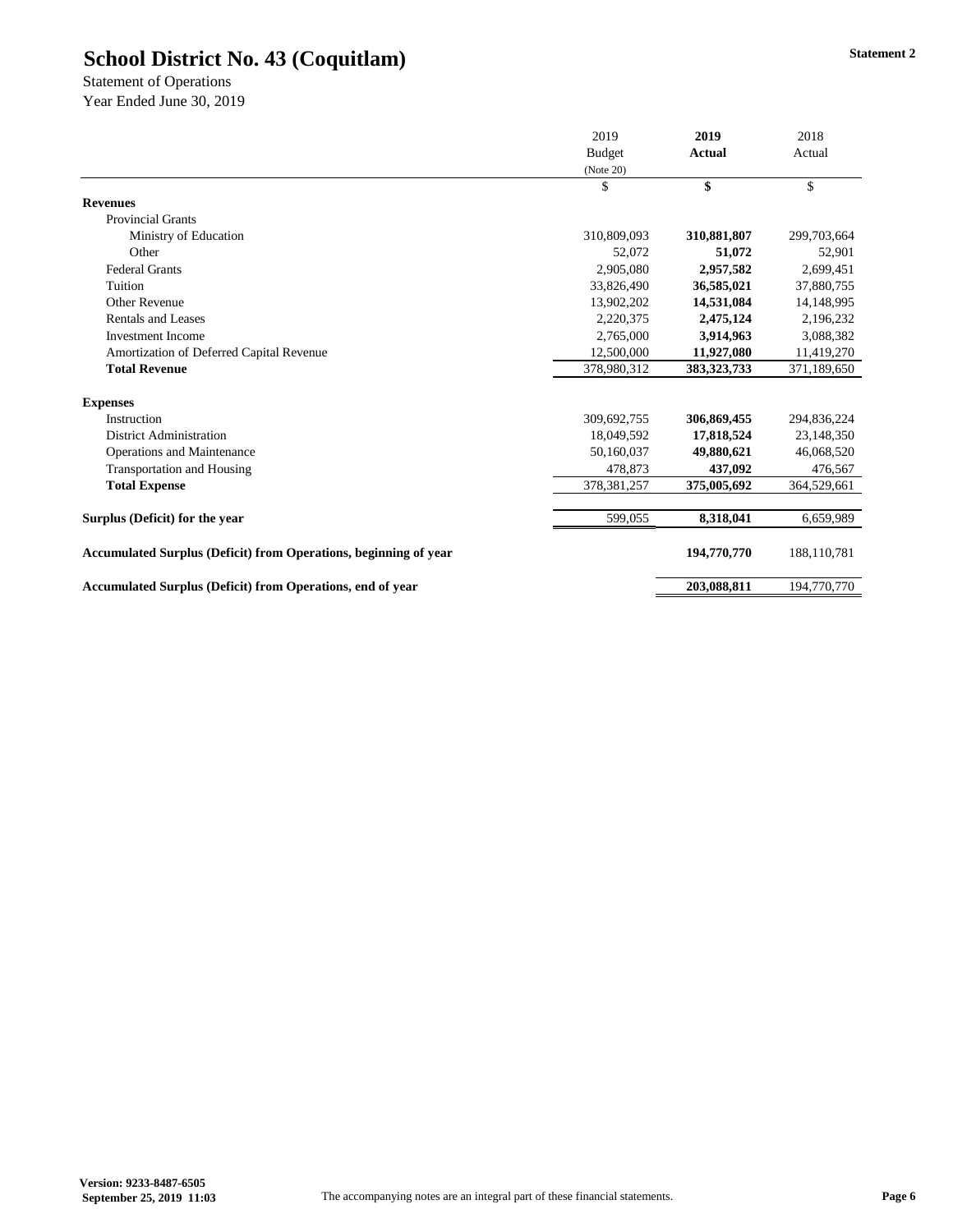Statement of Changes in Net Financial Assets (Debt) Year Ended June 30, 2019

|                                                             | 2019           | 2019            | 2018            |
|-------------------------------------------------------------|----------------|-----------------|-----------------|
|                                                             | <b>Budget</b>  | Actual          | Actual          |
|                                                             | (Note 20)      |                 |                 |
|                                                             | \$             | \$              | \$              |
| Surplus (Deficit) for the year                              | 599,055        | 8,318,041       | 6,659,989       |
| <b>Effect of change in Tangible Capital Assets</b>          |                |                 |                 |
| <b>Acquisition of Tangible Capital Assets</b>               | (28,950,000)   | (36, 142, 878)  | (44, 217, 744)  |
| Amortization of Tangible Capital Assets                     | 14,800,000     | 15,367,462      | 14,381,901      |
| <b>Total Effect of change in Tangible Capital Assets</b>    | (14, 150, 000) | (20, 775, 416)  | (29, 835, 843)  |
| <b>Acquisition of Prepaid Expenses</b>                      |                | (624, 216)      | (153, 375)      |
| Use of Prepaid Expenses                                     |                | 153,375         | 211,730         |
| <b>Total Effect of change in Other Non-Financial Assets</b> |                | (470, 841)      | 58,355          |
| (Increase) Decrease in Net Financial Assets (Debt),         |                |                 |                 |
| before Net Remeasurement Gains (Losses)                     | (13,550,945)   | (12,928,216)    | (23, 117, 499)  |
| <b>Net Remeasurement Gains (Losses)</b>                     |                |                 |                 |
| (Increase) Decrease in Net Financial Assets (Debt)          |                | (12,928,216)    | (23, 117, 499)  |
| Net Financial Assets (Debt), beginning of year              |                | (326, 973, 057) | (303,855,558)   |
| Net Financial Assets (Debt), end of year                    |                | (339,901,273)   | (326, 973, 057) |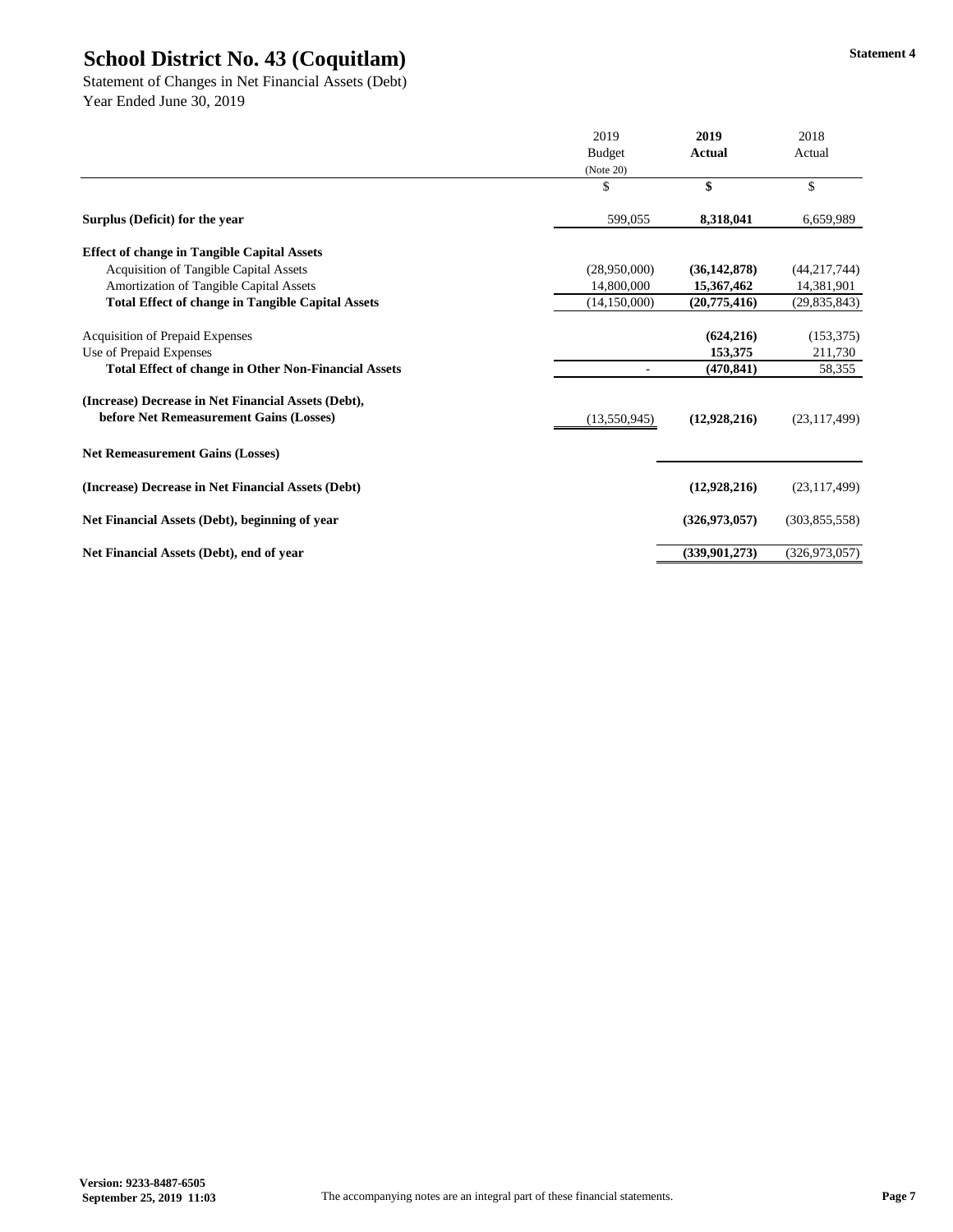Statement of Cash Flows

|                                                        | 2019           | 2018           |
|--------------------------------------------------------|----------------|----------------|
|                                                        | <b>Actual</b>  | Actual         |
|                                                        |                |                |
| <b>Operating Transactions</b>                          | \$             | $\mathbb{S}$   |
| Surplus (Deficit) for the year                         | 8,318,041      | 6,659,989      |
| Changes in Non-Cash Working Capital                    |                |                |
| Decrease (Increase)                                    |                |                |
| <b>Accounts Receivable</b>                             | 4,015,692      | (1,365,924)    |
| Prepaid Expenses                                       | (470, 841)     | 58,355         |
| Increase (Decrease)                                    |                |                |
|                                                        |                |                |
| Accounts Payable and Accrued Liabilities               | (18, 647, 639) | 19,254,414     |
| <b>Unearned Revenue</b><br>Deferred Revenue            | 301,006        | 1,054,491      |
|                                                        | 779,719        | 453,344        |
| <b>Employee Future Benefits</b>                        | 2,691,833      | (5,480,954)    |
| Other Liabilities                                      | 1,096,084      | 574,597        |
| Amortization of Tangible Capital Assets                | 15,367,462     | 14,381,901     |
| Amortization of Deferred Capital Revenue               | (11, 927, 080) | (11, 419, 270) |
| <b>Total Operating Transactions</b>                    | 1,524,277      | 24,170,943     |
| <b>Capital Transactions</b>                            |                |                |
| Tangible Capital Assets Purchased                      | (8, 494, 525)  | (7,279,146)    |
| Tangible Capital Assets - WIP Purchased                | (27, 648, 353) | (36,938,598)   |
| <b>Total Capital Transactions</b>                      | (36, 142, 878) | (44, 217, 744) |
| <b>Financing Transactions</b>                          |                |                |
| Capital Revenue Received                               | 30,516,687     | 39,651,766     |
| Capital Lease Repayment                                | (5,957)        | (5,246)        |
| <b>Total Financing Transactions</b>                    | 30,510,730     | 39,646,520     |
|                                                        |                |                |
| <b>Investing Transactions</b>                          |                |                |
| Proceeds on Disposal of Portfolio Investments          | 2,995,000      |                |
| <b>Total Investing Transactions</b>                    | 2,995,000      |                |
| Net Increase (Decrease) in Cash and Cash Equivalents   | (1, 112, 871)  | 19,599,719     |
| Cash and Cash Equivalents, beginning of year           | 173,678,123    | 154,078,404    |
| Cash and Cash Equivalents, end of year                 | 172,565,252    | 173,678,123    |
| Cash and Cash Equivalents, end of year, is made up of: |                |                |
| Cash                                                   | 172,565,252    | 173,678,123    |
|                                                        | 172,565,252    | 173,678,123    |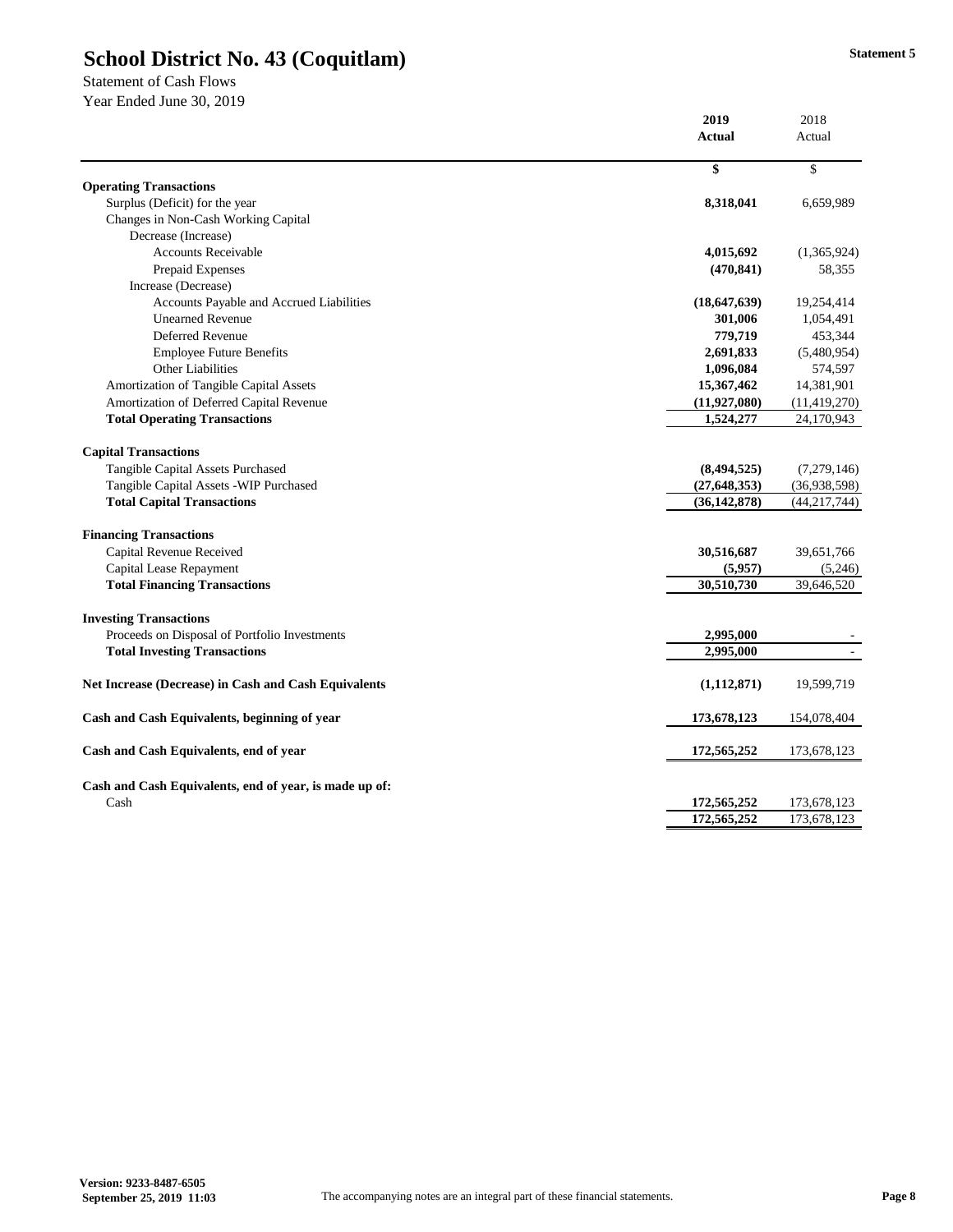### **NOTE 1 AUTHORITY AND PURPOSE**

The School District, established on July 1, 1946 operates under the authority of the *School Act of British Columbia*  as a corporation under the name of "The Board of Education of School District No. 43 (Coquitlam)", and operates as "School District No. 43 (Coquitlam)". A board of education ("Board") which is elected for a four year term governs the School District. The School District provides educational programs to students enrolled in schools in the district and is principally funded by the Province of British Columbia through the Ministry of Education. School District No. 43 (Coquitlam) is exempt from federal and provincial corporate income taxes.

### **NOTE 2 SUMMARY OF SIGNIFICANT ACCOUNTING POLICIES**

a) Basis of Accounting

These financial statements have been prepared in accordance with Section 23.1 of the *Budget Transparency and Accountability Act of the Province of British Columbia* supplemented by Regulations 257/2010 and 198/2011 issued by the Province of British Columbia Treasury Board. The Budget Transparency and Accountability Act requires that the financial statements be prepared in accordance with the set of standards and guidelines that comprise generally accepted accounting principles for senior governments in Canada, or if the Treasury Board makes a regulation, the set of standards and guidelines that comprise generally accepted accounting principles for senior governments in Canada as modified by the alternate standard or guideline or part thereof adopted in the regulation.

Regulation 257/2010 requires all tax-payer supported organizations in the Schools, Universities, Colleges and Hospitals sectors to adopt Canadian public sector accounting standards without any PS4200 elections effective their first fiscal year commencing after January 1, 2012.

Regulation 198/2011 requires that restricted contributions received or receivable for acquiring or developing a depreciable tangible capital asset or contributions in the form of a depreciable tangible capital asset are to be deferred and recognized in revenue at the same rate that amortization of the related tangible capital asset is recorded.

For British Columbia tax-payer supported organizations, these contributions include government transfers and externally restricted contributions.

The accounting policy requirements under Regulation 198/2011 are significantly different from the requirements of Canadian public sector accounting standards which requires that;

- government transfers, which do not contain a stipulation that creates a liability, be recognized as revenue by the recipient when approved by the transferor and the eligibility criteria have been met in accordance with public sector accounting standard PS3410; and
- externally restricted contributions be recognized as revenue in the period in which the resources are used for the purpose or purposes specified in accordance with public sector accounting standard PS3100.

As a result, revenue recognized in the statement of operations and certain related deferred capital revenue would be recorded differently under Canadian Public Sector Accounting Standards.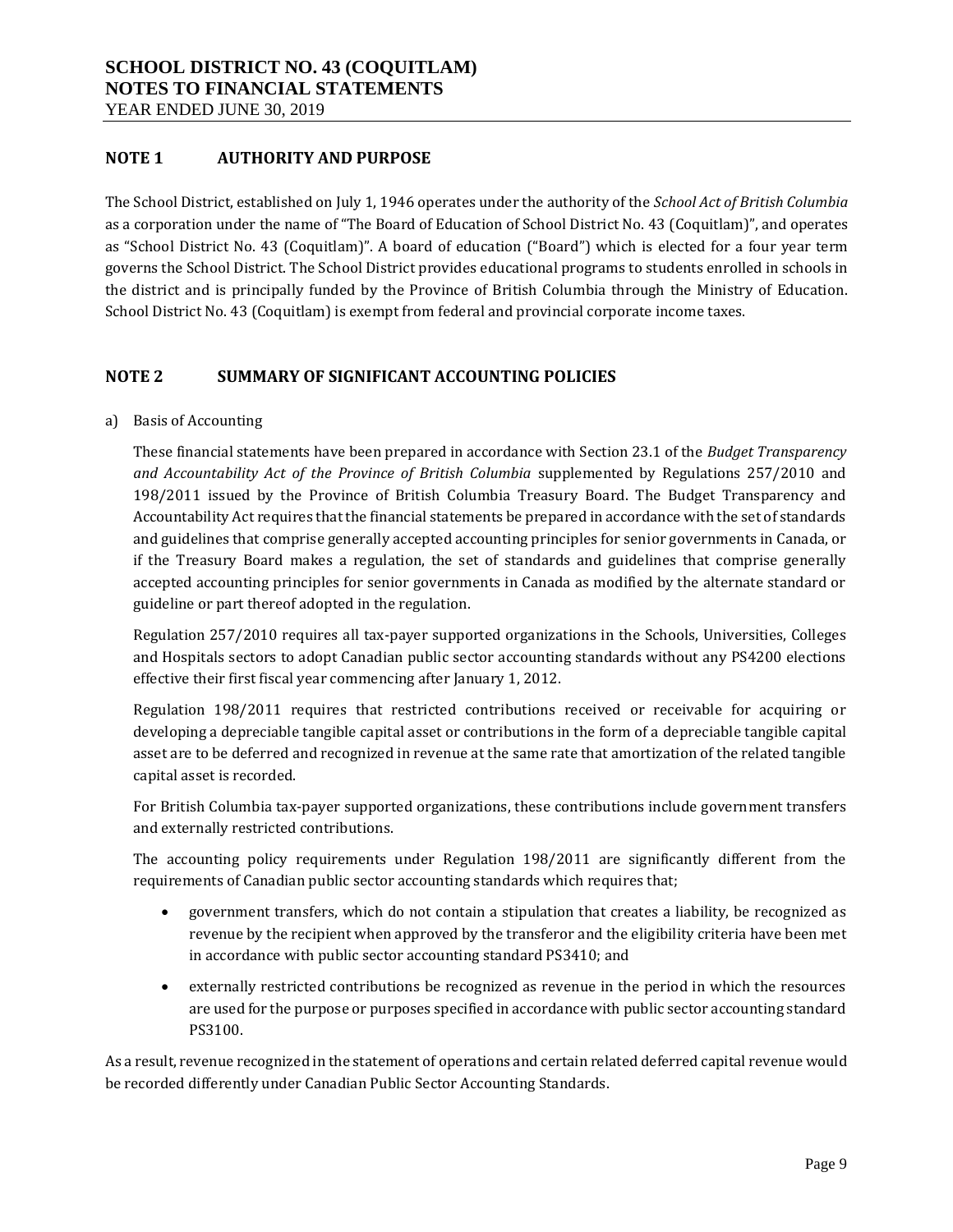YEAR ENDED JUNE 30, 2019

### **NOTE 2 SUMMARY OF SIGNIFICANT ACCOUNTING POLICIES** *(continued)*

b) Basis of Consolidation

These financial statements reflect the assets, liabilities, revenues, and expenses of the reporting entity, which is comprised of all controlled entities. Inter-departmental balances and organizational transactions have been eliminated.

The School District does not control any significant external entities and accordingly no entities have been consolidated with the financial statements.

The School District does not administer any trust activities on behalf of external parties.

c) Cash and Cash Equivalents

Cash and cash equivalents include cash and highly liquid securities that are readily convertible to known amounts of cash and that are subject to an insignificant risk of change in value. These cash equivalents generally have a maturity of three months or less at acquisition and are held for the purpose of meeting shortterm cash commitments rather than for investing.

d) Accounts Receivable

Accounts receivable are measured at amortized cost and shown net of allowance for doubtful accounts.

e) Portfolio Investments

The School District has investments in GIC's and bonds that have a maturity of greater than 3 months at the time of acquisition. GIC's and bonds not quoted in an active market are reported at amortized cost less of impairment, if applicable.

Impairment is defined as a loss in value of a portfolio investment that is other than a temporary decline and is included in the Statement of Operations.

f) Unearned Revenue

Unearned revenue includes tuition fees received for courses to be delivered in future periods and receipt of proceeds for services or products to be delivered in a future period. Revenue will be recognized in that future period when the services or products are provided.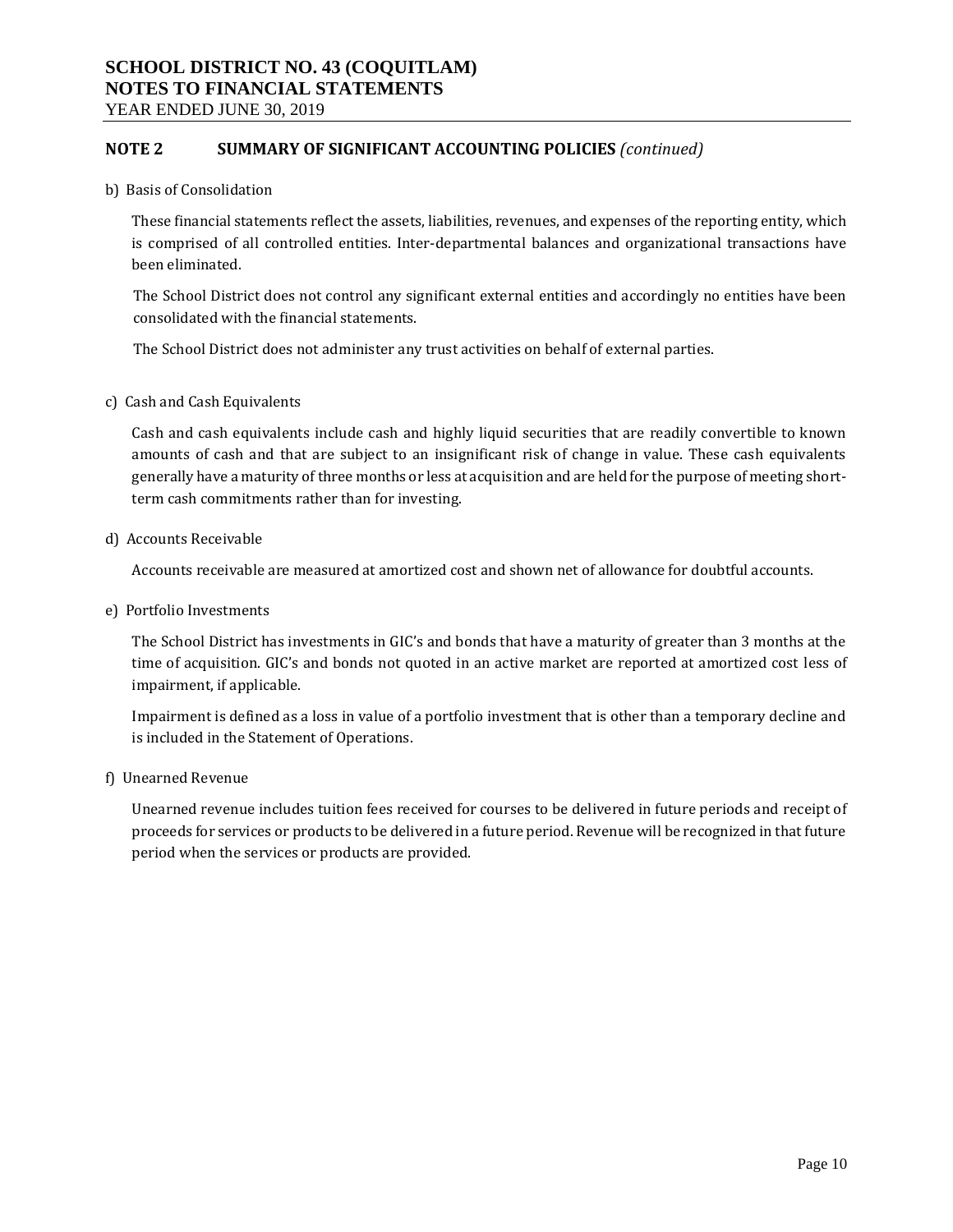YEAR ENDED JUNE 30, 2019

### **NOTE 2 SUMMARY OF SIGNIFICANT ACCOUNTING POLICIES** *(continued)*

g) Deferred Revenue and Deferred Capital Revenue

Deferred revenue includes contributions received with stipulations that meet the description of restricted contributions in the Restricted Contributions Regulation 198/2011 issued by Treasury Board. When restrictions are met, deferred revenue is recognized as revenue in the fiscal year in a manner consistent with the circumstances and evidence used to support the initial recognition of the contributions received as a liability as detailed in Note 2(o).

Funding received for the acquisition of depreciable tangible capital assets is recorded as deferred capital revenue and amortized over the life of the asset acquired as revenue in the statement of operations. This accounting treatment is not consistent with the requirements of Canadian public sector accounting standards which require that government transfers be recognized as revenue when approved by the transferor and eligibility criteria have been met unless the transfer contains a stipulation that creates a liability in which case the transfer is recognized as revenue over the period that the liability is extinguished.

- h) Employee Future Benefits
	- i. Post-employment benefits

The School District provides certain post-employment benefits including accumulated sick leave, accumulated vacation pay, overtime, death benefits, early retirement, and severance/retirement allowances for certain employees pursuant to certain contracts and union agreements.

The School District accrues its obligations and related costs including both vested and non-vested benefits under employee future benefit plans. The future benefits cost is actuarially determined using the projected unit credit method pro-rated on service and using management's best estimate of expected salary escalation, termination and retirement rates and mortality. The discount rate used to measure obligations is based on the cost of borrowing except as per the election described in Note 9 Employee Future Benefits.

The cumulative unrecognized actuarial gains and losses are amortized over the expected average remaining service lifetime (EARSL) of active employees covered under the plan.

The most recent actuarial valuation of the obligation was performed at March 31, 2019 and projected to March 31, 2022. The next valuation will be performed at March 31, 2022 for use at June 30, 2022. For the purposes of determining the financial position of the plans and the employee future benefit costs, a measurement date of March 31 was adopted for all periods subsequent to July 1, 2004.

The School District provides for non-teaching employees a defined benefit plan, including health and dental premiums during retirement. The plan was closed to new enrollees effective December 31, 2017. An actuarial valuation is conducted every three years. The most recent valuation of the obligation was performed at December 31, 2016 and projected for use at June 30, 2019.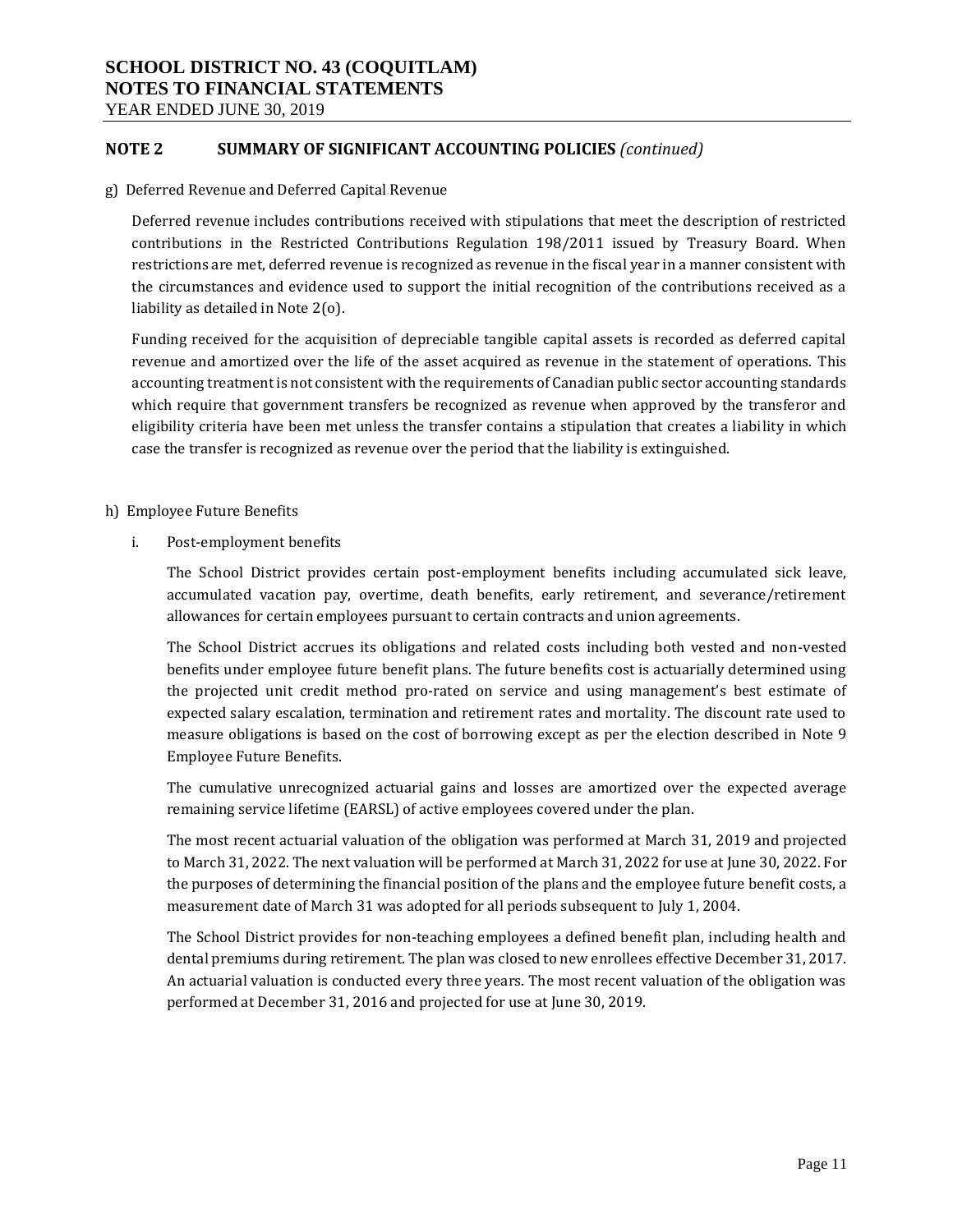YEAR ENDED JUNE 30, 2019

### **NOTE 2 SUMMARY OF SIGNIFICANT ACCOUNTING POLICIES** *(Continued)*

- h) Employee Future Benefits *(continued)*
	- ii. Pension Plans

The School District and its non-teaching employees make contributions to the Non-Teaching Pension Plan of School District 43, (Coquitlam). Effective January 1, 2018 this plan was closed to new enrollees. An actuarial valuation is conducted every three years. The most recent valuation of the obligation was performed at December 31, 2018 and projected for use at June 30, 2019. See Note 9 for additional details of this transaction. Assets and obligations are separated and costs are accrued.

The School District and its teaching employees make contributions to the Teachers' Pension Plan and Municipal Pension Plan. The plans are multi-employer plan where assets and obligations are not separated. The costs are expensed as incurred.

#### i) Environmental Remediation Costs

Liabilities are recognized for statutory, contractual or legal obligations associated with the retirement of tangible capital assets when those obligations result from the acquisition, construction, development or normal operation of the assets. The obligations are measured initially at fair value, determined using present value methodology, and the resulting costs capitalized into the carrying amounts of the related tangible capital asset. In subsequent periods, the liability is adjusted for accretion and any changes in the amount or timing of the underlying future cash flows. The capitalized asset retirement cost is amortized on the same basis as the related asset and accretion expense is included in the Statement of Operations.

#### j) Liability for Contaminated Sites

Contaminated sites are a result of contamination being introduced into air, soil, water or sediment of a chemical, organic or radioactive material or live organism that exceeds an environmental standard. The liability is recorded net of any expected recoveries. A liability for remediation of contaminated sites is recognized when a site is not in productive use and all the following criteria are met:

- an environmental standard exists;
- contamination exceeds the environmental standard;
- the School District:
	- o is directly responsible; or
	- o accepts responsibility;
- it is expected that future economic benefits will be given up; and
- a reasonable estimate of the amount can be made.

The liability is recognized as management's estimate of the cost of post-remediation including operation, maintenance and monitoring that are an integral part of the remediation strategy for a contaminated site.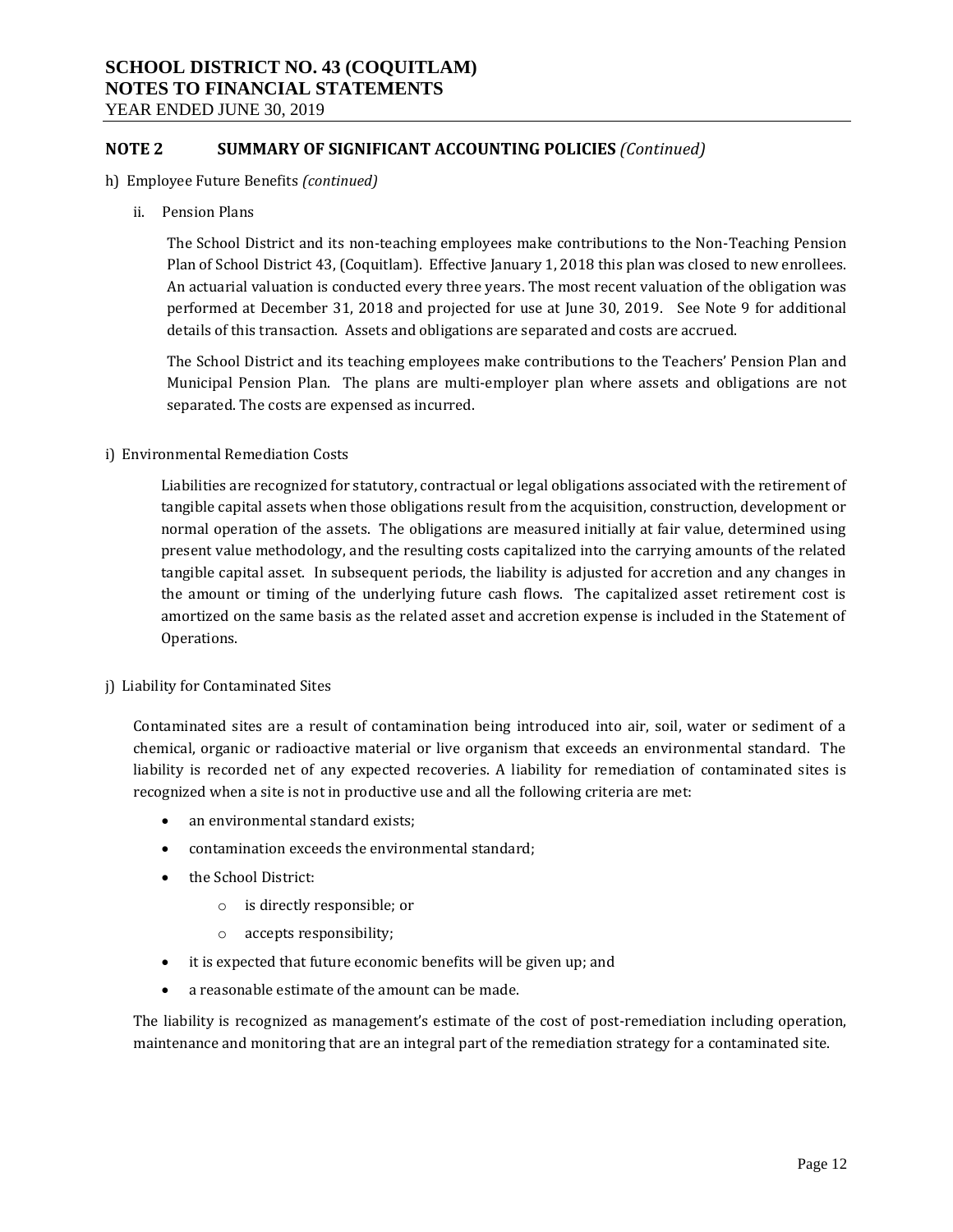YEAR ENDED JUNE 30, 2019

### **NOTE 2 SUMMARY OF SIGNIFICANT ACCOUNTING POLICIES** *(Continued)*

k) Tangible Capital Assets

The following criteria apply:

- Tangible capital assets acquired or constructed are recorded at cost which includes amounts that are directly related to the acquisition, design, construction, development, improvement or betterment of the assets. Cost also includes overhead directly attributable to construction as well as interest costs that are directly attributable to the acquisition or construction of the asset.
- Donated tangible capital assets are recorded at their fair market value on the date of donation, except in circumstances where fair value cannot be reasonably determined, which are then recognized at nominal value. Transfers of capital assets from related parties are recorded at carrying value.
- Work-in-progress is recorded as an acquisition to the applicable asset class at substantial completion.
- Tangible capital assets are written down to residual value when conditions indicate they no longer contribute to the ability of the School District to provide services or when the value of future economic benefits associated with the sites and buildings are less than their net book value. The write-downs are accounted for as expenses in the Statement of Operations.
- Buildings that are demolished or destroyed are written-off.
- Works of art, historic assets and other intangible assets are not recorded as assets in these financial statements.
- The cost, less residual value, of tangible capital assets (excluding sites), is amortized on a straight-line basis over the estimated useful life of the asset. It is management's responsibility to determine the appropriate useful lives for tangible capital assets. These useful lives are reviewed on a regular basis or if significant events initiate the need to revise. Estimated useful life is as follows:

| <b>Buildings</b>      | 40 years |
|-----------------------|----------|
| Furniture & Equipment | 10 years |
| Vehicles              | 10 years |
| Computer Hardware     | 5 years  |

l) Capital Leases

Leases that, from the point of view of the lessee, transfer substantially all the benefits and risks incident to ownership of the property to the School District are considered capital leases. These are accounted for as an asset and an obligation. Capital lease obligations are recorded at the present value of the minimum lease payments excluding executor costs, e.g., insurance, maintenance costs, etc. The discount rate used to determine the present value of the lease payments is the lower of the School District's rate for incremental borrowing or the interest rate implicit in the lease. All other leases are accounted for as operating leases and the related payments are charged to expenses as incurred.

m) Prepaid Expenses

Materials, supplies and services held for use by the School District in the following fiscal year are included as a prepaid expense and stated at acquisition cost. Such items are charged to expense over the periods expected to benefit from it.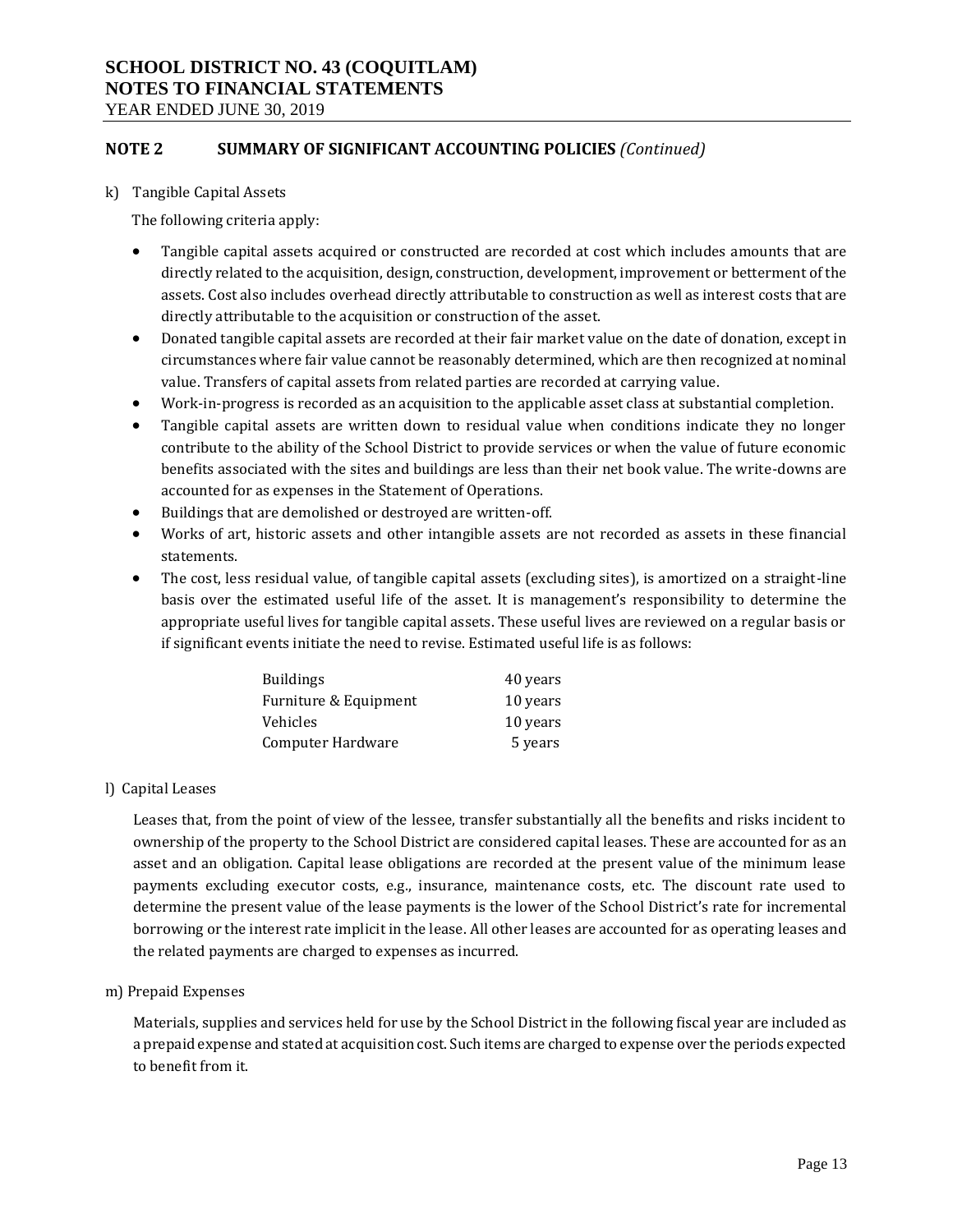YEAR ENDED JUNE 30, 2019

### **NOTE 2 SUMMARY OF SIGNIFICANT ACCOUNTING POLICIES** *(Continued)*

#### n) Funds and Reserves

Certain amounts, as approved by the Board are set aside in accumulated surplus for future operating and capital purposes. Transfers to and from funds and reserves are an adjustment to the respective fund when approved. (See Note 14 – Interfund Transfers and Note 23 – Internally Restricted Surplus).

#### o) Revenue Recognition

Revenues are recognized on an accrual basis in the period in which the transactions or events occurred that gave rise to the revenues, the amounts are considered to be collectible and can be reasonably estimated.

Contributions received or where eligibility criteria have been met are recognized as revenue except where the contribution meets the criteria for deferral as described below. Eligibility criteria are the criteria that the School District has to meet in order to receive the contributions including authorization by the transferring government.

For contributions subject to a legislative or contractual stipulation or restriction as to their use, revenue is recognized as follows:

- Non-capital contributions for specific purposes are recorded as deferred revenue and recognized as revenue in the year related expenses are incurred,
- Contributions restricted for site acquisitions are recorded as revenue when the sites are purchased, and
- Contributions restricted for tangible capital assets acquisitions other than sites are recorded as deferred capital revenue and amortized over the useful life of the related assets.

Donated tangible capital assets other than sites are recorded at fair market value and amortized over the useful life of the assets. Donated sites are recorded as revenue at fair market value when received or receivable.

The accounting treatment for restricted contributions is not consistent with the requirements of Canadian public sector accounting standards which require that government transfers be recognized as revenue when approved by the transferor and eligibility criteria have been met unless the transfer contains a stipulation that meets the criteria for liability recognition in which case the transfer is recognized as revenue over the period that the liability is extinguished.

Revenue related to fees or services received in advance of the fee being earned or the service is performed is deferred and recognized when the fee is earned or service performed.

Investment income is reported in the period earned. When required by the funding party or related Act, investment income earned on deferred revenue is added to the deferred revenue balance.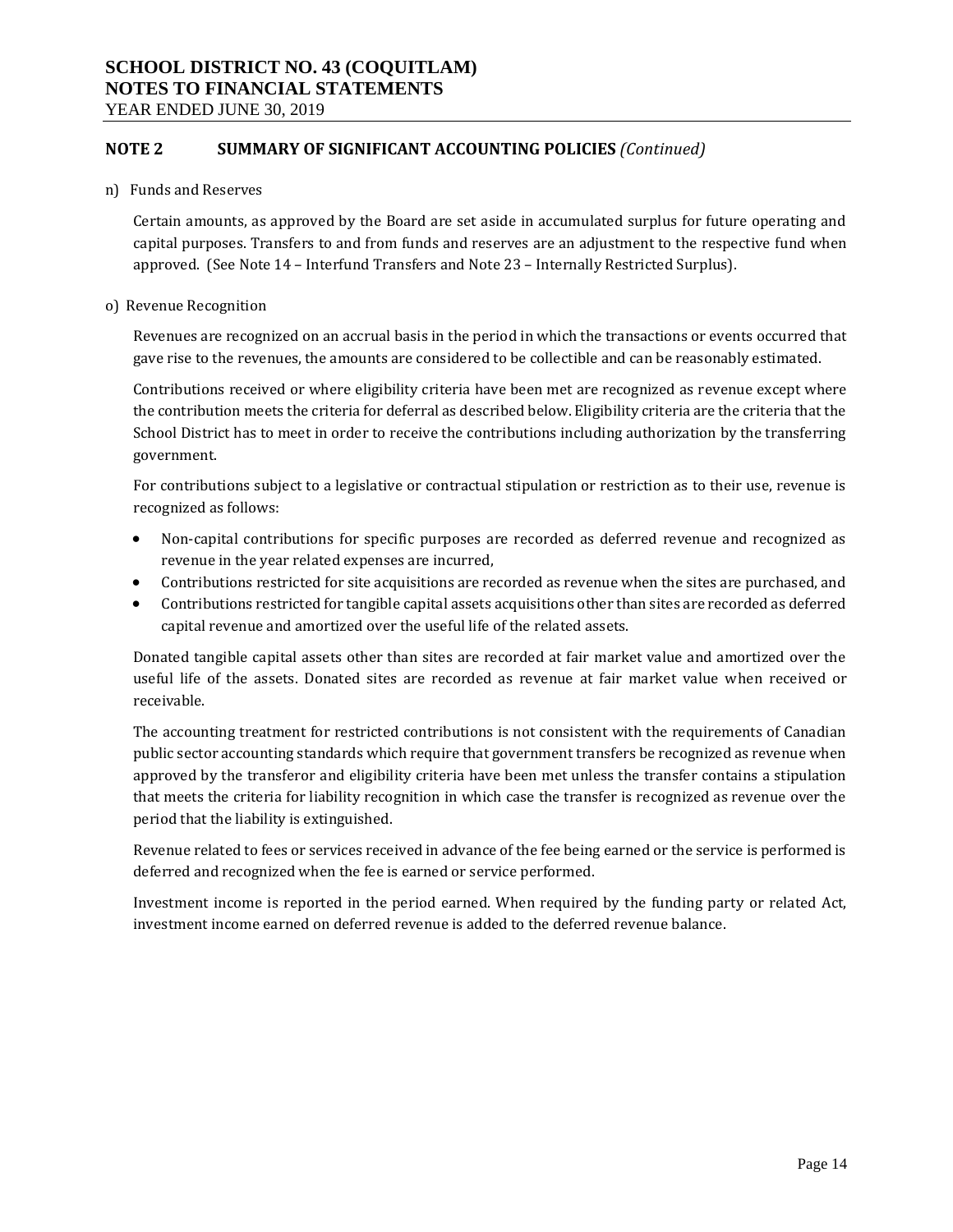YEAR ENDED JUNE 30, 2019

### **NOTE 2 SUMMARY OF SIGNIFICANT ACCOUNTING POLICIES** *(Continued)*

p) Expenditures

Expenses are reported on an accrual basis. The cost of all goods consumed and services received during the year is expensed.

Categories of Salaries

- Principals, Vice-Principals, and Directors of Instruction employed under an administrative officer contract are categorized as Principals and Vice-Principals.
- Superintendents, Assistant Superintendents, Secretary-Treasurers, Trustees and other employees excluded from union contracts are categorized as Other Professionals.

#### Allocation of Costs

- Operating expenses are reported by function, program, and object. Whenever possible, expenditures are determined by actual identification. Additional costs pertaining to specific instructional programs, such as special and aboriginal education, are allocated to these programs. All other costs are allocated to related programs.
- Actual salaries of personnel assigned to two or more functions or programs are allocated based on the time spent in each function and program. School-based clerical salaries are allocated to school administration and partially to other programs to which they may be assigned. Principals and Vice-Principals salaries are allocated to school administration and may be partially allocated to other programs to recognize their other responsibilities.
- Employee benefits and allowances are allocated to the same programs, and in the same proportions, as the individual's salary.
- Supplies and services are allocated based on actual program identification.
- q) Endowment Contributions

Endowment contributions are reported as revenue on the Statement of Operations when received. Investment income earned on endowment principal is recorded as deferred revenue if it meets the definition of a liability and is recognized as revenue in the year related expenses (disbursements) are incurred. If the investment income earned does not meet the definition of a liability, it is recognized as revenue in the year it is earned. Endowment assets are reported as restricted non-financial assets on the Statement of Financial Position.

#### r) Financial Instruments

A contract establishing a financial instrument creates, at its inception, rights and obligations to receive or deliver economic benefits. The financial assets and financial liabilities portray these rights and obligations in the financial statements. The School District recognizes a financial instrument when it becomes a party to a financial instrument contract.

Financial instruments consist of cash and cash equivalents, accounts receivable, portfolio investments, accounts payable and accrued liabilities, and capital lease obligations.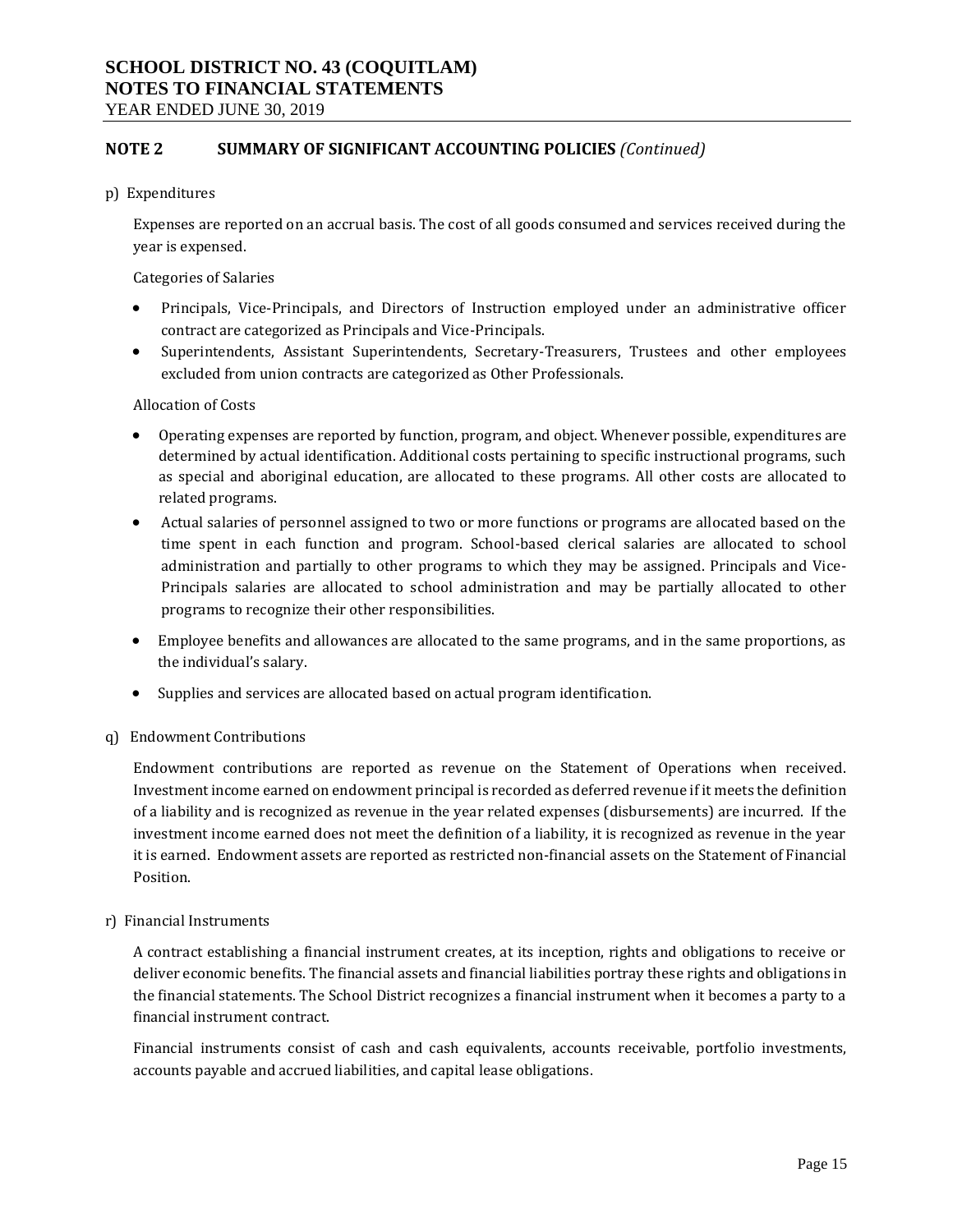YEAR ENDED JUNE 30, 2019

### **NOTE 2 SUMMARY OF SIGNIFICANT ACCOUNTING POLICIES** *(Continued)*

r) Financial Instruments (continued)

Except for portfolio investments in equity instruments quoted in an active market that are recorded at fair value, all financial assets and liabilities are recorded at cost or amortized cost and the associated transactions costs are added to the carrying value of these investments upon initial recognition. Transactions costs are incremental costs directly attributable to the acquisition or issue of a financial asset or a financial liability.

Unrealized gains and losses from changes in the fair value of financial instruments are recorded at fair value and recognized in the statement of remeasurement gains and losses. Upon settlement, the cumulative gain or loss is reclassified from the statement of remeasurement gains and losses and recognized in the statement of operations. Interest and dividends attributable to financial instruments are reported in the statement of operations.

All financial assets except derivatives are tested annually for impairment. When financial assets are impaired, impairment losses are recorded in the statement of operations. A write-down of a portfolio investment to reflect a loss in value is not reversed for a subsequent increase in value.

For financial instruments measured using amortized cost, the effective interest rate method is used to determine interest revenue or expense.

s) Measurement Uncertainty

Preparation of financial statements in accordance with the basis of accounting described in note 2a) requires management to make estimates and assumptions that impact reported amounts of assets and liabilities at the date of the financial statements and revenues and expenses during the reporting periods. Significant areas requiring the use of management estimates relate to the potential impairment of assets, liabilities for contaminated sites, rates for amortization and estimated employee future benefits. Actual results could differ from those estimates.

### **NOTE 3 ACCOUNTS RECEIVABLE – OTHER RECEIVABLES**

|                                   | 2019        | 2018        |
|-----------------------------------|-------------|-------------|
| <b>Benefit Deposit Allowances</b> | \$1,326,113 | \$1,954,703 |
| <b>Federal Grants</b>             | 914,818     | 830,246     |
| <b>GST Input Tax Credit</b>       | 266,087     | 414,904     |
| Interest Income                   | 170,982     | 190,802     |
| Capital due from third parties    | 696,916     | 273,894     |
| Other receivables                 | 905,678     | 422,065     |
| Allowance for doubtful accounts   | (65,000)    | (65,000)    |
| <b>Total Other Receivables</b>    | \$4,215,594 | \$4,021,614 |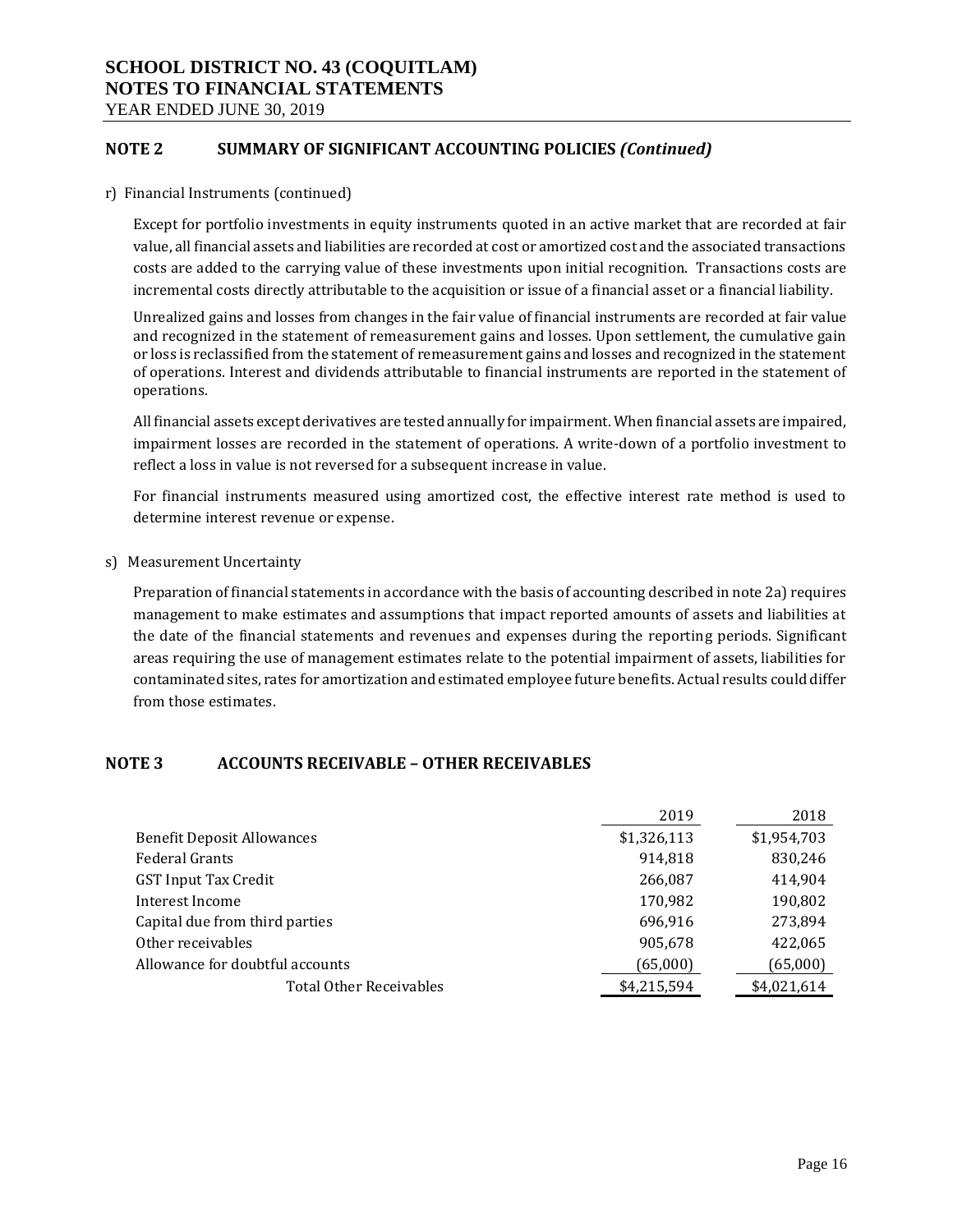YEAR ENDED JUNE 30, 2019

### **NOTE 4 PORTFOLIO INVESTMENTS**

|                                            | 2019                     | 2018         |
|--------------------------------------------|--------------------------|--------------|
| Guaranteed investment certificates (GIC's) | \$9,000,000              | \$10,000,000 |
| <b>Bonds</b>                               | $\overline{\phantom{0}}$ | 1,995,000    |
| Total Portfolio Investments                | \$9,000,000              | \$11,995,000 |

\$9,000,000 matures over the next two years with yields between 2.10% and 2.22%.

### **NOTE 5 ACCOUNTS PAYABLE AND ACCRUED LIABILITIES – OTHER**

|                                                  | 2019         | 2018         |
|--------------------------------------------------|--------------|--------------|
| <b>Trade Payables</b>                            | \$13,480,411 | \$16,641,978 |
| Pension Payable                                  | 453,175      | 17,206,681   |
| Salary & Benefits Payable                        | 22,024,167   | 20,756,733   |
| Balance - Accounts Payable & Accrued Liabilities | \$35,957,753 | \$54,605,392 |
|                                                  |              |              |
| <b>Environmental Remediation Costs (Note 21)</b> | \$2,974,489  | \$2,672,705  |
| <b>Accrued Vacation Pay</b>                      | 5,508,745    | 4,455,416    |
| <b>Other</b>                                     | 402,979      | 662,008      |
| Balance - Total Other Liabilities                | \$8,886,213  | \$7,790,129  |
| Total Accounts Payable and Accrued Liabilities   | \$44,843,966 | \$62,395,521 |

### **NOTE 6 UNEARNED REVENUE**

|                            | 2019           | 2018         |
|----------------------------|----------------|--------------|
| Balance, beginning of year | \$29,792,595   | \$28,738,104 |
| Tuition fees received      | 36,886,027     | 38,935,246   |
| Tuition fees recognized    | (36, 585, 021) | (37,880,755) |
| Balance, end of year       | \$30,093,601   | \$29,792,595 |

### **NOTE 7 DEFERRED REVENUE**

Deferred revenue includes unspent grants and contributions received that meet the description of a restricted contribution in the Restricted Contributions Regulation 198/2011 issued by Treasury Board, i.e., the stipulations associated with those grants and contributions have not yet been fulfilled.

|                            | 2019           | 2018         |
|----------------------------|----------------|--------------|
| Balance, beginning of year | \$11,784,783   | \$11,331,439 |
| Increases:                 |                |              |
| Provincial grants          | 31,513,179     | 28,785,092   |
| <b>Other</b>               | 17,147,502     | 16,489,378   |
| Investment income          | 96,071         | 70,096       |
|                            | 48,756,752     | 45,344,566   |
| Decreases:                 |                |              |
| Revenue recognized         | (47, 977, 033) | (44,891,222) |
|                            |                |              |
| Balance, end of year       | \$12,564,502   | \$11,784,783 |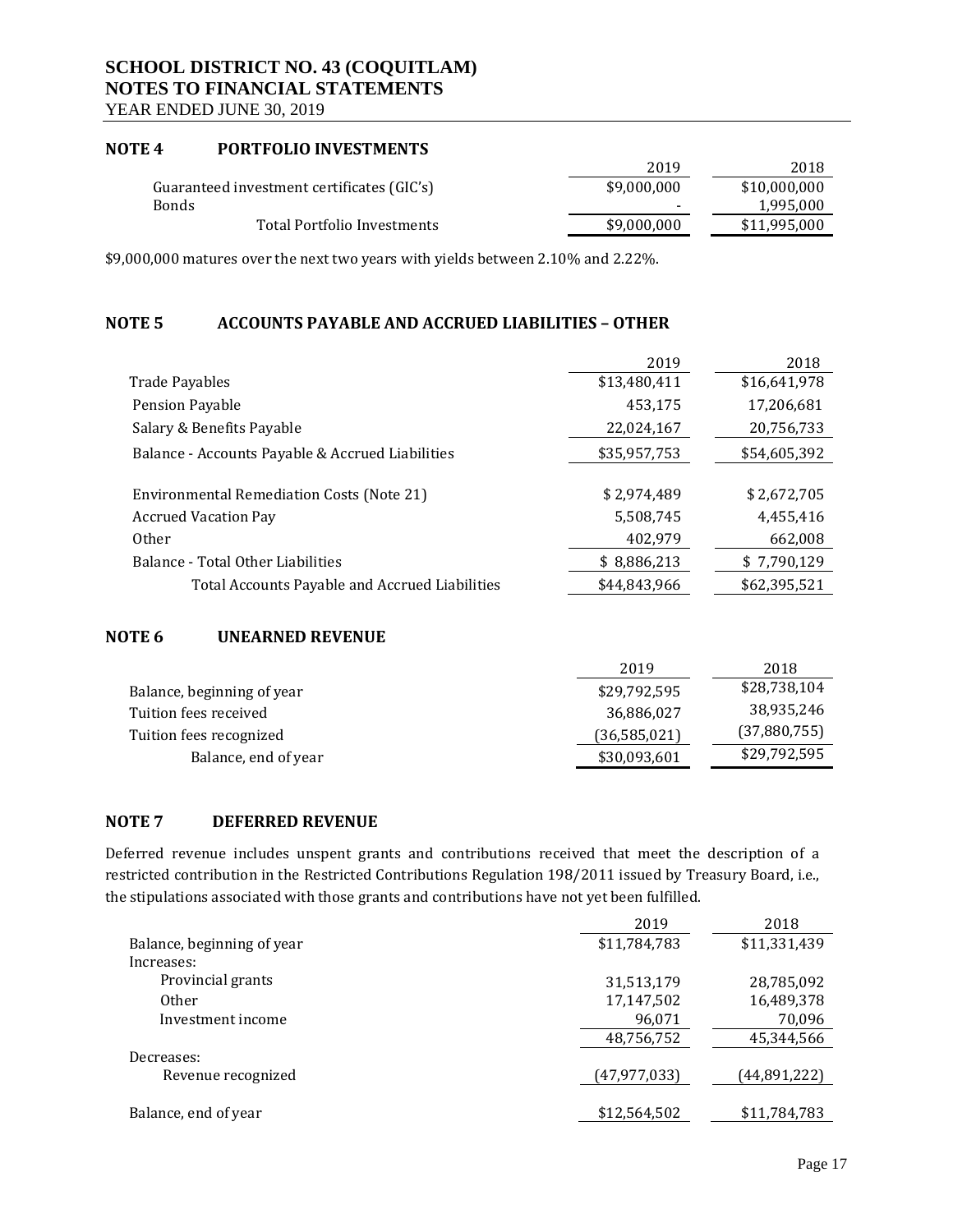YEAR ENDED JUNE 30, 2019

### **NOTE 8 DEFERRED CAPITAL REVENUE**

Deferred capital revenue includes grants and contributions received that are restricted by the contributor for the acquisition of tangible capital assets that meet the description of a restricted contribution in the Restricted Contributions Regulation 198/2011 issued by Treasury Board. Once spent, the contributions are amortized into revenue over the life of the asset acquired.

|                                                          | 2019           | 2018          |
|----------------------------------------------------------|----------------|---------------|
| Deferred capital revenue subject to amortization         |                |               |
| Balance, beginning of year                               | \$266,522,906  | \$270,220,212 |
| Increases:                                               |                |               |
| Capital additions                                        | 4,353,130      | 4,528,665     |
| Transfer from work in progress                           | 49,337,696     | 3,193,299     |
|                                                          | 53,690,826     | 7,721,964     |
| Decreases:                                               |                |               |
| Amortization                                             | 11,927,080     | 11,419,270    |
|                                                          |                |               |
| Net change for the year                                  | 41,763,746     | (3,697,306)   |
|                                                          |                |               |
| Balance, end of year                                     | \$308,286,652  | \$266,522,906 |
|                                                          |                |               |
| Deferred capital revenue - Work in Progress              |                |               |
| Balance, beginning of year                               | \$113,944,921  | \$81,494,084  |
| Increases: Transfers from deferred capital contributions | 27,024,740     | 35,644,136    |
| Transfer to deferred capital contribution<br>Decrease:   |                |               |
| subject to amortization                                  | (49, 337, 696) | (3, 193, 299) |
| Net change for the year                                  | (22, 312, 956) | 32,450,837    |
|                                                          |                |               |
| Balance, end of year                                     | \$91,631,965   | \$113,944,921 |
|                                                          |                |               |
| Unspent deferred capital revenue                         | \$9,603,125    | \$10,464,308  |
|                                                          |                |               |
| Total deferred capital revenue balance, end of year      | \$409,521,742  | \$390,932,135 |

### **NOTE 9 EMPLOYEE FUTURE BENEFITS**

Employee future benefit plan obligations consist of three plans as summarized.

|                                          |                                | 2019           | 2018         |
|------------------------------------------|--------------------------------|----------------|--------------|
| Employee future benefit plans            | (a)                            | \$33,034,949   | \$30,773,116 |
| Non-Teaching pension plan (asset)        | (b)                            | (16, 419, 000) | (16,924,000) |
| Non-Teaching retirement benefit plan (c) |                                | 14,379,000     | 14,454,000   |
|                                          | Total Employee Future Benefits | \$30,994,949   | \$28,303,116 |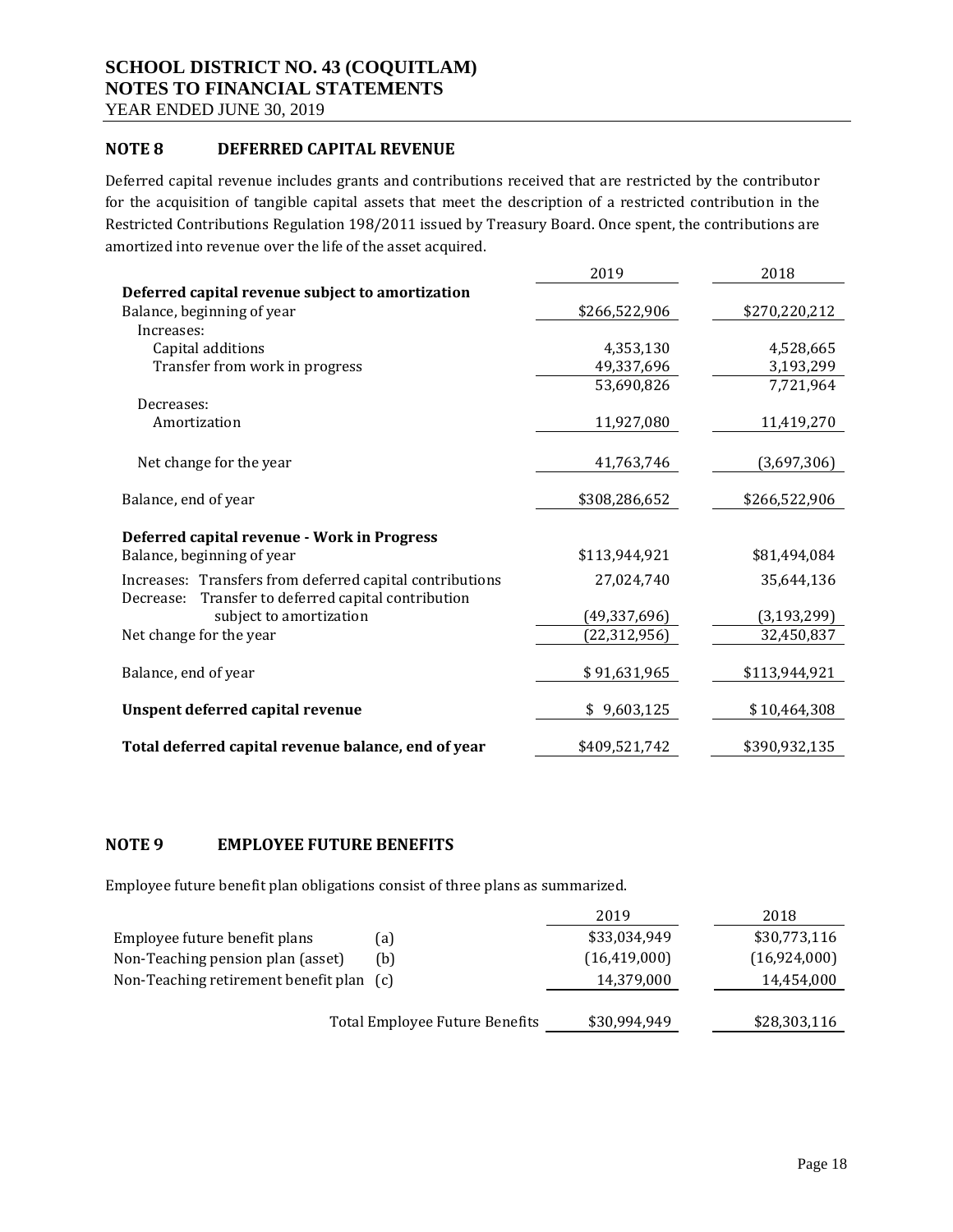YEAR ENDED JUNE 30, 2019

### **NOTE 9 EMPLOYEE FUTURE BENEFITS** *(continued)*

#### a) Employee Future Benefit Plans

Benefits include vested sick leave, early retirement incentive, retirement/severance, vacation, overtime and death benefits. Funding is provided when the benefits are paid and accordingly, there are no plan assets. Although no plan assets are uniquely identified, the School District has provided for the payment of these benefits.

|                                                        | 2019             | 2018           |
|--------------------------------------------------------|------------------|----------------|
| Reconciliation of accrued benefit obligation:          |                  |                |
| Accrued benefit obligation - April 1                   | \$29,449,718     | \$28,380,811   |
| Service cost                                           | 2,230,138        | 1,953,480      |
| Interest cost                                          | 842,586          | 807,866        |
| Benefits payments                                      | (831, 853)       | (793, 827)     |
| Actuarial (gain) / loss                                | 772,411          | (898, 612)     |
| Accrued benefit obligation - March 31                  | \$32,463,000     | \$29,449,718   |
| Reconciliation of funded status at end of fiscal year: |                  |                |
| Accrued benefit obligation - March 31                  | \$32,463,000     | \$29,449,718   |
| Funded status - surplus / (deficit)                    | \$(32,463,000)   | \$(29,449,718) |
| Employer contributions after measurement date          | 242,199          | 147,016        |
| Benefit expense after measurement date                 | (823, 175)       | (768, 181)     |
| Unamortized net actuarial (gain) / loss                | 9,026            | (702, 233)     |
| Accrued benefit asset / (liability) - June 30          | $$$ (33,034,949) | \$(30,773,116) |
| Reconciliation of change in accrued benefit liability: |                  |                |
| Accrued benefit liability - July 1                     | \$30,773,116     | \$28,446,510   |
| Net expense for the year                               | 3,188,870        | 2,981,298      |
| <b>Employer contributions</b>                          | (927, 037)       | (654,692)      |
| Accrued benefit liability - June 30                    | \$33,034,949     | \$30,773,116   |
| <b>Components of net benefit expense:</b>              |                  |                |
| Service Cost                                           | \$2,286,010      | \$2,022,644    |
| <b>Interest Cost</b>                                   | 841,708          | 816,546        |
| Amortization of net actuarial loss                     | 61,152           | 142,108        |
| Net benefit expense                                    | \$3,188,870      | \$2,981,298    |
|                                                        |                  |                |

The significant actuarial assumptions adopted for measuring the School District's accrued benefit obligations other than in respect of certain post-retirement benefits for non-teaching employees are:

|                                    | 2019                 |       | 2018  |                      |
|------------------------------------|----------------------|-------|-------|----------------------|
| Discount rate – April 1            | 2.75%                |       | 2.75% |                      |
| Discount rate – March 31           | 2.50%                |       | 2.75% |                      |
| Long term salary growth - April 1  | $2.50\%$ + seniority |       |       | $2.50\%$ + seniority |
| Long term salary growth - March 31 | $2.50\%$ + seniority |       |       | $2.50\%$ + seniority |
| EARSL – March 31                   | 11.3                 | vears | 11.1  | vears                |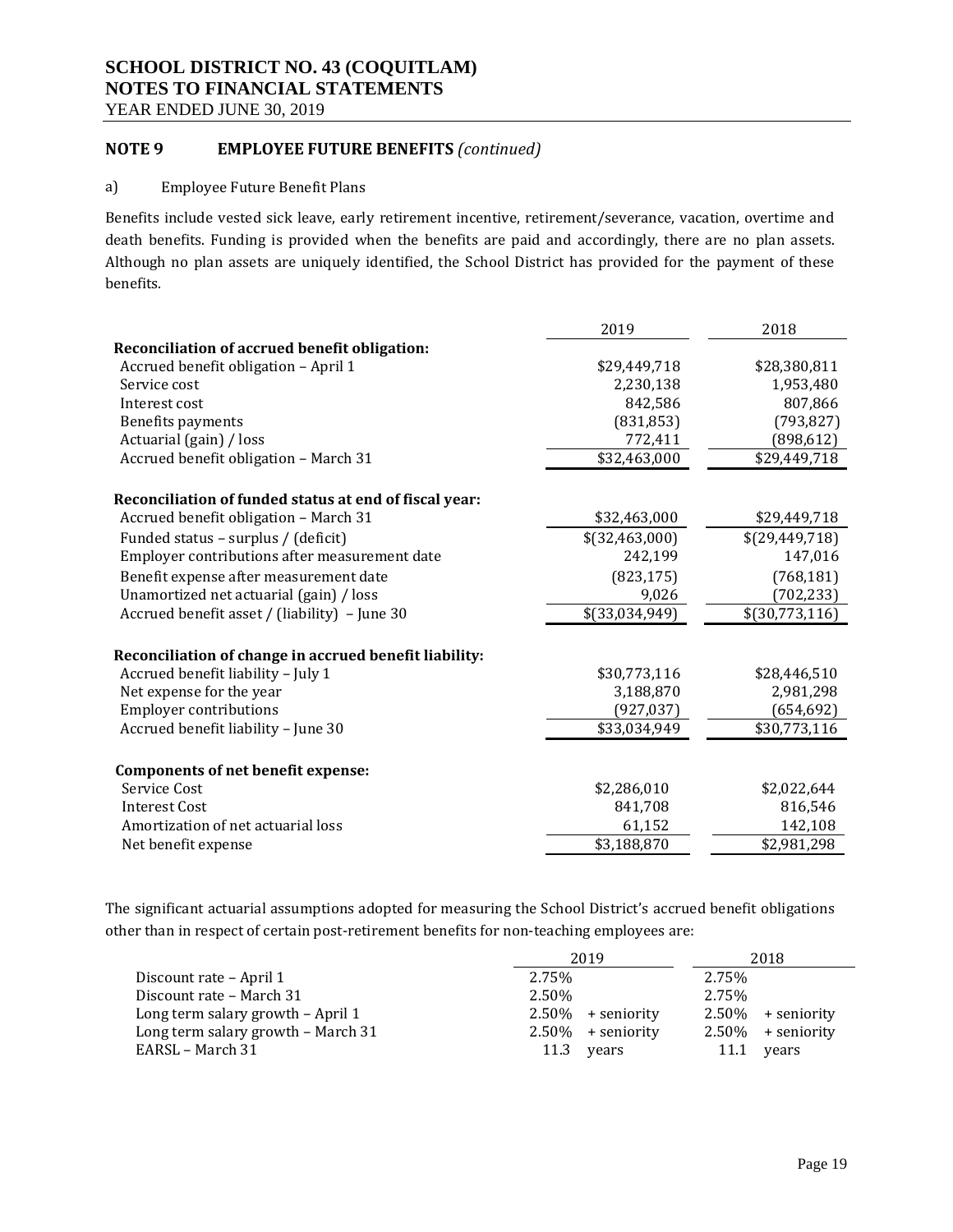### **SCHOOL DISTRICT NO. 43 (COQUITLAM) NOTES TO FINANCIAL STATEMENTS**  YEAR ENDED JUNE 30, 2019

### **NOTE 9 EMPLOYEE FUTURE BENEFITS** *(continued)*

b) Non-Teaching Pension Plan

On December 15, 2017 the School District and CUPE Local 561 entered into an agreement to permit the closing of the Non-Teaching Pension Plan subject to a successful application process to join the Municipal Pension Plan (MPP) and transfer existing active employees and their past service history. On June 21, 2018 the MPP Board accepted the application with an effective date of January 1, 2018. The completion of the transfer of Non-Teaching Pension Plan assets and liabilities occurred in October 2018. Retirees prior to January 1, 2018, deferred members, and plan members on a leave of absence remain in the NTPP plan. When Plan members return from their leave of absence to active school district employment, they will be transferred into the MPP.

An actuarial valuation of the Retirement Plan for Non-Teaching Employees is conducted every 3 years. The actuarial valuation performed as at December 31, 2016 indicated a funding surplus of \$7.1 million and a deficit on a solvency basis of \$48.7 million. This valuation was filed with the regulator in September 2017. The next actuarial valuation of the Plan will occur at December 31, 2018 and the valuation will be filed with the regulator in September 2019.

The School District has obtained from a Canadian financial institution an unsecured letter of credit (LOC) in the maximum amount of \$30 million. This Letter of Credit expires on October 20, 2019 and the School District intends to apply to extend the LOC for a further year. Subsequent interest payments will be made into a Solvency Reserve Account (SRA) of the School District.

On October 24, 2016, the Province issued OIC 751 which provides for an extension of the solvency deficiency payment period from 5 to 10 years to all pension plans. The School District intends to rely on this OIC with respect to the solvency deficiency arising from the December 31, 2016 actuarial valuation that is in excess of the LOC. Annual payments will be made into the SRA.

The School District made payments of \$5,732,855 (2018 - \$7,532,493) during the year into the SRA on a solvency deficiency basis which results in increased going concern funding surplus. These payments have been restricted and reflected in the financial statements as the Pension Stabilization Account.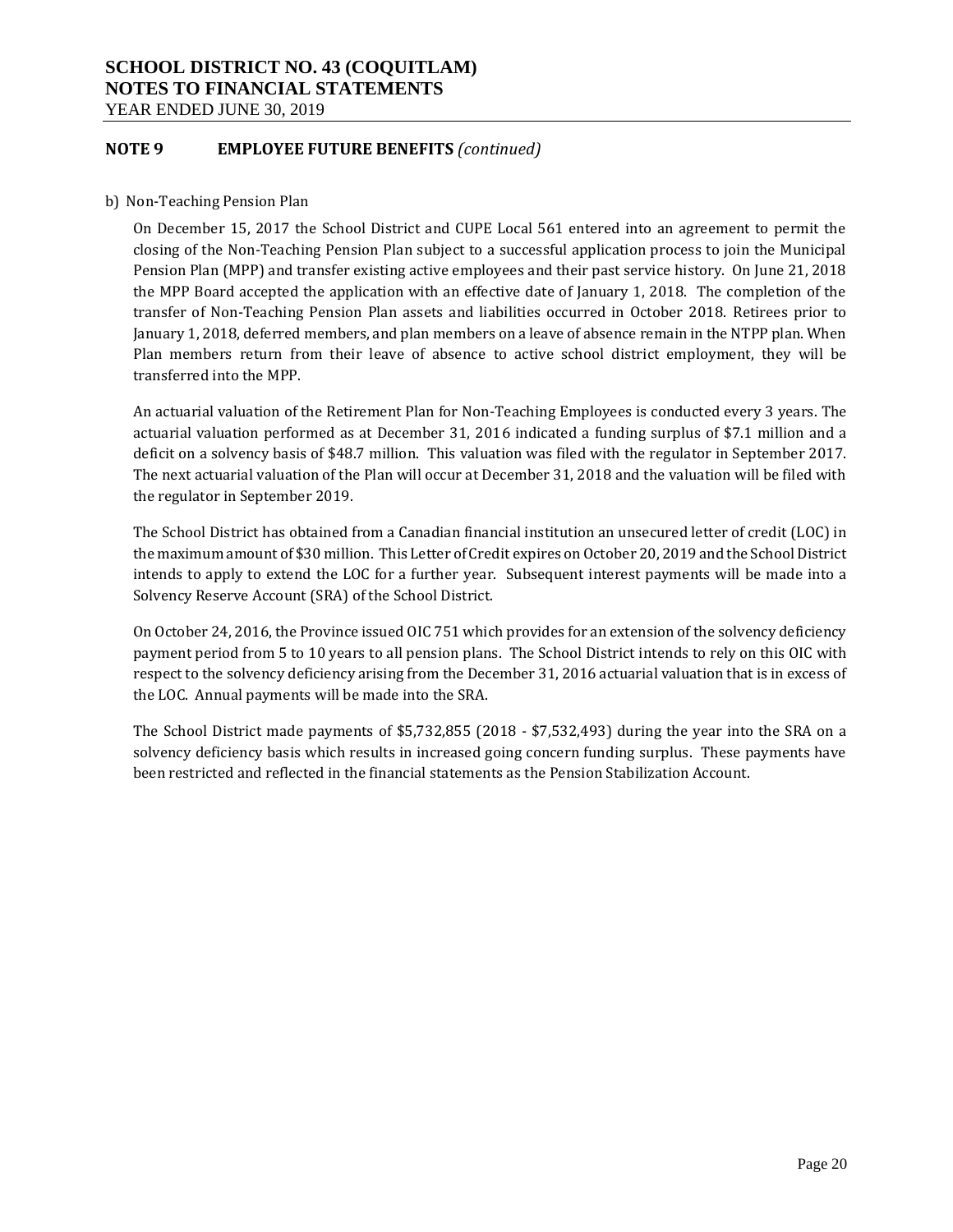YEAR ENDED JUNE 30, 2019

### **NOTE 9 EMPLOYEE FUTURE BENEFITS** *(continued)*

| 2019<br>2018<br>Reconciliation of accrued benefit obligation:<br>Accrued benefit obligation - Beginning of Year<br>\$97,158,000<br>\$159,826,000<br>Service cost<br>1,752,000<br>5,590,000<br>5,219,000<br>8,286,000<br>Interest cost<br>90,000<br>Transfers into the plan<br>(9,659,000)<br>Benefit payments<br>(9,493,000)<br>Obligation increase/(decrease) due to MPP settlement<br>(66, 383, 000)<br>Past Service cost increase (decrease)<br>6,131,000<br>Actuarial (gains)/losses<br>4,785,000<br>(592,000)<br>Accrued benefit obligation - end of year<br>\$105,552,000<br>\$97,158,000<br>Reconciliation of funded status at end of fiscal year:<br>Accrued benefit obligation - March 31st<br>\$(105, 552, 000)<br>\$(97,158,000)<br>Market value of plan assets - March 31st<br>117,662,000<br>110,368,000<br>Funded status - surplus / (deficit)<br>\$12,110,000<br>\$13,210,000<br>Funded status - surplus / (deficit)<br>\$12,110,000<br>\$13,210,000<br>Net change in 2 <sup>nd</sup> quarter expenses<br>988,000<br>4,863,000<br>Unamortized net actuarial (gain) / loss<br>10,046,000<br>(1, 149, 000)<br><b>Valuation Allowance</b><br>(6,725,000)<br>Accrued benefit asset / (liability) - June 30th<br>\$16,419,000<br>\$16,924,000<br>Service cost, net of employee's contributions<br>\$(96,000)<br>\$3,347,000<br>Recognition of expected settlement loss<br>6,664,000<br>4,065,000<br>Interest cost<br>5,219,000<br>8,286,000<br>Actual return on plan assets<br>(8,923,000)<br>(6,039,000)<br>Actuarial (gains) / losses<br>1,121,000<br>(33,000)<br>Impact of valuation allowance<br>6,725,000<br>Defined benefit costs recognized<br>\$6,742,000<br>\$13,594,000<br>Change in plan assets:<br>Market value - beginning of year<br>\$110,368,000<br>\$169,629,000<br>Actual return on plan assets<br>4,639,000<br>11,384,000<br>Expected asset transfer to MPP<br>(71, 295, 000)<br>(6,664,000)<br>Employer's contributions<br>17,692,000<br>8,078,000<br>Employee's contributions<br>1,120,000<br>2,231,000<br>Benefits paid<br>(9,493,000)<br>(9,659,000)<br>Market value - end of year<br>\$117,662,000<br>\$110,368,000<br>Plan assets at end of year consist of:<br><b>Equity securities</b><br>43%<br>51%<br>Debt securities<br>38%<br>35%<br>6%<br>Mortgages<br>4%<br>13%<br>10%<br>Real estate<br>100%<br>100%<br>4.90%<br>5.25%<br>Discount Rate<br>Expected long-term rate of return on plan assets<br>4.90%<br>5.25%<br>Rate of compensation increase<br>2.50%<br>2.50%<br>EARSL<br>25.1 years<br>25.1 years | b)<br>Non-Teaching Pension Plan (continued) |  |
|---------------------------------------------------------------------------------------------------------------------------------------------------------------------------------------------------------------------------------------------------------------------------------------------------------------------------------------------------------------------------------------------------------------------------------------------------------------------------------------------------------------------------------------------------------------------------------------------------------------------------------------------------------------------------------------------------------------------------------------------------------------------------------------------------------------------------------------------------------------------------------------------------------------------------------------------------------------------------------------------------------------------------------------------------------------------------------------------------------------------------------------------------------------------------------------------------------------------------------------------------------------------------------------------------------------------------------------------------------------------------------------------------------------------------------------------------------------------------------------------------------------------------------------------------------------------------------------------------------------------------------------------------------------------------------------------------------------------------------------------------------------------------------------------------------------------------------------------------------------------------------------------------------------------------------------------------------------------------------------------------------------------------------------------------------------------------------------------------------------------------------------------------------------------------------------------------------------------------------------------------------------------------------------------------------------------------------------------------------------------------------------------------------------------------------------------------------------------------------------------------------------------------------------------------|---------------------------------------------|--|
|                                                                                                                                                                                                                                                                                                                                                                                                                                                                                                                                                                                                                                                                                                                                                                                                                                                                                                                                                                                                                                                                                                                                                                                                                                                                                                                                                                                                                                                                                                                                                                                                                                                                                                                                                                                                                                                                                                                                                                                                                                                                                                                                                                                                                                                                                                                                                                                                                                                                                                                                                   |                                             |  |
|                                                                                                                                                                                                                                                                                                                                                                                                                                                                                                                                                                                                                                                                                                                                                                                                                                                                                                                                                                                                                                                                                                                                                                                                                                                                                                                                                                                                                                                                                                                                                                                                                                                                                                                                                                                                                                                                                                                                                                                                                                                                                                                                                                                                                                                                                                                                                                                                                                                                                                                                                   |                                             |  |
|                                                                                                                                                                                                                                                                                                                                                                                                                                                                                                                                                                                                                                                                                                                                                                                                                                                                                                                                                                                                                                                                                                                                                                                                                                                                                                                                                                                                                                                                                                                                                                                                                                                                                                                                                                                                                                                                                                                                                                                                                                                                                                                                                                                                                                                                                                                                                                                                                                                                                                                                                   |                                             |  |
|                                                                                                                                                                                                                                                                                                                                                                                                                                                                                                                                                                                                                                                                                                                                                                                                                                                                                                                                                                                                                                                                                                                                                                                                                                                                                                                                                                                                                                                                                                                                                                                                                                                                                                                                                                                                                                                                                                                                                                                                                                                                                                                                                                                                                                                                                                                                                                                                                                                                                                                                                   |                                             |  |
|                                                                                                                                                                                                                                                                                                                                                                                                                                                                                                                                                                                                                                                                                                                                                                                                                                                                                                                                                                                                                                                                                                                                                                                                                                                                                                                                                                                                                                                                                                                                                                                                                                                                                                                                                                                                                                                                                                                                                                                                                                                                                                                                                                                                                                                                                                                                                                                                                                                                                                                                                   |                                             |  |
|                                                                                                                                                                                                                                                                                                                                                                                                                                                                                                                                                                                                                                                                                                                                                                                                                                                                                                                                                                                                                                                                                                                                                                                                                                                                                                                                                                                                                                                                                                                                                                                                                                                                                                                                                                                                                                                                                                                                                                                                                                                                                                                                                                                                                                                                                                                                                                                                                                                                                                                                                   |                                             |  |
|                                                                                                                                                                                                                                                                                                                                                                                                                                                                                                                                                                                                                                                                                                                                                                                                                                                                                                                                                                                                                                                                                                                                                                                                                                                                                                                                                                                                                                                                                                                                                                                                                                                                                                                                                                                                                                                                                                                                                                                                                                                                                                                                                                                                                                                                                                                                                                                                                                                                                                                                                   |                                             |  |
|                                                                                                                                                                                                                                                                                                                                                                                                                                                                                                                                                                                                                                                                                                                                                                                                                                                                                                                                                                                                                                                                                                                                                                                                                                                                                                                                                                                                                                                                                                                                                                                                                                                                                                                                                                                                                                                                                                                                                                                                                                                                                                                                                                                                                                                                                                                                                                                                                                                                                                                                                   |                                             |  |
|                                                                                                                                                                                                                                                                                                                                                                                                                                                                                                                                                                                                                                                                                                                                                                                                                                                                                                                                                                                                                                                                                                                                                                                                                                                                                                                                                                                                                                                                                                                                                                                                                                                                                                                                                                                                                                                                                                                                                                                                                                                                                                                                                                                                                                                                                                                                                                                                                                                                                                                                                   |                                             |  |
|                                                                                                                                                                                                                                                                                                                                                                                                                                                                                                                                                                                                                                                                                                                                                                                                                                                                                                                                                                                                                                                                                                                                                                                                                                                                                                                                                                                                                                                                                                                                                                                                                                                                                                                                                                                                                                                                                                                                                                                                                                                                                                                                                                                                                                                                                                                                                                                                                                                                                                                                                   |                                             |  |
|                                                                                                                                                                                                                                                                                                                                                                                                                                                                                                                                                                                                                                                                                                                                                                                                                                                                                                                                                                                                                                                                                                                                                                                                                                                                                                                                                                                                                                                                                                                                                                                                                                                                                                                                                                                                                                                                                                                                                                                                                                                                                                                                                                                                                                                                                                                                                                                                                                                                                                                                                   |                                             |  |
|                                                                                                                                                                                                                                                                                                                                                                                                                                                                                                                                                                                                                                                                                                                                                                                                                                                                                                                                                                                                                                                                                                                                                                                                                                                                                                                                                                                                                                                                                                                                                                                                                                                                                                                                                                                                                                                                                                                                                                                                                                                                                                                                                                                                                                                                                                                                                                                                                                                                                                                                                   |                                             |  |
|                                                                                                                                                                                                                                                                                                                                                                                                                                                                                                                                                                                                                                                                                                                                                                                                                                                                                                                                                                                                                                                                                                                                                                                                                                                                                                                                                                                                                                                                                                                                                                                                                                                                                                                                                                                                                                                                                                                                                                                                                                                                                                                                                                                                                                                                                                                                                                                                                                                                                                                                                   |                                             |  |
|                                                                                                                                                                                                                                                                                                                                                                                                                                                                                                                                                                                                                                                                                                                                                                                                                                                                                                                                                                                                                                                                                                                                                                                                                                                                                                                                                                                                                                                                                                                                                                                                                                                                                                                                                                                                                                                                                                                                                                                                                                                                                                                                                                                                                                                                                                                                                                                                                                                                                                                                                   |                                             |  |
|                                                                                                                                                                                                                                                                                                                                                                                                                                                                                                                                                                                                                                                                                                                                                                                                                                                                                                                                                                                                                                                                                                                                                                                                                                                                                                                                                                                                                                                                                                                                                                                                                                                                                                                                                                                                                                                                                                                                                                                                                                                                                                                                                                                                                                                                                                                                                                                                                                                                                                                                                   |                                             |  |
|                                                                                                                                                                                                                                                                                                                                                                                                                                                                                                                                                                                                                                                                                                                                                                                                                                                                                                                                                                                                                                                                                                                                                                                                                                                                                                                                                                                                                                                                                                                                                                                                                                                                                                                                                                                                                                                                                                                                                                                                                                                                                                                                                                                                                                                                                                                                                                                                                                                                                                                                                   |                                             |  |
|                                                                                                                                                                                                                                                                                                                                                                                                                                                                                                                                                                                                                                                                                                                                                                                                                                                                                                                                                                                                                                                                                                                                                                                                                                                                                                                                                                                                                                                                                                                                                                                                                                                                                                                                                                                                                                                                                                                                                                                                                                                                                                                                                                                                                                                                                                                                                                                                                                                                                                                                                   |                                             |  |
|                                                                                                                                                                                                                                                                                                                                                                                                                                                                                                                                                                                                                                                                                                                                                                                                                                                                                                                                                                                                                                                                                                                                                                                                                                                                                                                                                                                                                                                                                                                                                                                                                                                                                                                                                                                                                                                                                                                                                                                                                                                                                                                                                                                                                                                                                                                                                                                                                                                                                                                                                   |                                             |  |
|                                                                                                                                                                                                                                                                                                                                                                                                                                                                                                                                                                                                                                                                                                                                                                                                                                                                                                                                                                                                                                                                                                                                                                                                                                                                                                                                                                                                                                                                                                                                                                                                                                                                                                                                                                                                                                                                                                                                                                                                                                                                                                                                                                                                                                                                                                                                                                                                                                                                                                                                                   |                                             |  |
|                                                                                                                                                                                                                                                                                                                                                                                                                                                                                                                                                                                                                                                                                                                                                                                                                                                                                                                                                                                                                                                                                                                                                                                                                                                                                                                                                                                                                                                                                                                                                                                                                                                                                                                                                                                                                                                                                                                                                                                                                                                                                                                                                                                                                                                                                                                                                                                                                                                                                                                                                   |                                             |  |
|                                                                                                                                                                                                                                                                                                                                                                                                                                                                                                                                                                                                                                                                                                                                                                                                                                                                                                                                                                                                                                                                                                                                                                                                                                                                                                                                                                                                                                                                                                                                                                                                                                                                                                                                                                                                                                                                                                                                                                                                                                                                                                                                                                                                                                                                                                                                                                                                                                                                                                                                                   |                                             |  |
|                                                                                                                                                                                                                                                                                                                                                                                                                                                                                                                                                                                                                                                                                                                                                                                                                                                                                                                                                                                                                                                                                                                                                                                                                                                                                                                                                                                                                                                                                                                                                                                                                                                                                                                                                                                                                                                                                                                                                                                                                                                                                                                                                                                                                                                                                                                                                                                                                                                                                                                                                   |                                             |  |
|                                                                                                                                                                                                                                                                                                                                                                                                                                                                                                                                                                                                                                                                                                                                                                                                                                                                                                                                                                                                                                                                                                                                                                                                                                                                                                                                                                                                                                                                                                                                                                                                                                                                                                                                                                                                                                                                                                                                                                                                                                                                                                                                                                                                                                                                                                                                                                                                                                                                                                                                                   |                                             |  |
|                                                                                                                                                                                                                                                                                                                                                                                                                                                                                                                                                                                                                                                                                                                                                                                                                                                                                                                                                                                                                                                                                                                                                                                                                                                                                                                                                                                                                                                                                                                                                                                                                                                                                                                                                                                                                                                                                                                                                                                                                                                                                                                                                                                                                                                                                                                                                                                                                                                                                                                                                   |                                             |  |
|                                                                                                                                                                                                                                                                                                                                                                                                                                                                                                                                                                                                                                                                                                                                                                                                                                                                                                                                                                                                                                                                                                                                                                                                                                                                                                                                                                                                                                                                                                                                                                                                                                                                                                                                                                                                                                                                                                                                                                                                                                                                                                                                                                                                                                                                                                                                                                                                                                                                                                                                                   |                                             |  |
|                                                                                                                                                                                                                                                                                                                                                                                                                                                                                                                                                                                                                                                                                                                                                                                                                                                                                                                                                                                                                                                                                                                                                                                                                                                                                                                                                                                                                                                                                                                                                                                                                                                                                                                                                                                                                                                                                                                                                                                                                                                                                                                                                                                                                                                                                                                                                                                                                                                                                                                                                   |                                             |  |
|                                                                                                                                                                                                                                                                                                                                                                                                                                                                                                                                                                                                                                                                                                                                                                                                                                                                                                                                                                                                                                                                                                                                                                                                                                                                                                                                                                                                                                                                                                                                                                                                                                                                                                                                                                                                                                                                                                                                                                                                                                                                                                                                                                                                                                                                                                                                                                                                                                                                                                                                                   |                                             |  |
|                                                                                                                                                                                                                                                                                                                                                                                                                                                                                                                                                                                                                                                                                                                                                                                                                                                                                                                                                                                                                                                                                                                                                                                                                                                                                                                                                                                                                                                                                                                                                                                                                                                                                                                                                                                                                                                                                                                                                                                                                                                                                                                                                                                                                                                                                                                                                                                                                                                                                                                                                   |                                             |  |
|                                                                                                                                                                                                                                                                                                                                                                                                                                                                                                                                                                                                                                                                                                                                                                                                                                                                                                                                                                                                                                                                                                                                                                                                                                                                                                                                                                                                                                                                                                                                                                                                                                                                                                                                                                                                                                                                                                                                                                                                                                                                                                                                                                                                                                                                                                                                                                                                                                                                                                                                                   |                                             |  |
|                                                                                                                                                                                                                                                                                                                                                                                                                                                                                                                                                                                                                                                                                                                                                                                                                                                                                                                                                                                                                                                                                                                                                                                                                                                                                                                                                                                                                                                                                                                                                                                                                                                                                                                                                                                                                                                                                                                                                                                                                                                                                                                                                                                                                                                                                                                                                                                                                                                                                                                                                   |                                             |  |
|                                                                                                                                                                                                                                                                                                                                                                                                                                                                                                                                                                                                                                                                                                                                                                                                                                                                                                                                                                                                                                                                                                                                                                                                                                                                                                                                                                                                                                                                                                                                                                                                                                                                                                                                                                                                                                                                                                                                                                                                                                                                                                                                                                                                                                                                                                                                                                                                                                                                                                                                                   |                                             |  |
|                                                                                                                                                                                                                                                                                                                                                                                                                                                                                                                                                                                                                                                                                                                                                                                                                                                                                                                                                                                                                                                                                                                                                                                                                                                                                                                                                                                                                                                                                                                                                                                                                                                                                                                                                                                                                                                                                                                                                                                                                                                                                                                                                                                                                                                                                                                                                                                                                                                                                                                                                   |                                             |  |
|                                                                                                                                                                                                                                                                                                                                                                                                                                                                                                                                                                                                                                                                                                                                                                                                                                                                                                                                                                                                                                                                                                                                                                                                                                                                                                                                                                                                                                                                                                                                                                                                                                                                                                                                                                                                                                                                                                                                                                                                                                                                                                                                                                                                                                                                                                                                                                                                                                                                                                                                                   |                                             |  |
|                                                                                                                                                                                                                                                                                                                                                                                                                                                                                                                                                                                                                                                                                                                                                                                                                                                                                                                                                                                                                                                                                                                                                                                                                                                                                                                                                                                                                                                                                                                                                                                                                                                                                                                                                                                                                                                                                                                                                                                                                                                                                                                                                                                                                                                                                                                                                                                                                                                                                                                                                   |                                             |  |
|                                                                                                                                                                                                                                                                                                                                                                                                                                                                                                                                                                                                                                                                                                                                                                                                                                                                                                                                                                                                                                                                                                                                                                                                                                                                                                                                                                                                                                                                                                                                                                                                                                                                                                                                                                                                                                                                                                                                                                                                                                                                                                                                                                                                                                                                                                                                                                                                                                                                                                                                                   |                                             |  |
|                                                                                                                                                                                                                                                                                                                                                                                                                                                                                                                                                                                                                                                                                                                                                                                                                                                                                                                                                                                                                                                                                                                                                                                                                                                                                                                                                                                                                                                                                                                                                                                                                                                                                                                                                                                                                                                                                                                                                                                                                                                                                                                                                                                                                                                                                                                                                                                                                                                                                                                                                   |                                             |  |
|                                                                                                                                                                                                                                                                                                                                                                                                                                                                                                                                                                                                                                                                                                                                                                                                                                                                                                                                                                                                                                                                                                                                                                                                                                                                                                                                                                                                                                                                                                                                                                                                                                                                                                                                                                                                                                                                                                                                                                                                                                                                                                                                                                                                                                                                                                                                                                                                                                                                                                                                                   |                                             |  |
|                                                                                                                                                                                                                                                                                                                                                                                                                                                                                                                                                                                                                                                                                                                                                                                                                                                                                                                                                                                                                                                                                                                                                                                                                                                                                                                                                                                                                                                                                                                                                                                                                                                                                                                                                                                                                                                                                                                                                                                                                                                                                                                                                                                                                                                                                                                                                                                                                                                                                                                                                   |                                             |  |
|                                                                                                                                                                                                                                                                                                                                                                                                                                                                                                                                                                                                                                                                                                                                                                                                                                                                                                                                                                                                                                                                                                                                                                                                                                                                                                                                                                                                                                                                                                                                                                                                                                                                                                                                                                                                                                                                                                                                                                                                                                                                                                                                                                                                                                                                                                                                                                                                                                                                                                                                                   |                                             |  |
|                                                                                                                                                                                                                                                                                                                                                                                                                                                                                                                                                                                                                                                                                                                                                                                                                                                                                                                                                                                                                                                                                                                                                                                                                                                                                                                                                                                                                                                                                                                                                                                                                                                                                                                                                                                                                                                                                                                                                                                                                                                                                                                                                                                                                                                                                                                                                                                                                                                                                                                                                   |                                             |  |
|                                                                                                                                                                                                                                                                                                                                                                                                                                                                                                                                                                                                                                                                                                                                                                                                                                                                                                                                                                                                                                                                                                                                                                                                                                                                                                                                                                                                                                                                                                                                                                                                                                                                                                                                                                                                                                                                                                                                                                                                                                                                                                                                                                                                                                                                                                                                                                                                                                                                                                                                                   |                                             |  |
|                                                                                                                                                                                                                                                                                                                                                                                                                                                                                                                                                                                                                                                                                                                                                                                                                                                                                                                                                                                                                                                                                                                                                                                                                                                                                                                                                                                                                                                                                                                                                                                                                                                                                                                                                                                                                                                                                                                                                                                                                                                                                                                                                                                                                                                                                                                                                                                                                                                                                                                                                   |                                             |  |
|                                                                                                                                                                                                                                                                                                                                                                                                                                                                                                                                                                                                                                                                                                                                                                                                                                                                                                                                                                                                                                                                                                                                                                                                                                                                                                                                                                                                                                                                                                                                                                                                                                                                                                                                                                                                                                                                                                                                                                                                                                                                                                                                                                                                                                                                                                                                                                                                                                                                                                                                                   |                                             |  |
|                                                                                                                                                                                                                                                                                                                                                                                                                                                                                                                                                                                                                                                                                                                                                                                                                                                                                                                                                                                                                                                                                                                                                                                                                                                                                                                                                                                                                                                                                                                                                                                                                                                                                                                                                                                                                                                                                                                                                                                                                                                                                                                                                                                                                                                                                                                                                                                                                                                                                                                                                   |                                             |  |
|                                                                                                                                                                                                                                                                                                                                                                                                                                                                                                                                                                                                                                                                                                                                                                                                                                                                                                                                                                                                                                                                                                                                                                                                                                                                                                                                                                                                                                                                                                                                                                                                                                                                                                                                                                                                                                                                                                                                                                                                                                                                                                                                                                                                                                                                                                                                                                                                                                                                                                                                                   |                                             |  |
|                                                                                                                                                                                                                                                                                                                                                                                                                                                                                                                                                                                                                                                                                                                                                                                                                                                                                                                                                                                                                                                                                                                                                                                                                                                                                                                                                                                                                                                                                                                                                                                                                                                                                                                                                                                                                                                                                                                                                                                                                                                                                                                                                                                                                                                                                                                                                                                                                                                                                                                                                   |                                             |  |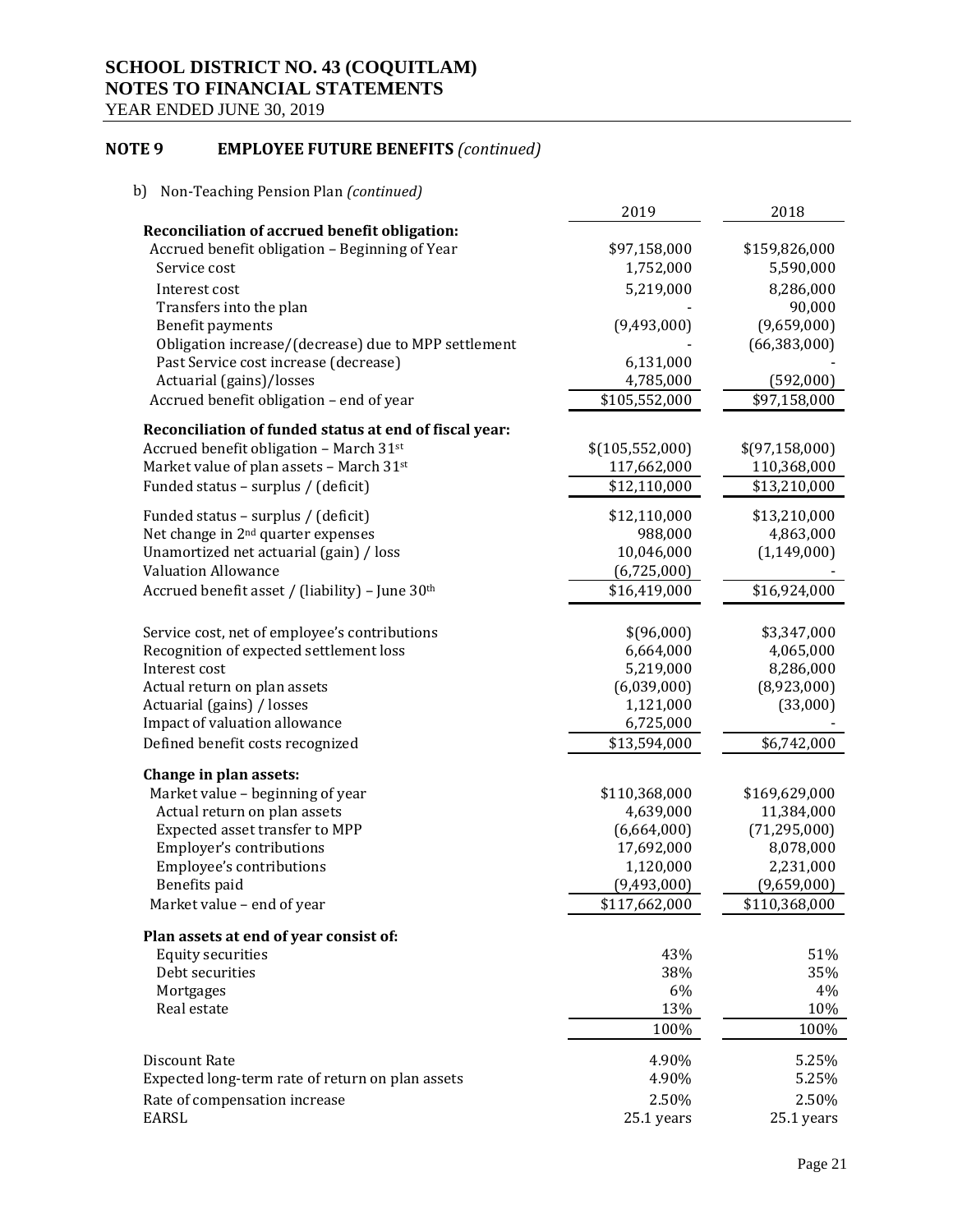### **NOTE 9 EMPLOYEE FUTURE BENEFITS** *(continued)*

c) Post-Retirement Health and Dental Benefits (Non-Pension Benefits)

In addition to the Retirement for Non-Teaching Employees, there is also a non-pension benefit obligation that represents the Board's share of premiums payable in respect of current and future retirees for Medical, Extended Health Benefits, and Dental Benefits for non-teaching staff only. Effective December 31, 2017, this Plan was closed to new enrollees. As at June 30, 2019 no funds have been internally designated to fund this liability.

|                                                             |                              | 2019             | 2018                       |
|-------------------------------------------------------------|------------------------------|------------------|----------------------------|
| Reconciliation of accrued benefit obligation:               |                              |                  |                            |
| Accrued benefit obligation - April 1st                      |                              | \$11,047,000     | \$15,398,000               |
| Service Cost                                                |                              |                  |                            |
| <b>Interest Cost</b>                                        |                              | 296,000          | 414,000                    |
| Benefit payments                                            |                              | (564,000)        | (658,000)                  |
| Curtailment (decrease in obligations)                       |                              |                  | (1,694,000)                |
| Actuarial (gains)/losses                                    |                              |                  | (2,413,000)                |
| Accrued benefit obligation - March 31st                     |                              | \$10,779,000     | \$11,047,000               |
| Reconciliation of funded status at end of fiscal year:      |                              |                  |                            |
| Accrued benefit obligation - March 31st                     |                              | \$(10,779,000)   | \$(11,047,000)             |
| Funded status - surplus / (deficit)                         |                              | \$(10,779,000)   | \$(11,047,000)             |
|                                                             |                              |                  |                            |
| Funded status - surplus / (deficit)                         |                              | \$(10,779,000)   | \$(11,047,000)             |
| Net change in 2 <sup>nd</sup> quarter expenses              |                              | 70.000           | 54,000                     |
| Unamortized net actuarial (gain) / loss                     |                              | (3,670,000)      | (3,461,000)                |
| Accrued benefit asset / (liability) - June 30 <sup>th</sup> |                              | \$(14, 379, 000) | \$(14, 454, 000)           |
|                                                             |                              |                  |                            |
| Current service cost - net of employee's contributions      |                              | \$(30,000)       | \$(434,000)                |
| Interest cost                                               |                              | 296,000          | 414,000                    |
| Recognition of curtailment gain                             |                              |                  | (2,108,000)                |
| Amortize actuarial (gains) / losses                         |                              | 209,000          | 373,000                    |
| Defined benefit costs recognized                            |                              | \$475,000        | \$(1,755,000)              |
|                                                             |                              |                  |                            |
|                                                             |                              |                  |                            |
|                                                             | 2019                         |                  | 2018                       |
| Discount Rate                                               | 2.50%                        |                  | 2.75%                      |
| Expected long-term rate of return                           |                              | N/A              | N/A                        |
| on plan assets                                              |                              |                  |                            |
| <b>MSP</b>                                                  | 0% per year                  |                  | 0% per year                |
| Dental                                                      | 4.00% per year               |                  | 4.00% per year             |
| <b>Extended Health</b>                                      | 7.5% per year for two years  |                  | 7.5% per year for three    |
|                                                             | then grading down to 4.5% in |                  | years then grading down to |
|                                                             | 0.25% decrements.            |                  | 4.5% in 0.25% decrements.  |
| Estimated annual claim cost                                 |                              |                  |                            |
| MSP Premium costs - couple                                  | \$900                        |                  | \$900                      |
| MSP Premium costs - single                                  | \$450                        |                  | \$450                      |
| Extended Health - couple                                    | \$1,494                      |                  | \$1,563                    |
| <b>Extended Health - single</b>                             | \$747                        |                  | \$781                      |
| Dental - couple                                             |                              | \$893            | \$907                      |
| Dental - single                                             | \$447                        |                  | \$454                      |
| EARSL                                                       | 18.2 years                   |                  | 18.2 years                 |
|                                                             |                              |                  |                            |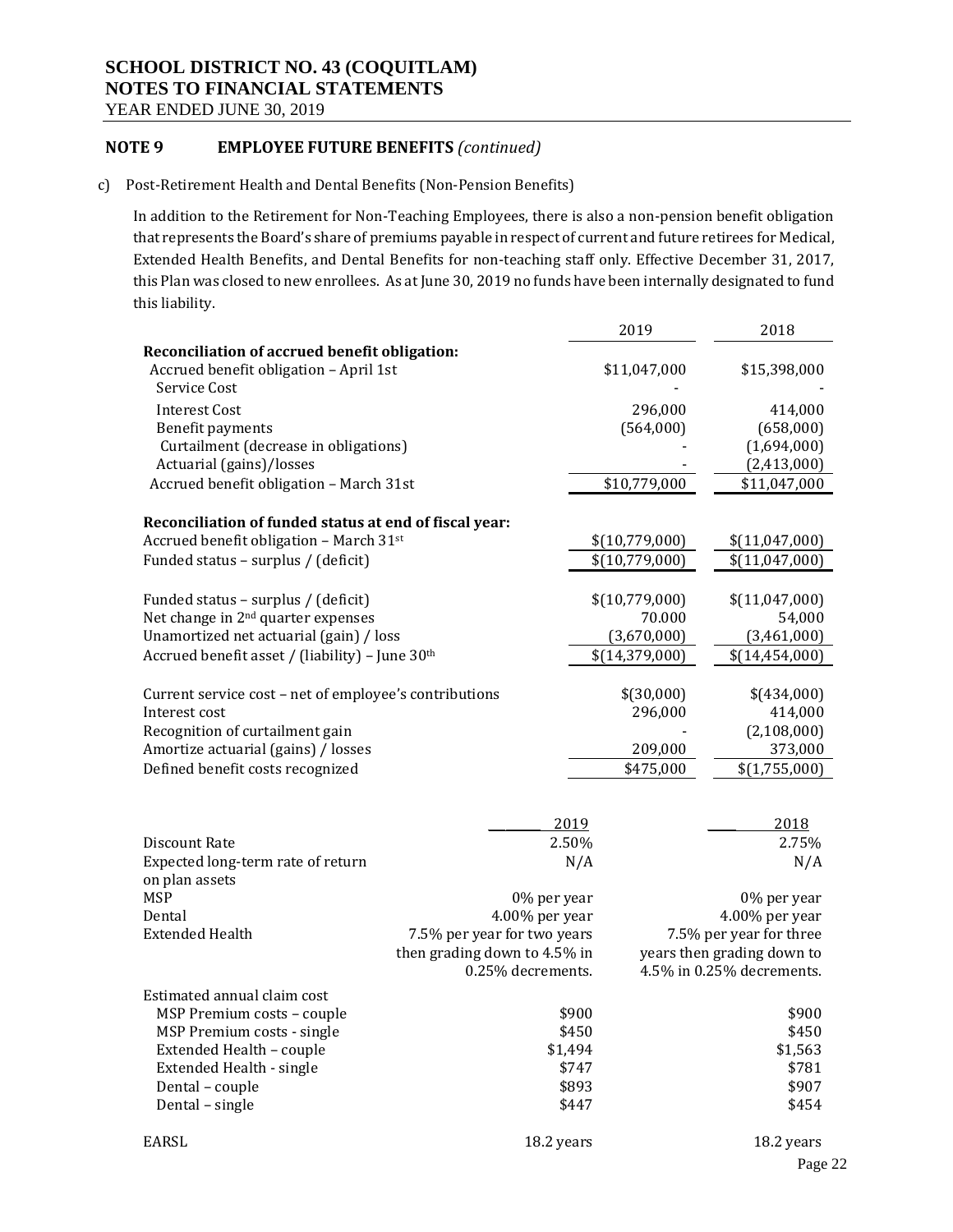### **NOTE 10 EMPLOYEE PENSION PLANS**

The School District and its employees contribute to the Teachers' Pension Plan and Municipal Pension Plan (jointly trusteed pension plans). The board of trustees for this plan representing plan members and employers are responsible for administering the pension plan including investing assets and administrating benefits. These plans are multi-employer defined benefit pension plans. Basic pension benefits are based on a formula. As December 31, 2018, the Teachers' Pension Plan has about 48,000 active members and approximately 38,500 retired members. As of December 31, 2018, the Municipal Pension Plan has about 200,000 active members, including approximately 24,000 from School Districts.

Every three years, an actuarial valuation is performed to assess the financial position of the plans and the adequacy of plan funding. The actuary determines an appropriate combined employer and member contribution rate to fund the plans. The actuary's calculated contribution rate is based on the entry-age normal cost method, which produces the long-term rate of member and employer contributions sufficient to provide benefits for average future entrants to the plans. This rate may be adjusted for the amortization of any actuarial funding surplus and will be adjusted for the amortization of any unfunded actuarial liability.

The most recent actuarial valuation of the Teachers' Pension Plan as at December 31, 2017 indicated a \$1,656 million surplus for basic pension benefits on a going concern basis. As a result of the 2017 basic account actuarial valuation surplus, plan enhancements and contribution rate adjustments were made; the remaining \$644,000 million surplus was transferred to the rate stabilization account.

The most recent actuarial valuation for the Municipal Pension Plan as at December 31, 2015, indicated a \$2,224 million funding surplus for basic pension benefits on a going concern basis. As a result of the 2015 basic account actuarial valuation surplus and pursuant to the joint trustee agreement, \$1,927 million was transferred to the rate stabilization account and \$297 million of the surplus ensured the required contribution rate remained unchanged.

The School District paid \$24,608,264 for employer contributions to the plans in the year ended June 30, 2019. (2018 - \$21,923,475)

The next valuation for the Teachers' Pension Plan will be as at December 31, 2020 with results available in 2021. The next valuation for the Municipal Pension Plan will be as at December 31, 2018 with results available in 2019.

Employers participating in the plan record their pension expense as the amount of employer contributions made during the fiscal year (defined contribution pension plan accounting). This is because the plans record accrued liabilities and accrued assets for the plan in aggregate, resulting in no consistent and reliable basis for allocating the obligation, assets and cost to individual employers participating in the plans.

### **NOTE 11 CAPITAL LEASE OBLIGATIONS**

The School District leases several assets under capital leases. The leases expired on various dates through to the end of Fiscal Year 2019. All capital leases provide for a transfer of ownership of the asset to the School District through a bargain purchase option, or after the last lease payment has been made. The School District has certain other leasing agreements with third parties; assets under these other agreements and respective liabilities are not material.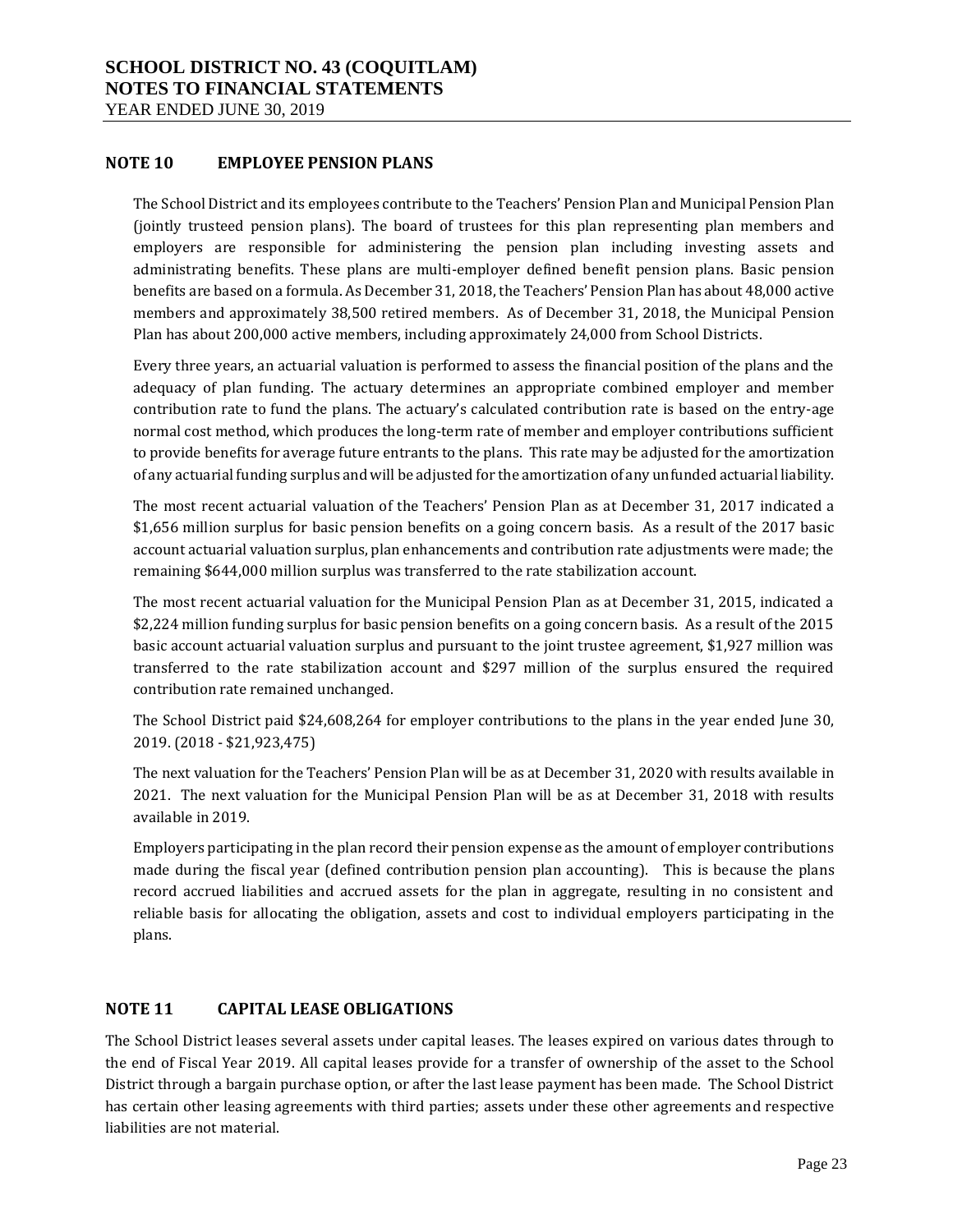### **NOTE 12 TANGIBLE CAPITAL ASSETS**

| Net Book Value:       | Net Book Value<br>2019 | Net Book Value<br>2018 |
|-----------------------|------------------------|------------------------|
| <b>Sites</b>          | \$112,508,685          | \$112,508,685          |
| <b>Buildings</b>      | 419,819,600            | 400,942,820            |
| Furniture & Equipment | 1,804,344              | 1.249.245              |
| Vehicles              | 279,595                | 373,885                |
| Computer Hardware     | 7,953,644              | 6,515,817              |
|                       | \$542,365,868          | \$521,590,452          |

### **June 30, 2019**

| Costs:                | Balance at June | Additions   | Disposals   | <b>Transfers</b> | Balance at    |
|-----------------------|-----------------|-------------|-------------|------------------|---------------|
|                       | 30,2018         |             |             | (WIP)            | June 30, 2019 |
| <b>Sites</b>          | \$112,508,685   | \$-         | \$-         | \$-              | \$112,508,685 |
| <b>Buildings</b>      | 526,450,585     | 4,246,827   |             | 50,686,047       | 581,383,459   |
| Furniture & Equipment | 4,539,587       | 662,269     | 825,708     | 399.896          | 4,776,044     |
| Vehicles              | 942,903         |             | 211,243     |                  | 731,660       |
| Computer Hardware     | 8,945,299       | 3,585,429   | 573,997     |                  | 11,956,731    |
|                       | \$653,387,059   | \$8,494,525 | \$1,610,948 | \$51,085,943     | \$711,356,579 |
| Work in progress      | 115,950,658     | 27,648,353  |             | (51,085,943)     | 92,513,068    |
|                       | \$769,337,717   | 36,142,878  | \$1,610,948 |                  | \$803,869,647 |
|                       |                 |             |             |                  |               |

| <b>Accumulated Amortization:</b> | Balance at June | Additions    | <b>Disposals</b> | Balance at    |
|----------------------------------|-----------------|--------------|------------------|---------------|
|                                  | 30, 2018        |              |                  | June 30, 2019 |
| <b>Buildings</b>                 | \$241,458,423   | \$12,618,504 |                  | \$254,076,927 |
| Furniture & Equipment            | 3,290,342       | 507.066      | 825.708          | 2,971,700     |
| Vehicles                         | 569.018         | 94.290       | 211.243          | 452,065       |
| <b>Computer Hardware</b>         | 2,429,482       | 2,147,602    | 573,997          | 4,003,087     |
|                                  | \$247,747,265   | \$15,367,462 | \$1,610,948      | \$261,503,779 |

### **June 30, 2018**

| Costs:                           | Balance at    | Additions           | Disposals    | <b>Transfers</b> | Balance at    |
|----------------------------------|---------------|---------------------|--------------|------------------|---------------|
|                                  | June 30, 2017 |                     |              | (WIP)            | June 30, 2018 |
| <b>Sites</b>                     | \$112,508,685 | $$-$                | \$-          | $$-$             | \$112,508,685 |
| <b>Buildings</b>                 | 518,498,197   | 4,759,086           |              | 3,193,302        | 526,450,585   |
| Furniture & Equipment            | 7,412,246     | 352,426             | 3,225,085    |                  | 4,539,587     |
| Vehicles                         | 1,006,808     |                     | 63,905       |                  | 942,903       |
| Computer Hardware                | 6,191,573     | 2,167,634           | 1,793,907    | 2,379,999        | 8,945,299     |
|                                  | \$645,617,509 | \$7,279,146         | \$5,082,897  | \$5,573,301      | 653,387,059   |
| Work in progress                 | 84,585,361    | 36,938,598          |              | (5, 573, 301)    | 115,950,658   |
|                                  | \$730,202,870 | \$44,217,744        | \$5,082,897  |                  | \$769,337,717 |
|                                  |               |                     |              |                  |               |
| <b>Accumulated Amortization:</b> |               | Balance at June 30, | Additions    | Disposals        | Balance at    |
|                                  |               | 2017                |              |                  | June 30, 2018 |
| <b>Buildings</b>                 |               | \$229,391,127       | \$12,067,296 |                  | \$241,458,423 |
| Furniture & Equipment            |               | 5,756,581           | 758.846      | 3,225,085        | 3,290,342     |
| Vehicles                         |               | 532,242             | 100,681      | 63,905           | 569,018       |
| <b>Computer Hardware</b>         |               | 2,768,311           | 1,455,078    | 1,793,907        | 2,429,482     |
|                                  |               | \$238,448,261       | \$14,381,901 | \$5,082,897      | \$247,747,265 |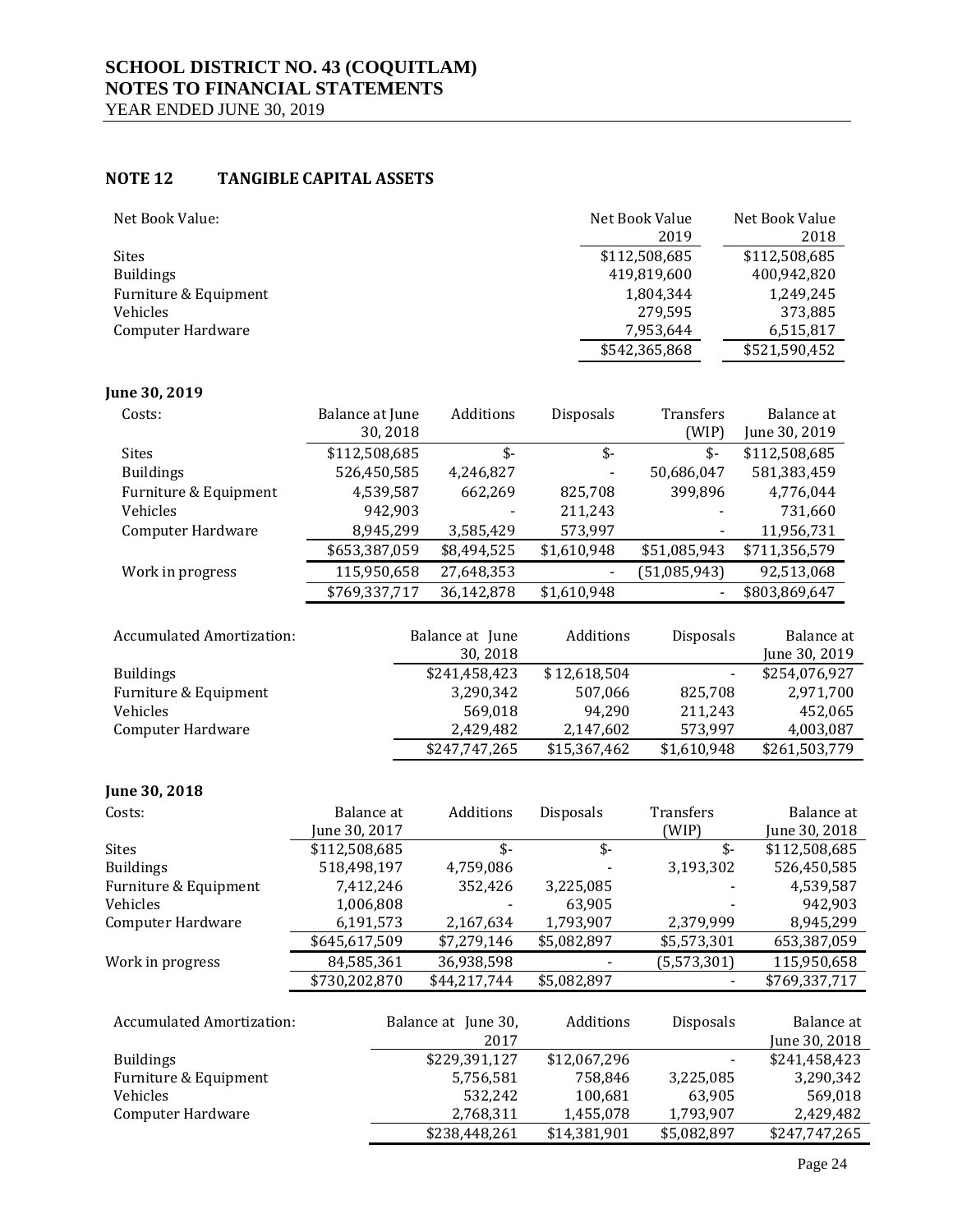### **NOTE 12 TANGIBLE CAPITAL ASSETS** *(continued)*

Included in Capital Assets is equipment under Capital Lease with a cost of \$559,210 (2018 - \$559,210) and accumulated amortization of \$559,210 (2018 - \$449,188).

### **NOTE 13 DISPOSAL OF SITES AND BUILDINGS**

In 2018 the School District entered into a memorandum of understanding with the Municipality of Coquitlam to sell 1.2 acres of land adjacent Glen Elementary School in exchange for cash and services. The land disposal is pending the completion of a formal agreement. The transaction has not been included in the financial records of the School District in the current year.

### **NOTE 14 INTERFUND TRANSFERS**

Interfund transfers between the operating and capital funds for the year ended June 30, 2019 were \$7,512,152 (2018 - \$5,697,897) related to capital leases, information technology funding, and restricted funding for an Educational Learning Centre building.

### **NOTE 15 RELATED PARTY TRANSACTIONS**

The School District is related through common ownership to all Province of British Columbia ministries, agencies, school districts, health authorities, colleges, universities, and crown corporations. Transactions with these entities, unless disclosed separately, are considered to be in the normal course of operations and are recorded at the exchange amount.

### **NOTE 16 UNRECOGNIZED ASSETS**

The School District owns two land parcels obtained through crown grants that have been registered at the land title office with nil value. These assets have been identified as a) Parcel 029-541-875 (Sheffield/Partington Creek) and b) Parcel 29-267-781 (Marigold Elementary).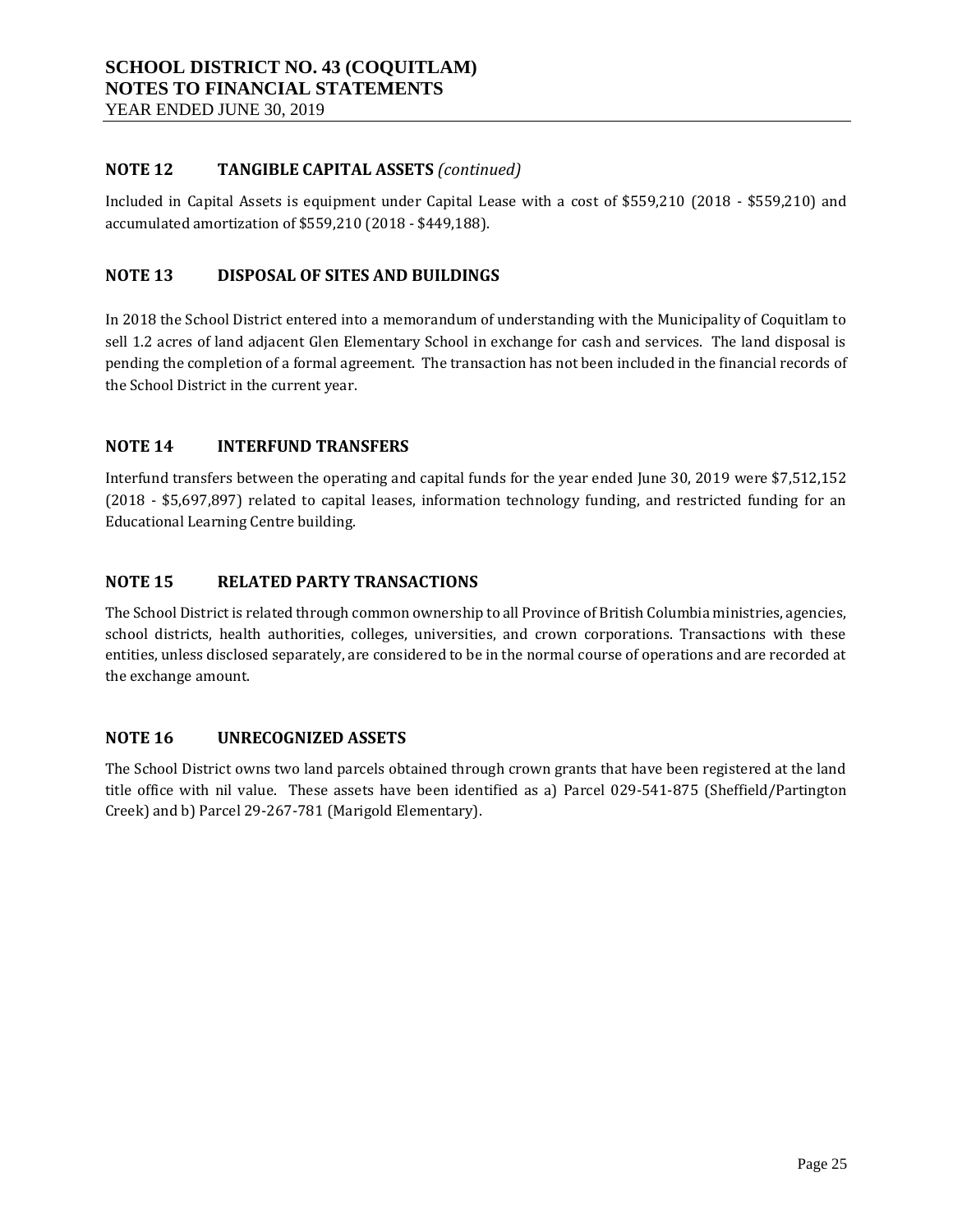### **NOTE 17 CONTRACTUAL OBLIGATIONS**

a) The School District has committed to capital expenditures to construct new facilities and upgrade current facilities. The outstanding capital commitments as at June 30, 2019 are \$26,608,650 (2018 - \$41,180,131). These contractual obligations will become liabilities in the future when the terms of the contracts are met. Disclosure relates to the unperformed portion of the contracts.

Funding approval for these committed projects has been received from the Ministry of Education. The expenditures will be funded from available Capital Funds, and the proceeds of new capital funding will be provided by the Ministry.

| Contractual<br>Obligation | 2020         | 2021        | 2022                     | 2022 | Thereafter | Total        |
|---------------------------|--------------|-------------|--------------------------|------|------------|--------------|
| <b>Banting</b>            | \$753,650    |             |                          |      |            | \$753,650    |
| Centennial                | 9,000,000    | 540.000     |                          |      |            | 9,540,000    |
| Irvine                    | 200,000      | 180,000     |                          |      |            | 380,000      |
| Leigh                     | 300,000      |             |                          |      |            | 300,000      |
| Minnekhada                | 12,000,000   | 1,680,000   |                          |      |            | 13,680,000   |
| Moody Middle              | 1,600,000    | 200,000     | $\overline{\phantom{0}}$ | -    |            | 1,800,000    |
| <b>Smiling Creek</b>      | 155,000      |             |                          |      |            | 155,000      |
|                           |              |             |                          |      |            |              |
| Total:                    | \$24,008,650 | \$2,600,000 |                          |      |            | \$26,608,650 |

- b) The School District has no significant operating leases.
- c) The collective agreement between the School District and the Coquitlam Teachers' Association allows teachers to elect to be paid over 12 months. As at June 30, 2019 the amount held by the School District and included in cash and accounts payable was \$7,671,4350 (2018 - \$7,025,468).

### **NOTE 18 CONTRACTUAL RIGHTS**

Contractual rights are rights to economic resources arising from contracts or agreements that will result in revenues and assets in the future. The School District's contractual rights arise because of contracts entered into for the lease of closed schools. The following table summarizes the contractual rights of the School District for future assets:

|                      | 2020      | 2021                     | 2022                     | 2023 | Total     |
|----------------------|-----------|--------------------------|--------------------------|------|-----------|
| Lincoln              | \$240.918 | $\overline{\phantom{a}}$ | $\overline{\phantom{a}}$ | -    | \$240.918 |
| Cedarbrook           | 110.905   | $\overline{\phantom{a}}$ | $\overline{\phantom{a}}$ | -    | 110.905   |
| Burguitlam           | 234,835   | $\overline{\phantom{a}}$ | $\overline{\phantom{a}}$ | -    | 234,835   |
| Future Lease Revenue | \$586,658 | $\overline{\phantom{0}}$ |                          | -    | \$586,658 |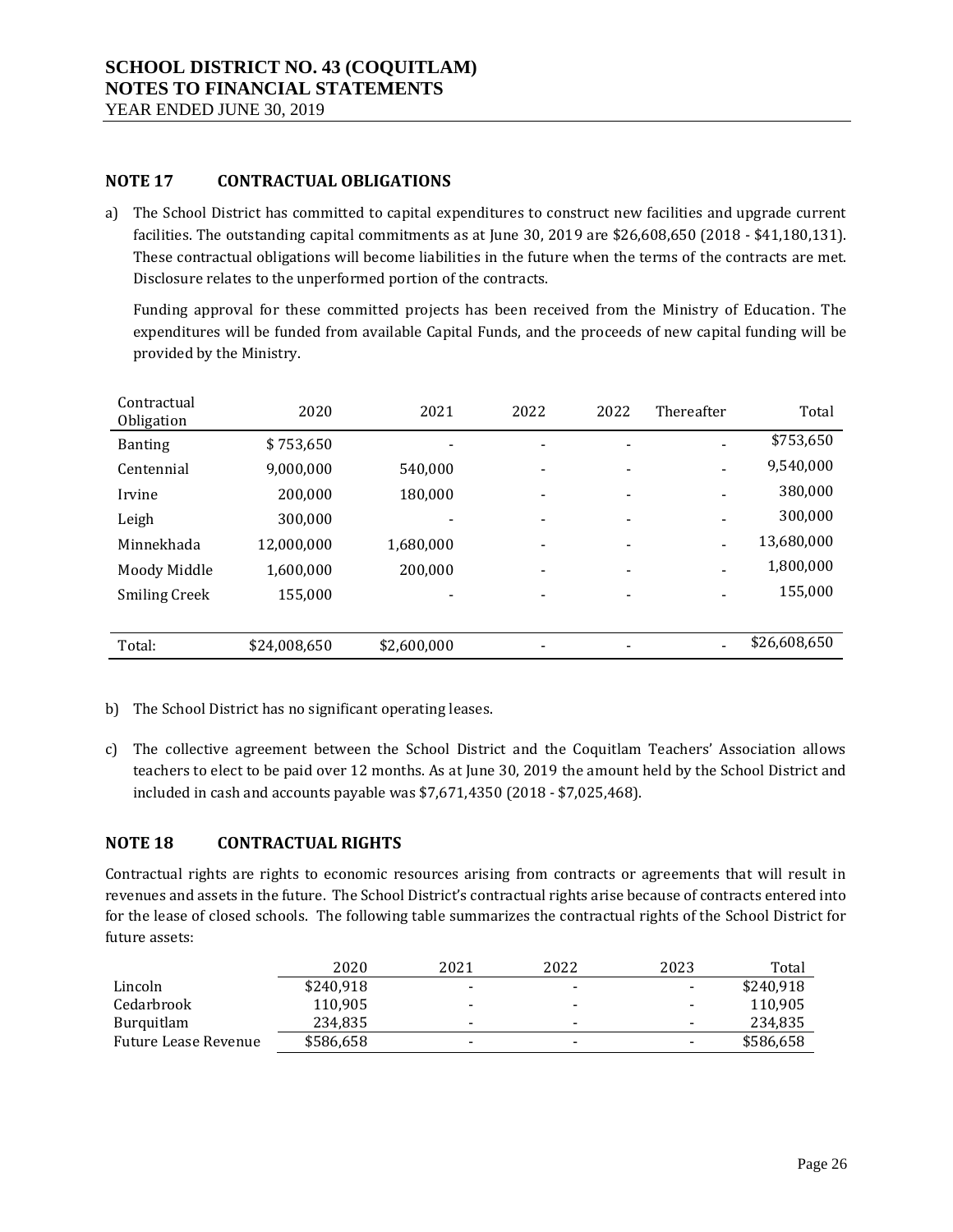YEAR ENDED JUNE 30, 2019

### **NOTE 19 CONTINGENT LIABILITIES**

In the ordinary course of operations, the School District has legal proceedings brought against it and provisions have been included in liabilities where appropriate. It is the opinion of management that final determination of these claims will not have a material effect on the financial position or operations of the School District.

### **NOTE 20 BUDGET FIGURES**

Budget figures included in the financial statements were approved by the Board through the adoption of an amended annual budget bylaw on February 5, 2018 and reflect more current estimates on student enrolment, revenues and expenditures.

|                                          | Original Budget | Amended Budget | Change       |
|------------------------------------------|-----------------|----------------|--------------|
| Revenue                                  |                 |                |              |
| <b>Provincial Grants</b>                 |                 |                |              |
| Ministry of Education                    | \$302,253,971   | \$310,809,093  | \$8,555,122  |
| Other                                    | 92,560          | 52,072         | (40, 488)    |
| <b>Federal Grants</b>                    | 3,030,000       | 2,905,080      | (124, 920)   |
| Tuition                                  | 31,360,767      | 33,826,490     | 2,465,723    |
| Other Revenue                            | 13,928,433      | 13,902,202     | (26, 231)    |
| <b>Rentals and Leases</b>                | 1,960,375       | 2,220,375      | 260,000      |
| Investment Income                        | 2,365,000       | 2,765,000      | 400,000      |
| Amortization of Deferred Capital Revenue | 12,500,000      | 12,500,000     |              |
| <b>Total Revenue</b>                     | \$367,491,106   | \$378,980,312  | \$11,489,206 |
|                                          |                 |                |              |
| Expenses                                 |                 |                |              |
| Instruction                              | 308,944,158     | 309,692,755    | 748,597      |
| District Administration                  | 14,043,359      | 18,049,592     | 4,006,233    |
| <b>Operations and Maintenance</b>        | 47,304,566      | 50,160,037     | 2,855,471    |
| <b>Transportation and Housing</b>        | 480,500         | 478,873        | (1,627)      |
| <b>Debt Services</b>                     | 101             |                | (101)        |
| <b>Total Expense</b>                     | \$370,772,684   | \$378,381,257  | \$7,608,573  |
|                                          |                 |                |              |
| Prior Year Surplus Appropriation         | \$4,141,905     | \$4,636,905    | \$495,000    |
| Budgeted Surplus (Deficit) for the Year  | \$860,327       | \$5,235,960    | \$4,375,633  |
| Capital Fund Surplus (Deficit)           | \$860,327       | \$5,235,960    | \$4,375,633  |
| Budgeted Surplus (Deficit) for the year  | \$860,327       | \$5,235,960    | \$4,375,633  |

Changes between the preliminary budget and the amended budget primarily result from: a) student enrolment and composition and the resulting grant revenue and staffing requirements; b) increased international education student enrolment, corresponding tuition revenues, and resulting staffing requirements; and c) transfers to the capital account.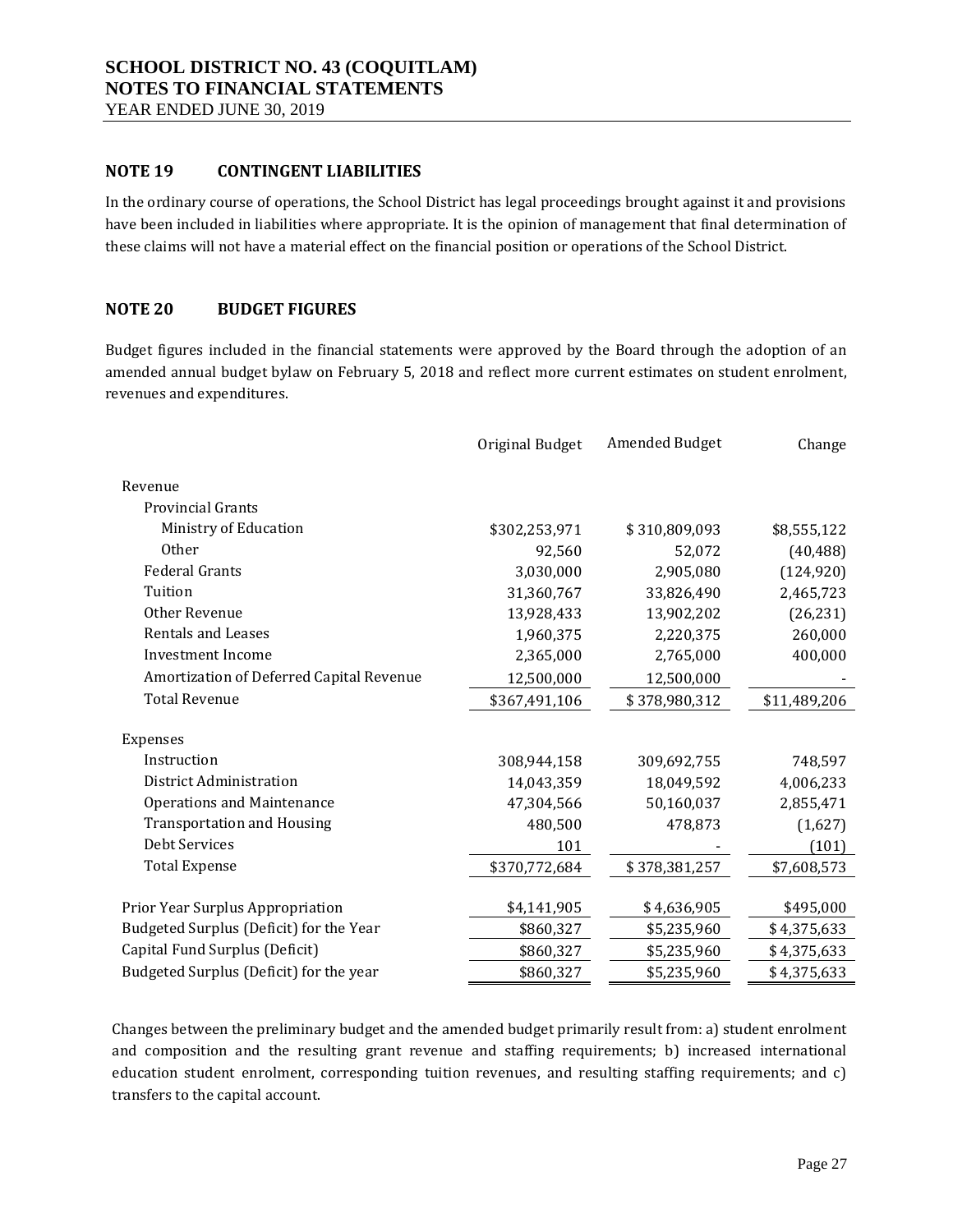YEAR ENDED JUNE 30, 2019

### **NOTE 21 ENVIRONMENTAL REMEDIATION COSTS**

As at June 30, 2019 there is a liability of \$2,974,489 (2018 - \$2,672,705) related to environmental obligations. The associated environmental costs relate to the betterment of schools and are capitalized as part of the carrying value of the long-lived asset and subsequently amortized over the asset's useful life. This amount is considered to approximate fair value of the liability as the School District is expected to complete the upgrades to the related schools within the next major maintenance cycle of three to five years. There may be additional environmental costs that cannot be estimated at this point in time.

### **NOTE 22 EXPENSE BY OBJECT**

|                       | 2019          | 2018          |
|-----------------------|---------------|---------------|
| Salaries and benefits | \$315,168,872 | \$303,964,290 |
| Services and supplies | 44.469.358    | 46.183.470    |
| Amortization          | 15,367,462    | 14,381,901    |
| Total                 | \$375,005,692 | \$364.529.661 |

### **NOTE 23 INTERNALLY RESTRICTED FUNDS**

#### a) Operating Fund

The School District attributes a portion of the accumulated surplus to an internal operating fund and internally restricts a portion of the balance. The detail of the restricted operating surplus is as follows:

|                                          | 2019         | 2018          |
|------------------------------------------|--------------|---------------|
| Indigenous Education                     | \$<br>46,451 | \$<br>126,265 |
| Schools Carryforward                     | 1,555,907    | 1,609,283     |
| 2018/19 Staffing Stabilization Provision |              | 4,141,905     |
| 2019/20 Staffing Stabilization Provision | 4,141,905    | 4,141,905     |
| 2020/21 Staffing Stabilization Provision | 3,121,293    | 1,425,886     |
| 2021/22 Staffing Stabilization Provision | 1,206,615    |               |
| <b>Business Systems Initiatives</b>      | 600,000      |               |
| Recycling Initiative                     |              | 513,258       |
| <b>Facilities and Maintenance</b>        | 1,013,554    | 2,662,098     |
| <b>Technology Initiatives</b>            | 1,405,050    | 1,662,098     |
| <b>Contingency Reserve</b>               |              | 229,096       |
| Total Internally Restricted Items        | \$13,090,775 | \$16,511,794  |

#### b) Solvency Reserve Fund

As funding for the non-teaching pension plan is required to be performed on a going concern basis, the School District restricts a portion of its operating surplus in a pension solvency reserve account to meet future solvency funding requirements for the non-teaching pension plan as required by the Pension Benefits Standards Act. At June 30, 2019 \$13,265,348 has been restricted. (2018 - \$7,532,493).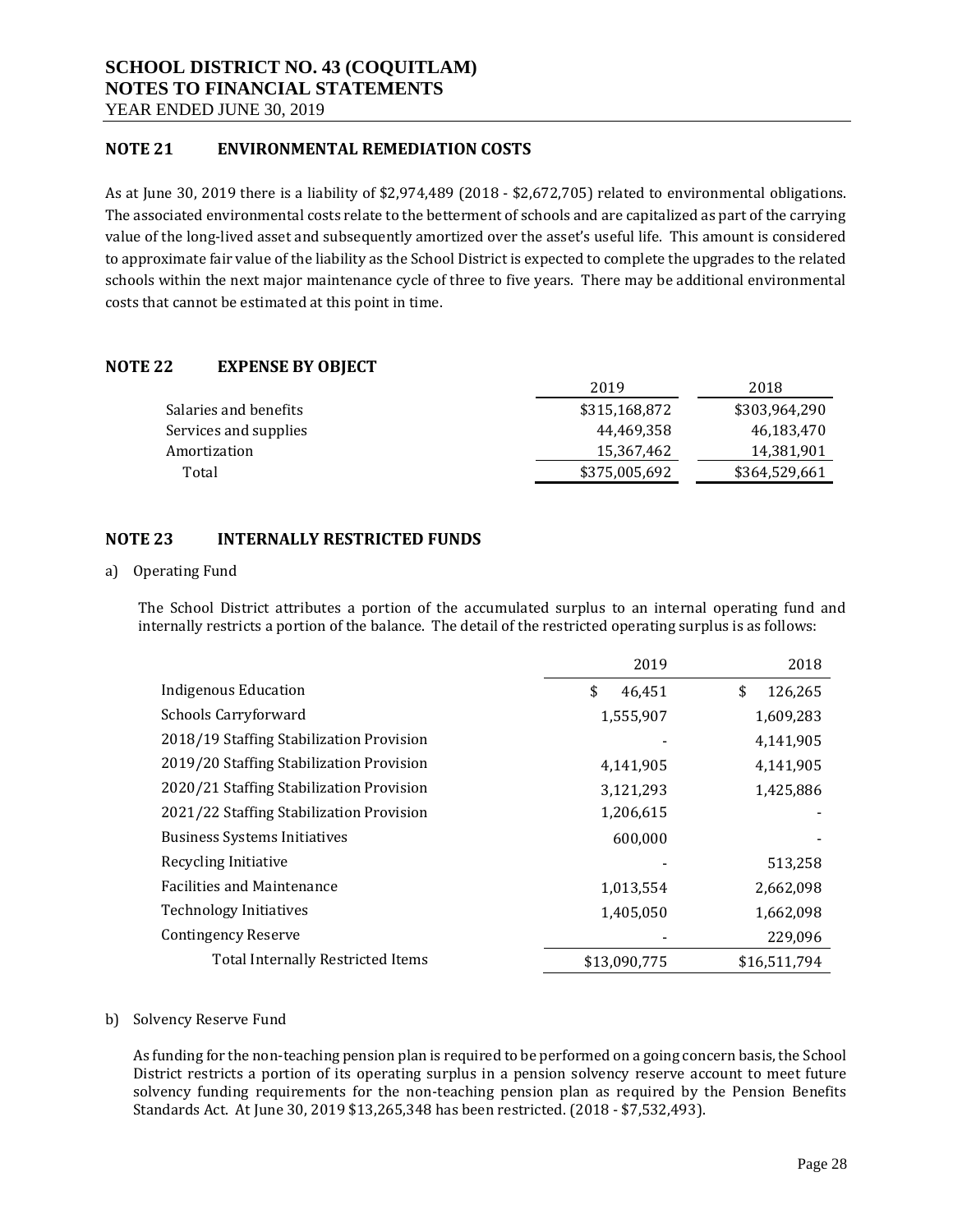### **NOTE 23 INTERNALLY RESTRICTED FUNDS** (*continued*)

c) Capital Fund

The School District internally restricts a portion of its capital surplus in the local capital reserve account for future capital requirements including facility additions, capital improvements, and other capital infrastructure requirements. At June 30, 2019 \$32,691,250 has been restricted. (2018 - \$28,015,638).

### **NOTE 24 ECONOMIC DEPENDENCE**

The operations of the School District are dependent on continued funding from the Ministry of Education and various governmental agencies to carry out its programs. These financial statements have been prepared on a going concern basis.

### **NOTE 25 RISK MANAGEMENT**

The School District has exposure to the following risks from its use of financial instruments: credit risk, market risk and liquidity risk.

The Board ensures that the School District has identified its risks and ensures that management monitors and controls them.

(a) Credit risk:

Credit risk is the risk of financial loss to an institution if a customer or counterparty to a financial instrument fails to meet its contractual obligations. Such risks arise principally from certain financial assets held consisting of cash, amounts receivable and investments.

The School District is exposed to credit risk in the event of non-performance by a borrower. This risk is mitigated as most amounts receivable are due from the Province and therefore, are collectible.

It is management's opinion that the School District is not exposed to significant credit risk associated with its cash deposits and portfolio investments as they are placed in recognized British Columbia institutions and the School District invests solely in guaranteed investment certificates, term deposits, and bonds. Cash and cash equivalents consist of term deposits held with a chartered bank and the Provincial Central Deposit Program.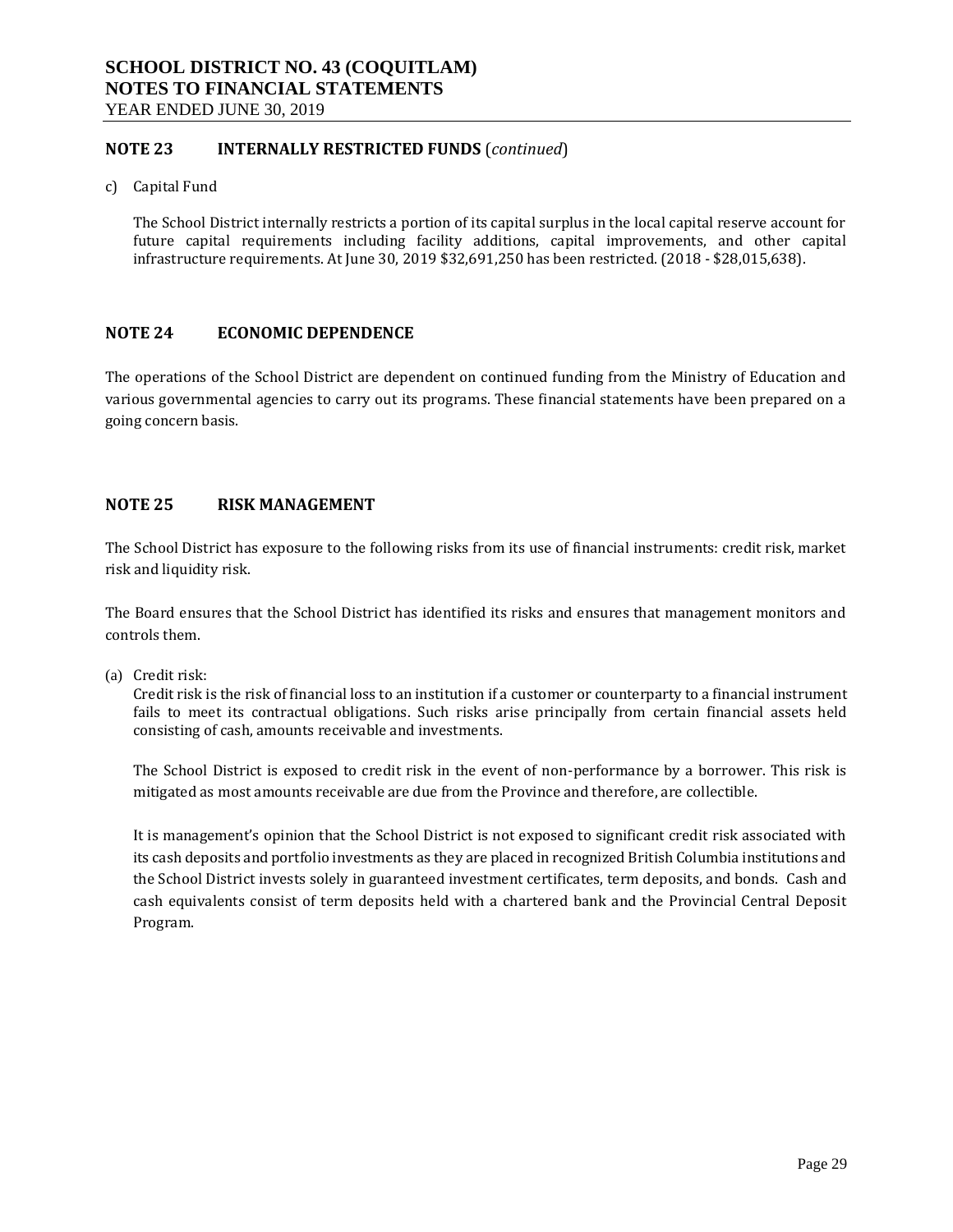YEAR ENDED JUNE 30, 2019

### **NOTE 25 RISK MANAGEMENT** *(continued)*

(b) Market risk:

Market risk is the risk that the fair value or future cash flows of a financial instrument will fluctuate because of changes in market prices. Market risk is comprised of currency risk and interest rate risk.

Currency risk is the risk that the fair value or future cash flows of a financial instrument will fluctuate because of changes in the foreign exchange rates. It is management's opinion that the School District is not exposed to significant currency risk, as amounts held and purchases made in foreign currency are insignificant.

Interest rate risk is the risk that the fair value or future cash flows of a financial instrument will fluctuate because of changes in the market interest rates. The School District is exposed to interest rate risk through its investments. It is management's opinion that the School District is not exposed to significant interest rate risk as they invest solely in guaranteed investment certificates, term deposits, and bonds that have a maturity date of no more than 5 years.

(c) Liquidity risk

Liquidity risk is the risk that the School District will not be able to meet its financial obligations as they become due.

The School District manages liquidity risk by continually monitoring actual and forecasted cash flows from operations and anticipated investing activities to ensure, as far as possible, that it will always have sufficient liquidity to meet its liabilities when due, under both normal and stressed conditions, without incurring unacceptable losses or risking damage to the School District's reputation.

Risk Management and insurance services for all School Districts in British Columbia are provided by the Risk Management Branch of the Ministry of Finance.

### **NOTE 26 COMPARATIVE INFORMATION**

Certain comparative information has been reclassified to conform with the financial statement presentation adopted for the current year.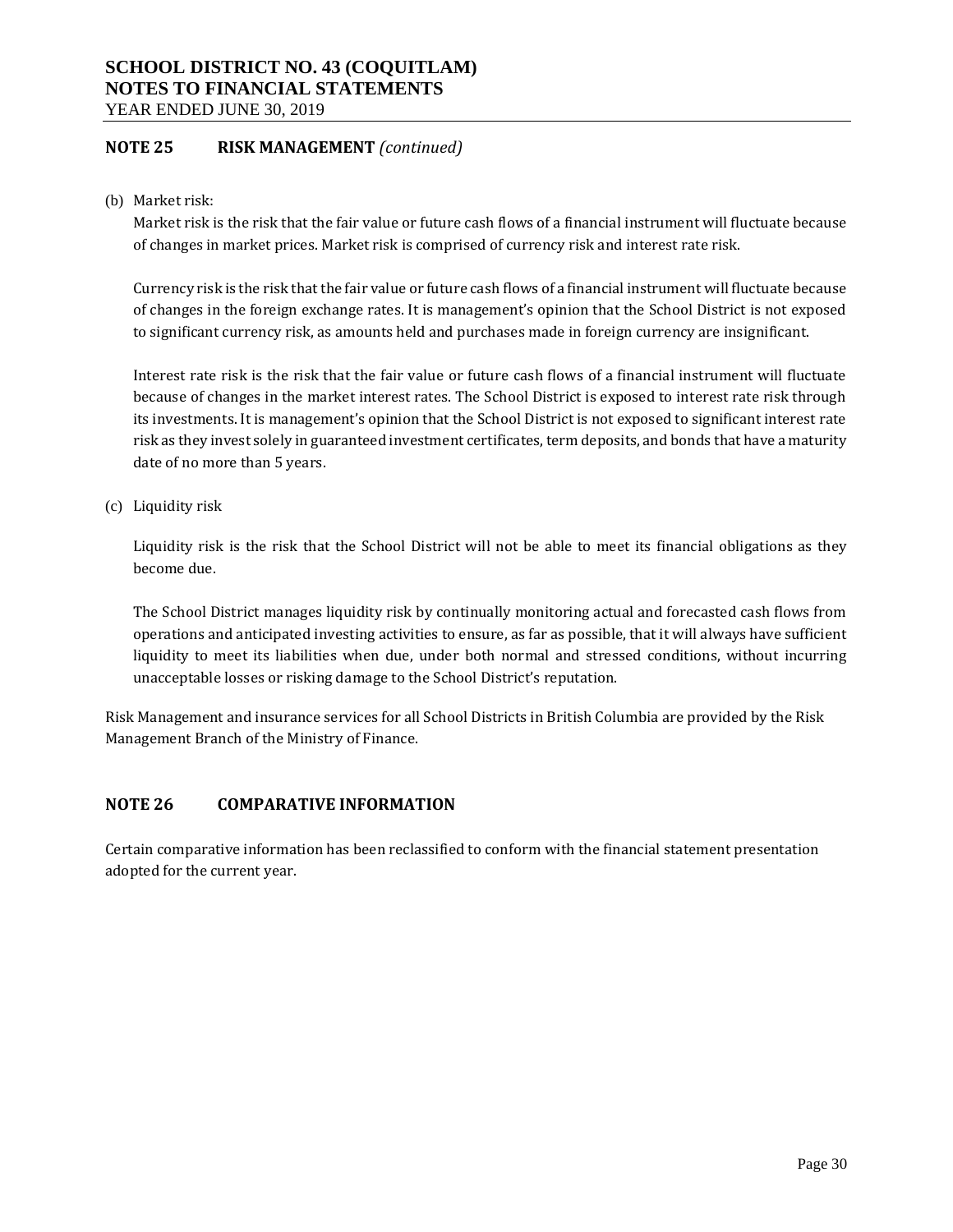Schedule of Changes in Accumulated Surplus (Deficit) by Fund Year Ended June 30, 2019

|                                                  |                  |                        |             | 2019        | 2018        |
|--------------------------------------------------|------------------|------------------------|-------------|-------------|-------------|
|                                                  | <b>Operating</b> | <b>Special Purpose</b> | Capital     | Actual      | Actual      |
|                                                  | Fund             | Fund                   | Fund        |             |             |
|                                                  | æ                |                        |             |             |             |
| Accumulated Surplus (Deficit), beginning of year | 24,044,277       |                        | 170,726,493 | 194,770,770 | 188,110,781 |
| Changes for the year                             |                  |                        |             |             |             |
| Surplus (Deficit) for the year                   | 9,829,955        |                        | (1,511,914) | 8,318,041   | 6,659,989   |
| <b>Interfund Transfers</b>                       |                  |                        |             |             |             |
| Tangible Capital Assets Purchased                | (4, 141, 395)    |                        | 4,141,395   |             |             |
| Local Capital                                    | (3,370,757)      |                        | 3,370,757   |             |             |
| Other                                            | (5,957)          |                        | 5,957       |             |             |
| Net Changes for the year                         | 2,311,846        |                        | 6.006.195   | 8,318,041   | 6,659,989   |

**Accumulated Surplus (Deficit), end of year - Statement 2 26,356,123** - 176,732,688 203,088,811 194,770,770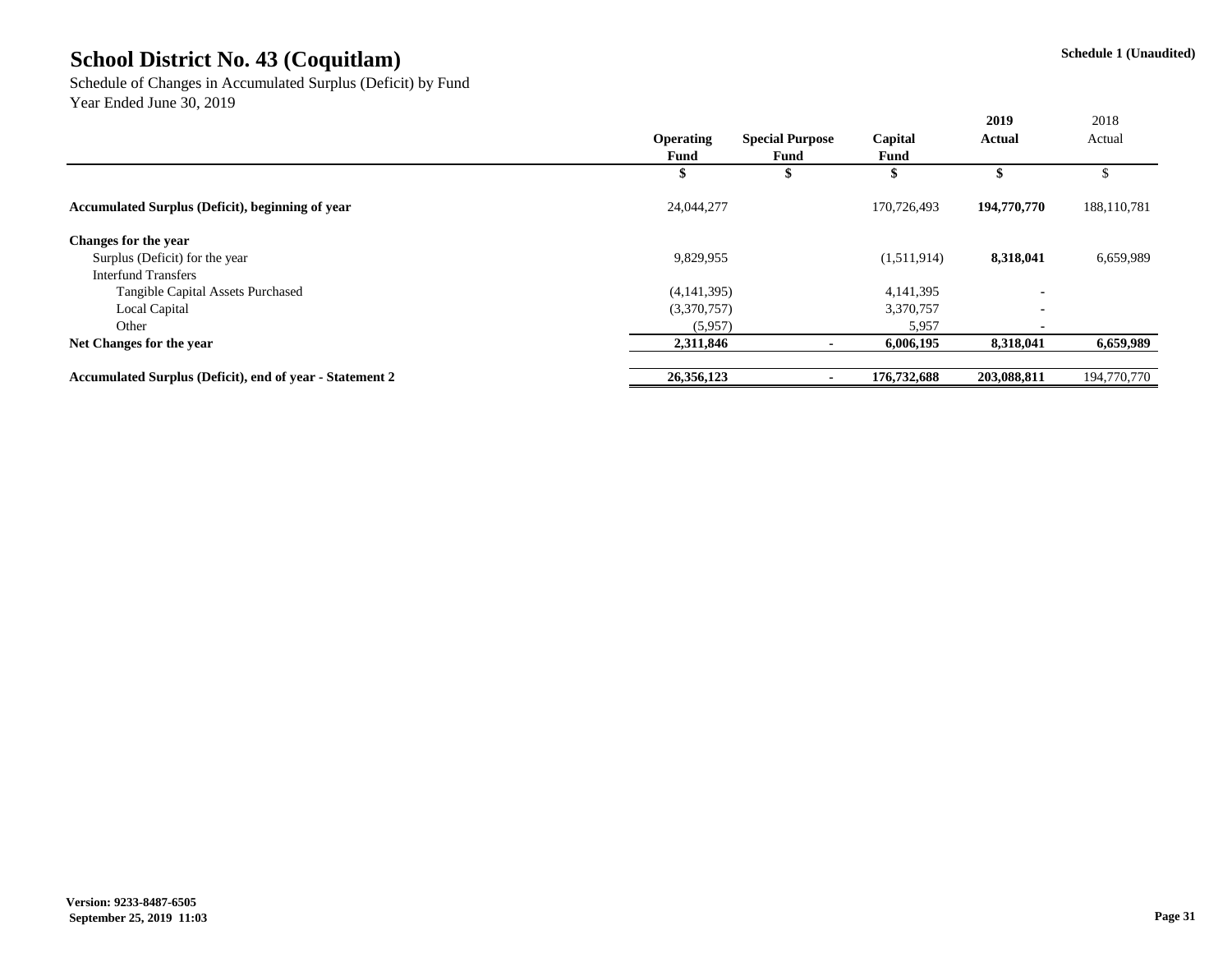Schedule of Operating Operations Year Ended June 30, 2019

|                                                                 | <b>Budget</b> | <b>Actual</b>            | Actual                  |  |
|-----------------------------------------------------------------|---------------|--------------------------|-------------------------|--|
|                                                                 | (Note 20)     |                          |                         |  |
|                                                                 | \$            | \$                       | \$                      |  |
| <b>Revenues</b>                                                 |               |                          |                         |  |
| <b>Provincial Grants</b>                                        |               |                          |                         |  |
| Ministry of Education                                           | 278,607,110   | 279,375,296              | 270,380,642             |  |
| Other                                                           | 51,072        | 51,072                   | 51,072                  |  |
| Tuition                                                         | 33,826,490    | 36,585,021               | 37,880,755              |  |
| Other Revenue                                                   | 645,833       | 821,586                  | 965,734                 |  |
| <b>Rentals and Leases</b>                                       | 1,540,375     | 1,825,738                | 1,644,713               |  |
| <b>Investment</b> Income                                        | 1,965,000     | 2,791,208                | 2,735,417               |  |
| <b>Total Revenue</b>                                            | 316,635,880   | 321,449,921              | 313,658,333             |  |
| <b>Expenses</b>                                                 |               |                          |                         |  |
| Instruction                                                     | 262,617,946   | 260,032,045              | 251,084,625             |  |
| District Administration                                         | 18,049,592    | 17,818,524               | 23,148,350              |  |
| Operations and Maintenance                                      | 34,120,414    | 33, 332, 305             | 30,507,740              |  |
| Transportation and Housing                                      | 478,873       | 437,092                  | 476,567                 |  |
| <b>Total Expense</b>                                            | 315,266,825   | 311,619,966              | 305, 217, 282           |  |
| <b>Operating Surplus (Deficit) for the year</b>                 | 1,369,055     | 9,829,955                | 8,441,051               |  |
| <b>Budgeted Appropriation (Retirement) of Surplus (Deficit)</b> | 4,636,905     |                          |                         |  |
| Net Transfers (to) from other funds                             |               |                          |                         |  |
| Tangible Capital Assets Purchased                               | (1,000,000)   | (4, 141, 395)            | (2,394,403)             |  |
| Local Capital                                                   | (5,000,000)   | (3,370,757)              | (3,298,248)             |  |
| Other                                                           | (5,960)       | (5,957)                  | (5,246)                 |  |
| <b>Total Net Transfers</b>                                      | (6,005,960)   | (7,518,109)              | (5,697,897)             |  |
|                                                                 |               |                          |                         |  |
| <b>Total Operating Surplus (Deficit), for the year</b>          | ÷.            | 2,311,846                | 2,743,154               |  |
| Operating Surplus (Deficit), beginning of year                  |               | 24,044,277               | 21,301,123              |  |
| Operating Surplus (Deficit), end of year                        |               | 26,356,123               | 24,044,277              |  |
| Operating Surplus (Deficit), end of year                        |               |                          |                         |  |
| Internally Restricted (Note 23 (a))                             |               |                          |                         |  |
|                                                                 |               | 13,090,775               | 16,511,784              |  |
| Pension Stabilization Account (Note 23 (b))                     |               | 13,265,348<br>26,356,123 | 7,532,493<br>24,044,277 |  |
| Total Operating Surplus (Deficit), end of year                  |               |                          |                         |  |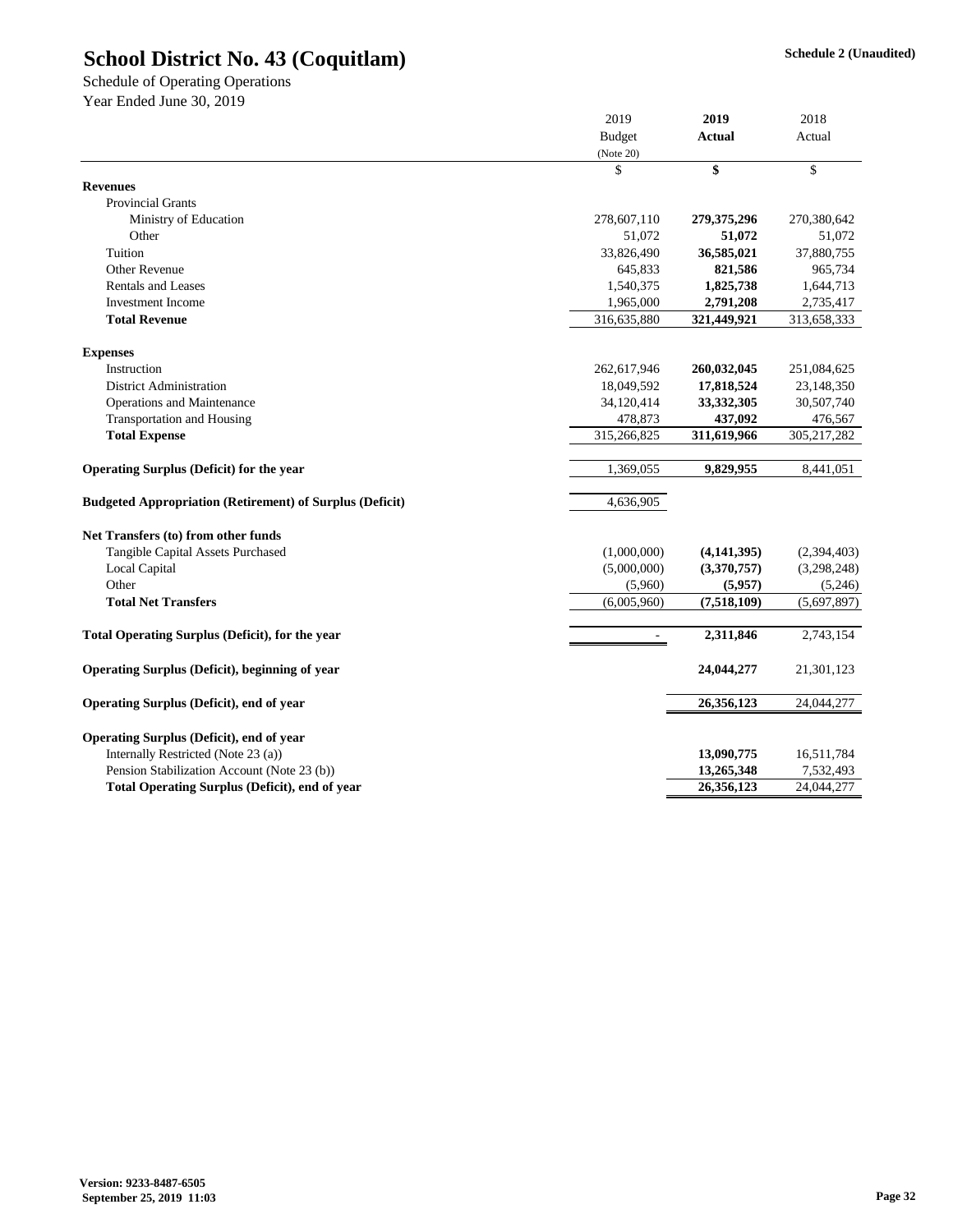Schedule of Operating Revenue by Source Year Ended June 30, 2019

|                                                        | 2019<br><b>Budget</b> |             | 2018        |
|--------------------------------------------------------|-----------------------|-------------|-------------|
|                                                        |                       |             | Actual      |
|                                                        | (Note 20)             |             |             |
|                                                        | \$                    | \$          | \$          |
| <b>Provincial Grants - Ministry of Education</b>       |                       |             |             |
| Operating Grant, Ministry of Education                 | 276,108,687           | 275,865,582 | 266,299,477 |
| Other Ministry of Education Grants                     |                       |             |             |
| Pay Equity                                             | 706,353               | 706,353     | 706,353     |
| Funding for Graduated Adults                           | 1,302,367             | 1,344,966   | 1,347,158   |
| <b>Transportation Supplement</b>                       | 81,641                | 81,641      | 81,641      |
| Economic Stability Dividend                            |                       | 351,379     | 189,234     |
| Return of Administrative Savings                       |                       |             | 1,338,556   |
| Carbon Tax Grant                                       | 200,000               | 208,474     | 229,482     |
| <b>Employer Health Tax Grant</b>                       |                       | 738,395     |             |
| <b>BCTEA - LEA Capacity Building Grant</b>             |                       | 6,850       |             |
| Premier's Award for Excellence in Education            | 4,000                 | 4,000       |             |
| <b>Skills Assessment</b>                               | 37,656                | 37,656      | 28,656      |
| Mental Health Grant                                    | 30,000                | 30,000      |             |
| NGN Self-Provisioned Site Grant                        | 136,406               |             | 136,406     |
| PLNet, Social Media Grant, Shoulder Tappers            |                       |             | 23,679      |
| <b>Total Provincial Grants - Ministry of Education</b> | 278,607,110           | 279,375,296 | 270,380,642 |
| <b>Provincial Grants - Other</b>                       | 51,072                | 51,072      | 51,072      |
| <b>Tuition</b>                                         |                       |             |             |
| <b>Continuing Education</b>                            | 899,616               | 891,892     | 921,220     |
| International and Out of Province Students             | 32,926,874            | 35,693,129  | 36,959,535  |
| <b>Total Tuition</b>                                   | 33,826,490            | 36,585,021  | 37,880,755  |
| <b>Other Revenues</b>                                  |                       |             |             |
| Miscellaneous                                          |                       |             |             |
| Miscellaneous                                          | 645,833               | 821,586     | 965,734     |
| <b>Total Other Revenue</b>                             | 645,833               | 821,586     | 965,734     |
| <b>Rentals and Leases</b>                              | 1,540,375             | 1,825,738   | 1,644,713   |
| <b>Investment Income</b>                               | 1,965,000             | 2,791,208   | 2,735,417   |
| <b>Total Operating Revenue</b>                         | 316,635,880           | 321,449,921 | 313,658,333 |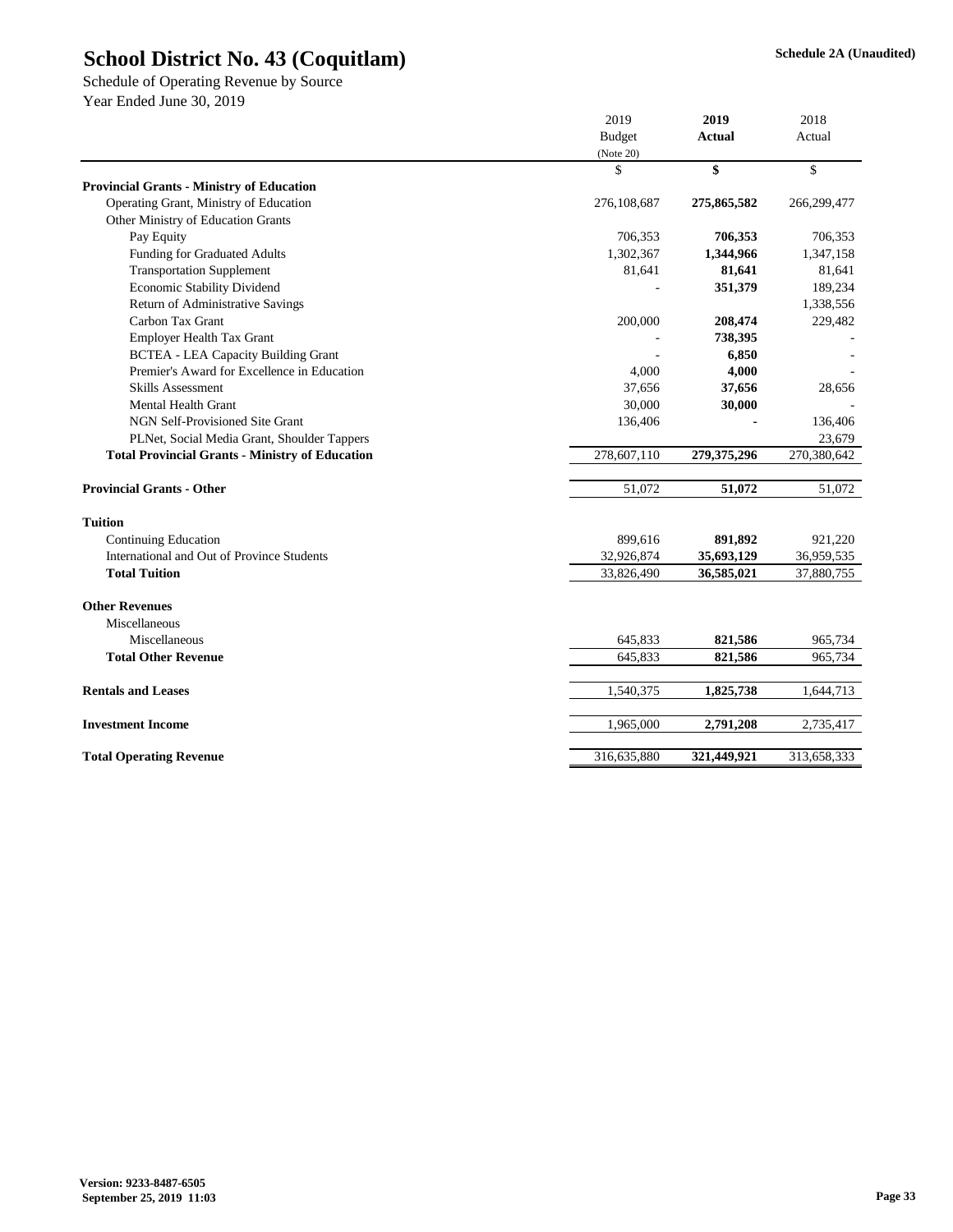Year Ended June 30, 2019 Schedule of Operating Expense by Object

|                                     | 2019          | 2019          | 2018          |
|-------------------------------------|---------------|---------------|---------------|
|                                     | <b>Budget</b> | <b>Actual</b> | Actual        |
|                                     | (Note 20)     |               |               |
|                                     | \$            | \$            | \$            |
| <b>Salaries</b>                     |               |               |               |
| Teachers                            | 145,059,643   | 145,543,249   | 140,701,267   |
| Principals and Vice Principals      | 15,170,742    | 14,925,889    | 13,883,084    |
| <b>Educational Assistants</b>       | 18,233,940    | 17,462,002    | 15,349,006    |
| <b>Support Staff</b>                | 25, 205, 261  | 24,512,347    | 23,124,051    |
| Other Professionals                 | 6,633,466     | 6,211,201     | 5,551,532     |
| Substitutes                         | 9,265,276     | 9,338,869     | 8,135,055     |
| <b>Total Salaries</b>               | 219,568,328   | 217,993,557   | 206,743,995   |
| <b>Employee Benefits</b>            | 61,844,715    | 65,067,621    | 68,069,855    |
| <b>Total Salaries and Benefits</b>  | 281,413,043   | 283,061,178   | 274,813,850   |
| <b>Services and Supplies</b>        |               |               |               |
| <b>Services</b>                     | 9,163,488     | 8,653,205     | 8,433,803     |
| <b>Student Transportation</b>       | 431,138       | 388,134       | 428,130       |
| Professional Development and Travel | 2,580,148     | 1,952,017     | 1,986,387     |
| Rentals and Leases                  | 388,256       | 308,939       | 259,364       |
| Dues and Fees                       | 2,216,311     | 2,242,954     | 3,175,542     |
| Insurance                           | 1,070,720     | 781,376       | 914,039       |
| Supplies                            | 12,749,723    | 9,130,343     | 10,231,700    |
| <b>Utilities</b>                    | 5,253,998     | 5,101,820     | 4,974,467     |
| <b>Total Services and Supplies</b>  | 33,853,782    | 28,558,788    | 30,403,432    |
|                                     |               |               |               |
| <b>Total Operating Expense</b>      | 315,266,825   | 311,619,966   | 305, 217, 282 |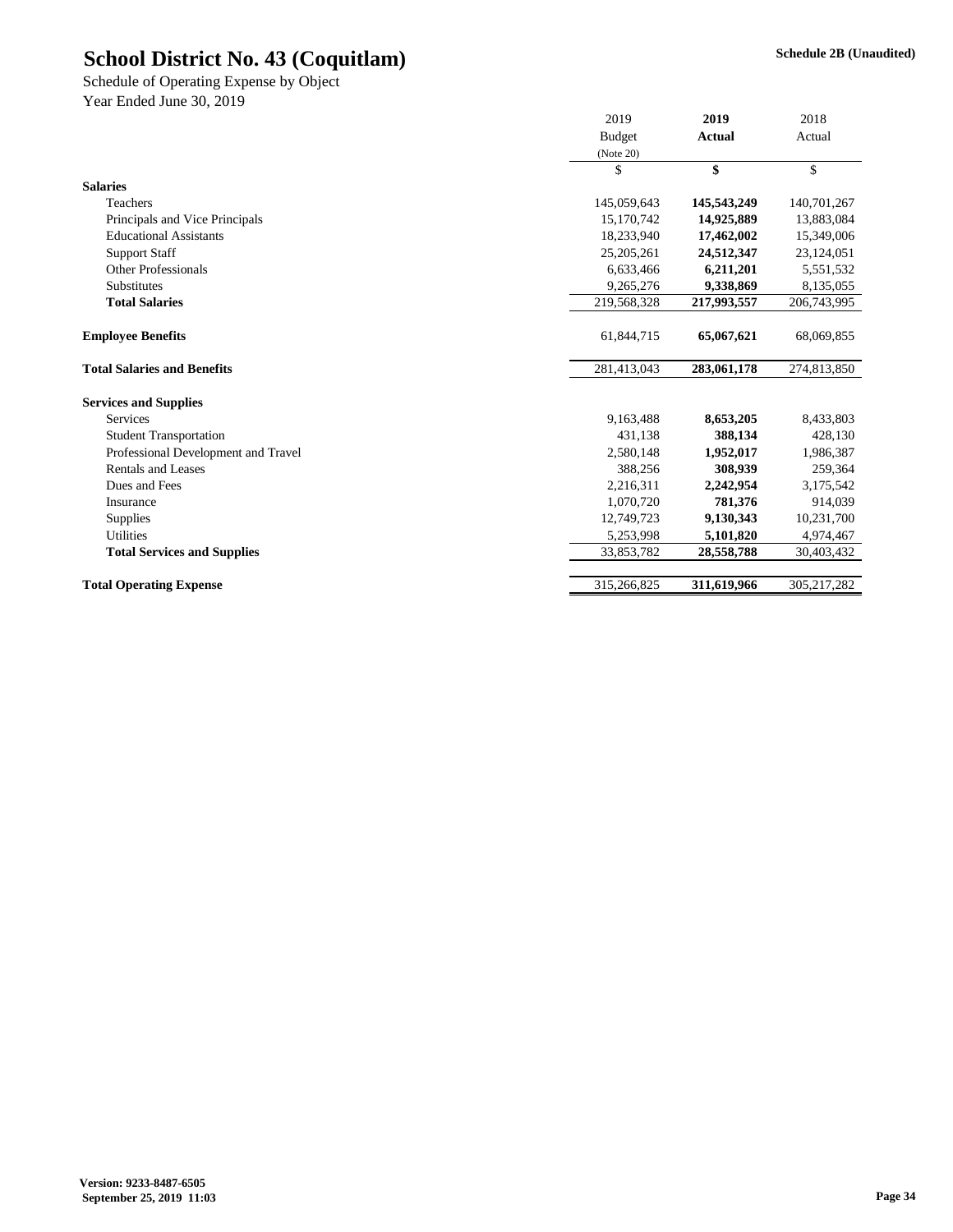## **Schedule 2C (Unaudited) School District No. 43 (Coquitlam)**

Operating Expense by Function, Program and Object

|                                                 | <b>Teachers</b><br><b>Salaries</b> | <b>Principals and</b><br><b>Vice Principals</b><br><b>Salaries</b> | Educational<br><b>Assistants</b><br><b>Salaries</b> | <b>Support</b><br><b>Staff</b><br><b>Salaries</b> | Other<br><b>Professionals</b><br><b>Salaries</b> | <b>Substitutes</b><br><b>Salaries</b> | <b>Total</b><br><b>Salaries</b> |
|-------------------------------------------------|------------------------------------|--------------------------------------------------------------------|-----------------------------------------------------|---------------------------------------------------|--------------------------------------------------|---------------------------------------|---------------------------------|
|                                                 | \$                                 | \$                                                                 | \$                                                  | \$                                                | \$                                               | \$                                    | \$                              |
| 1 Instruction                                   |                                    |                                                                    |                                                     |                                                   |                                                  |                                       |                                 |
| 1.02 Regular Instruction                        | 107,226,763                        | 2,280,012                                                          | 461,372                                             | 4,033,847                                         | 73,467                                           | 5,127,100                             | 119,202,561                     |
| 1.03 Career Programs                            |                                    |                                                                    | 43,485                                              |                                                   |                                                  | 3,234                                 | 46,719                          |
| 1.07 Library Services                           |                                    |                                                                    | 375,851                                             |                                                   |                                                  | 15,476                                | 391,327                         |
| 1.08 Counselling                                | 4,168,190                          |                                                                    |                                                     |                                                   |                                                  | 186,858                               | 4,355,048                       |
| 1.10 Special Education                          | 14,398,047                         | 146,995                                                            | 15,388,059                                          | 158,631                                           | 69,638                                           | 1,386,478                             | 31,547,848                      |
| 1.30 English Language Learning                  | 5,144,310                          |                                                                    |                                                     |                                                   |                                                  | 230,617                               | 5,374,927                       |
| 1.31 Aboriginal Education                       | 252,017                            | 136,357                                                            | 769,570                                             | 51,268                                            |                                                  | 3,507                                 | 1,212,719                       |
| 1.41 School Administration                      |                                    | 11,619,442                                                         |                                                     | 2,119,342                                         |                                                  | 364,683                               | 14,103,467                      |
| 1.60 Summer School                              | 1,068,877                          |                                                                    |                                                     | 76,335                                            |                                                  | 60,609                                | 1,205,821                       |
| 1.61 Continuing Education                       | 1,611,671                          | 372,593                                                            | 65,270                                              | 585,310                                           | 70,155                                           | 142,846                               | 2,847,845                       |
| 1.62 International and Out of Province Students | 11,530,077                         | 250,881                                                            | 212,704                                             | 362,289                                           | 277,409                                          | 527,041                               | 13,160,401                      |
| 1.64 Other                                      | 143,297                            | 119,609                                                            | 145,691                                             |                                                   |                                                  |                                       | 408,597                         |
| <b>Total Function 1</b>                         | 145,543,249                        | 14,925,889                                                         | 17,462,002                                          | 7,387,022                                         | 490.669                                          | 8,048,449                             | 193,857,280                     |
| <b>4 District Administration</b>                |                                    |                                                                    |                                                     |                                                   |                                                  |                                       |                                 |
| 4.11 Educational Administration                 |                                    |                                                                    |                                                     | 94,546                                            | 1,025,227                                        | 3,293                                 | 1,123,066                       |
| 4.40 School District Governance                 |                                    |                                                                    |                                                     |                                                   | 444,020                                          |                                       | 444,020                         |
| 4.41 Business Administration                    |                                    |                                                                    | $\sim$                                              | 1,615,775                                         | 2,890,040                                        | 85,829                                | 4,591,644                       |
| <b>Total Function 4</b>                         |                                    |                                                                    |                                                     | 1,710,321                                         | 4,359,287                                        | 89,122                                | 6,158,730                       |
| <b>5 Operations and Maintenance</b>             |                                    |                                                                    |                                                     |                                                   |                                                  |                                       |                                 |
| 5.41 Operations and Maintenance Administration  |                                    |                                                                    | ÷,                                                  | 245,362                                           | 1,083,945                                        | 55,241                                | 1,384,548                       |
| 5.50 Maintenance Operations                     |                                    |                                                                    |                                                     | 14,167,908                                        | 182,114                                          | 1,032,182                             | 15,382,204                      |
| 5.52 Maintenance of Grounds                     |                                    |                                                                    |                                                     | 989,893                                           | $\overline{a}$                                   | 113,471                               | 1,103,364                       |
| 5.56 Utilities                                  |                                    |                                                                    | $\sim$                                              |                                                   | 69,437                                           |                                       | 69,437                          |
| <b>Total Function 5</b>                         | $\blacksquare$                     | $\blacksquare$                                                     | $\blacksquare$                                      | 15,403,163                                        | 1,335,496                                        | 1,200,894                             | 17,939,553                      |
| <b>7 Transportation and Housing</b>             |                                    |                                                                    |                                                     |                                                   |                                                  |                                       |                                 |
| 7.41 Transportation and Housing Administration  |                                    |                                                                    |                                                     | 11,841                                            | 25,749                                           | 404                                   | 37,994                          |
| 7.70 Student Transportation                     |                                    |                                                                    |                                                     |                                                   |                                                  |                                       |                                 |
| <b>Total Function 7</b>                         | $\sim$                             | $\blacksquare$                                                     | $\overline{a}$                                      | 11.841                                            | 25,749                                           | 404                                   | 37,994                          |
| <b>9 Debt Services</b>                          |                                    |                                                                    |                                                     |                                                   |                                                  |                                       |                                 |
| <b>Total Function 9</b>                         | $\blacksquare$                     | $\blacksquare$                                                     | $\blacksquare$                                      | $\blacksquare$                                    | $\blacksquare$                                   | $\blacksquare$                        |                                 |
| <b>Total Functions 1 - 9</b>                    | 145,543,249                        | 14,925,889                                                         | 17,462,002                                          | 24,512,347                                        | 6,211,201                                        | 9,338,869                             | 217,993,557                     |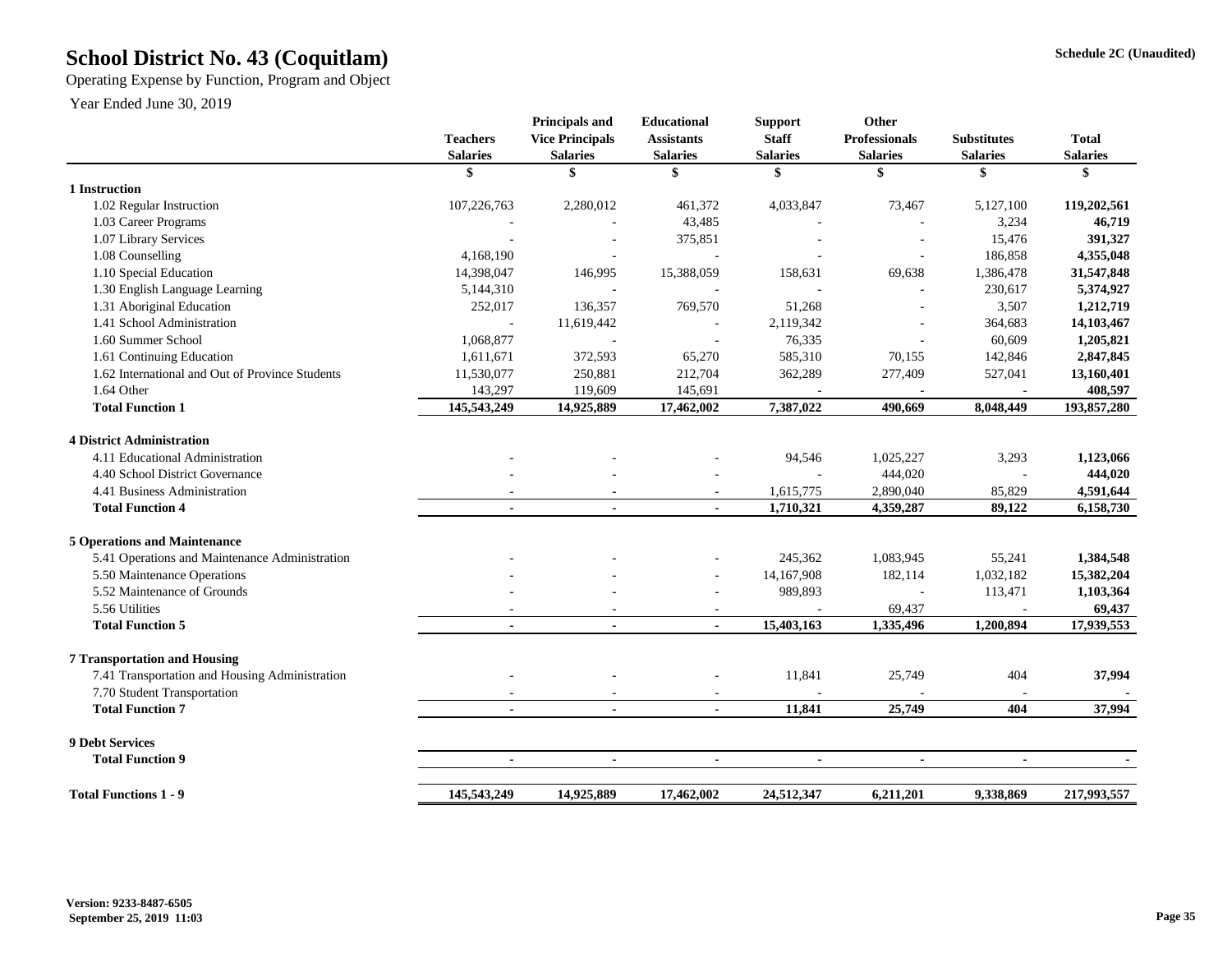## **Schedule 2C (Unaudited) School District No. 43 (Coquitlam)**

Operating Expense by Function, Program and Object

| <b>Total Salaries</b><br><b>Total</b><br><b>Employee</b><br><b>Services and</b><br><b>Actual</b><br><b>Budget</b><br>Actual<br><b>Benefits</b><br><b>Salaries</b><br>and Benefits<br><b>Supplies</b><br>(Note 20)<br>\$<br>\$<br>$\mathbb{S}$<br>\$<br>\$<br>\$<br>\$<br>1 Instruction<br>1.02 Regular Instruction<br>119,202,561<br>30,393,181<br>149,595,742<br>153,294,603<br>151, 107, 465<br>144,000,388<br>3,698,861<br>333,737<br>1.03 Career Programs<br>46,719<br>24,930<br>71,649<br>118,657<br>190,306<br>1.07 Library Services<br>391,327<br>119,301<br>510,628<br>1,085,286<br>907,636<br>574,658<br>1.08 Counselling<br>4,355,048<br>1,163,096<br>5,518,144<br>4,333<br>5,522,477<br>5,527,960<br>1.10 Special Education<br>41,504,904<br>42,091,530<br>31,547,848<br>9,957,056<br>586,626<br>44,606,688<br>1.30 English Language Learning<br>73,284<br>6,883,685<br>5,374,927<br>1,435,474<br>6,810,401<br>6,907,347<br>1.31 Aboriginal Education<br>1,499,815<br>103,865<br>1,603,680<br>1,212,719<br>287,096<br>1,715,425<br>20,444,260<br>1.41 School Administration<br>14,103,467<br>3,907,107<br>18,010,574<br>2,433,686<br>21,921,992 | 2018         |
|------------------------------------------------------------------------------------------------------------------------------------------------------------------------------------------------------------------------------------------------------------------------------------------------------------------------------------------------------------------------------------------------------------------------------------------------------------------------------------------------------------------------------------------------------------------------------------------------------------------------------------------------------------------------------------------------------------------------------------------------------------------------------------------------------------------------------------------------------------------------------------------------------------------------------------------------------------------------------------------------------------------------------------------------------------------------------------------------------------------------------------------------------------|--------------|
|                                                                                                                                                                                                                                                                                                                                                                                                                                                                                                                                                                                                                                                                                                                                                                                                                                                                                                                                                                                                                                                                                                                                                            |              |
|                                                                                                                                                                                                                                                                                                                                                                                                                                                                                                                                                                                                                                                                                                                                                                                                                                                                                                                                                                                                                                                                                                                                                            |              |
|                                                                                                                                                                                                                                                                                                                                                                                                                                                                                                                                                                                                                                                                                                                                                                                                                                                                                                                                                                                                                                                                                                                                                            |              |
|                                                                                                                                                                                                                                                                                                                                                                                                                                                                                                                                                                                                                                                                                                                                                                                                                                                                                                                                                                                                                                                                                                                                                            |              |
|                                                                                                                                                                                                                                                                                                                                                                                                                                                                                                                                                                                                                                                                                                                                                                                                                                                                                                                                                                                                                                                                                                                                                            |              |
|                                                                                                                                                                                                                                                                                                                                                                                                                                                                                                                                                                                                                                                                                                                                                                                                                                                                                                                                                                                                                                                                                                                                                            | 304,193      |
|                                                                                                                                                                                                                                                                                                                                                                                                                                                                                                                                                                                                                                                                                                                                                                                                                                                                                                                                                                                                                                                                                                                                                            | 750,638      |
|                                                                                                                                                                                                                                                                                                                                                                                                                                                                                                                                                                                                                                                                                                                                                                                                                                                                                                                                                                                                                                                                                                                                                            | 5,589,929    |
|                                                                                                                                                                                                                                                                                                                                                                                                                                                                                                                                                                                                                                                                                                                                                                                                                                                                                                                                                                                                                                                                                                                                                            | 44, 543, 173 |
|                                                                                                                                                                                                                                                                                                                                                                                                                                                                                                                                                                                                                                                                                                                                                                                                                                                                                                                                                                                                                                                                                                                                                            | 5,731,180    |
|                                                                                                                                                                                                                                                                                                                                                                                                                                                                                                                                                                                                                                                                                                                                                                                                                                                                                                                                                                                                                                                                                                                                                            | 1,493,119    |
|                                                                                                                                                                                                                                                                                                                                                                                                                                                                                                                                                                                                                                                                                                                                                                                                                                                                                                                                                                                                                                                                                                                                                            | 19,396,115   |
| 1,492,306<br>1.60 Summer School<br>1,205,821<br>199,556<br>1,405,377<br>86,929<br>1,504,261                                                                                                                                                                                                                                                                                                                                                                                                                                                                                                                                                                                                                                                                                                                                                                                                                                                                                                                                                                                                                                                                | 1,455,319    |
| 1.61 Continuing Education<br>3,491,124<br>4,343,735<br>2,847,845<br>643,279<br>852,611<br>4,384,695                                                                                                                                                                                                                                                                                                                                                                                                                                                                                                                                                                                                                                                                                                                                                                                                                                                                                                                                                                                                                                                        | 4,095,812    |
| 1.62 International and Out of Province Students<br>13,160,401<br>3,983,747<br>17,144,148<br>5,082,214<br>22,226,362<br>22,714,944                                                                                                                                                                                                                                                                                                                                                                                                                                                                                                                                                                                                                                                                                                                                                                                                                                                                                                                                                                                                                          | 23,199,919   |
| 1.64 Other<br>408,597<br>98,734<br>507,331<br>853,815<br>985,796<br>346,484                                                                                                                                                                                                                                                                                                                                                                                                                                                                                                                                                                                                                                                                                                                                                                                                                                                                                                                                                                                                                                                                                | 524,840      |
| 52,212,557<br>193,857,280<br>13,962,208<br>260,032,045<br>262,617,946<br>251,084,625<br><b>Total Function 1</b><br>246,069,837                                                                                                                                                                                                                                                                                                                                                                                                                                                                                                                                                                                                                                                                                                                                                                                                                                                                                                                                                                                                                             |              |
|                                                                                                                                                                                                                                                                                                                                                                                                                                                                                                                                                                                                                                                                                                                                                                                                                                                                                                                                                                                                                                                                                                                                                            |              |
| <b>4 District Administration</b>                                                                                                                                                                                                                                                                                                                                                                                                                                                                                                                                                                                                                                                                                                                                                                                                                                                                                                                                                                                                                                                                                                                           |              |
| 4.11 Educational Administration<br>1,123,066<br>7,153,550<br>8,276,616<br>376,208<br>8,652,824<br>7,676,820                                                                                                                                                                                                                                                                                                                                                                                                                                                                                                                                                                                                                                                                                                                                                                                                                                                                                                                                                                                                                                                | 14,353,292   |
| 444,020<br>7,848<br>451,868<br>616,551<br>578,737<br>4.40 School District Governance<br>164,683                                                                                                                                                                                                                                                                                                                                                                                                                                                                                                                                                                                                                                                                                                                                                                                                                                                                                                                                                                                                                                                            | 551,844      |
| 1,533,022<br>4.41 Business Administration<br>4,591,644<br>6,124,666<br>2,424,483<br>8,549,149<br>9,794,035                                                                                                                                                                                                                                                                                                                                                                                                                                                                                                                                                                                                                                                                                                                                                                                                                                                                                                                                                                                                                                                 | 8,243,214    |
| 6,158,730<br><b>Total Function 4</b><br>8,694,420<br>14,853,150<br>2,965,374<br>17,818,524<br>18,049,592                                                                                                                                                                                                                                                                                                                                                                                                                                                                                                                                                                                                                                                                                                                                                                                                                                                                                                                                                                                                                                                   | 23,148,350   |
| <b>5 Operations and Maintenance</b>                                                                                                                                                                                                                                                                                                                                                                                                                                                                                                                                                                                                                                                                                                                                                                                                                                                                                                                                                                                                                                                                                                                        |              |
| 5.41 Operations and Maintenance Administration<br>1,384,548<br>354,231<br>1,738,779<br>592,484<br>2,331,263<br>2,394,687                                                                                                                                                                                                                                                                                                                                                                                                                                                                                                                                                                                                                                                                                                                                                                                                                                                                                                                                                                                                                                   | 2,244,144    |
| 5.50 Maintenance Operations<br>15,382,204<br>3,520,760<br>18,902,964<br>4,186,562<br>23,089,526<br>23,810,437                                                                                                                                                                                                                                                                                                                                                                                                                                                                                                                                                                                                                                                                                                                                                                                                                                                                                                                                                                                                                                              | 20,737,059   |
| 5.52 Maintenance of Grounds<br>1,103,364<br>211,902<br>1,315,266<br>847,898<br>2,163,164<br>1,953,629                                                                                                                                                                                                                                                                                                                                                                                                                                                                                                                                                                                                                                                                                                                                                                                                                                                                                                                                                                                                                                                      | 2,284,515    |
| 5.56 Utilities<br>69,437<br>62,787<br>132,224<br>5,748,352<br>5,616,128<br>5,961,661                                                                                                                                                                                                                                                                                                                                                                                                                                                                                                                                                                                                                                                                                                                                                                                                                                                                                                                                                                                                                                                                       | 5,242,022    |
| 17,939,553<br>22,089,233<br>33, 332, 305<br><b>Total Function 5</b><br>4,149,680<br>11,243,072<br>34,120,414                                                                                                                                                                                                                                                                                                                                                                                                                                                                                                                                                                                                                                                                                                                                                                                                                                                                                                                                                                                                                                               | 30,507,740   |
|                                                                                                                                                                                                                                                                                                                                                                                                                                                                                                                                                                                                                                                                                                                                                                                                                                                                                                                                                                                                                                                                                                                                                            |              |
| <b>7 Transportation and Housing</b>                                                                                                                                                                                                                                                                                                                                                                                                                                                                                                                                                                                                                                                                                                                                                                                                                                                                                                                                                                                                                                                                                                                        |              |
| 7.41 Transportation and Housing Administration<br>37,994<br>48,958<br>10,964<br>48,958<br>47,735                                                                                                                                                                                                                                                                                                                                                                                                                                                                                                                                                                                                                                                                                                                                                                                                                                                                                                                                                                                                                                                           | 48,437       |
| 7.70 Student Transportation<br>388,134<br>388,134<br>431,138<br>$\overline{\phantom{a}}$                                                                                                                                                                                                                                                                                                                                                                                                                                                                                                                                                                                                                                                                                                                                                                                                                                                                                                                                                                                                                                                                   | 428,130      |
| <b>Total Function 7</b><br>37,994<br>10,964<br>48,958<br>388,134<br>437,092<br>478,873                                                                                                                                                                                                                                                                                                                                                                                                                                                                                                                                                                                                                                                                                                                                                                                                                                                                                                                                                                                                                                                                     | 476,567      |
| <b>9 Debt Services</b>                                                                                                                                                                                                                                                                                                                                                                                                                                                                                                                                                                                                                                                                                                                                                                                                                                                                                                                                                                                                                                                                                                                                     |              |
| <b>Total Function 9</b><br>$\blacksquare$<br>$\blacksquare$<br>$\blacksquare$<br>$\blacksquare$<br>$\omega$<br>$\blacksquare$                                                                                                                                                                                                                                                                                                                                                                                                                                                                                                                                                                                                                                                                                                                                                                                                                                                                                                                                                                                                                              |              |
|                                                                                                                                                                                                                                                                                                                                                                                                                                                                                                                                                                                                                                                                                                                                                                                                                                                                                                                                                                                                                                                                                                                                                            |              |
| 217,993,557<br>28,558,788<br><b>Total Functions 1 - 9</b><br>65,067,621<br>283,061,178<br>311,619,966<br>315,266,825<br>305, 217, 282                                                                                                                                                                                                                                                                                                                                                                                                                                                                                                                                                                                                                                                                                                                                                                                                                                                                                                                                                                                                                      |              |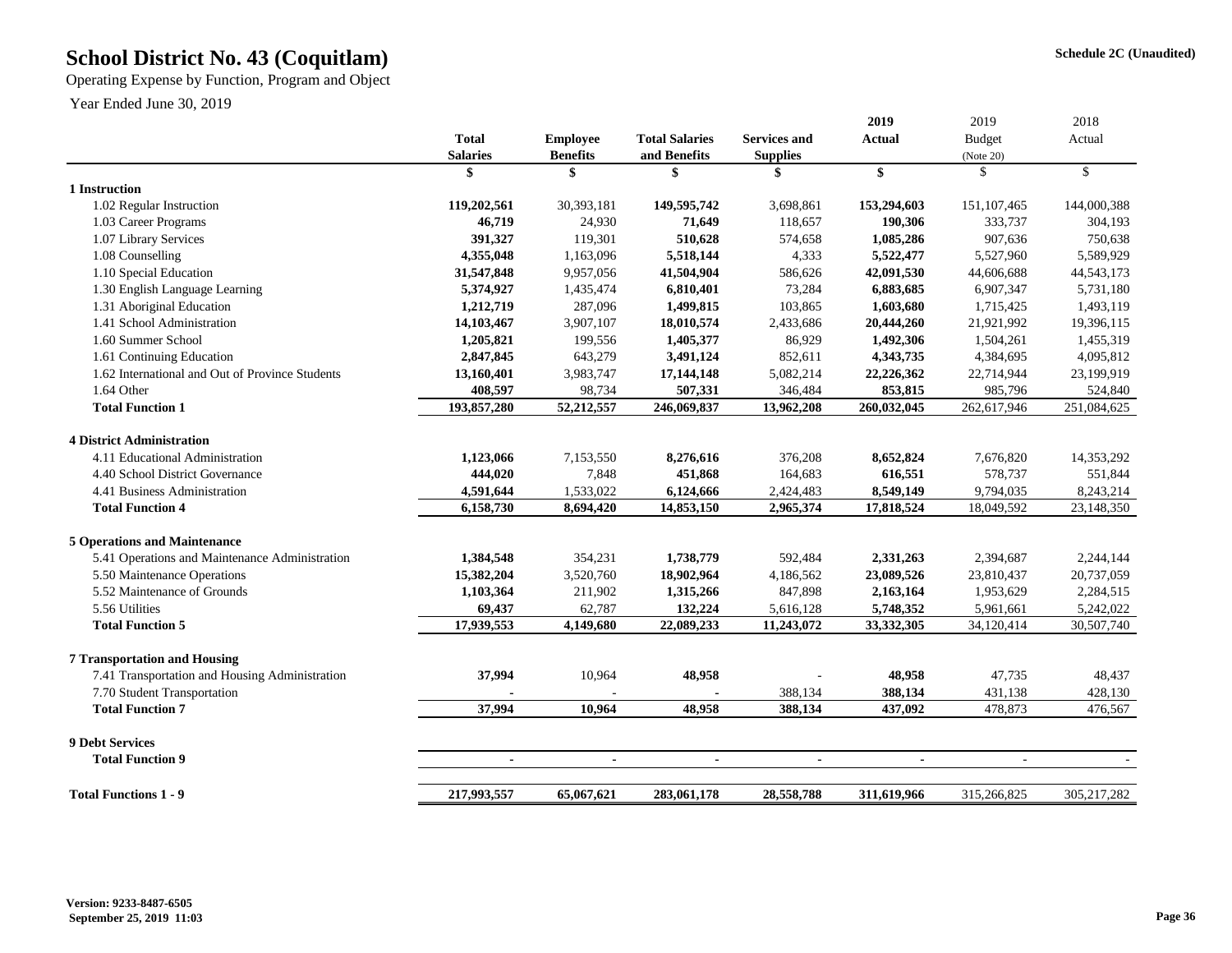Year Ended June 30, 2019 Schedule of Special Purpose Operations

|                                                             | 2019          | 2019       | 2018       |
|-------------------------------------------------------------|---------------|------------|------------|
|                                                             | <b>Budget</b> | Actual     | Actual     |
|                                                             | (Note 20)     |            |            |
|                                                             | \$            | \$         | \$         |
| <b>Revenues</b>                                             |               |            |            |
| Provincial Grants                                           |               |            |            |
| Ministry of Education                                       | 32,201,983    | 31,506,511 | 29,323,022 |
| Other                                                       | 1,000         |            | 1,829      |
| <b>Federal Grants</b>                                       | 2,905,080     | 2,957,582  | 2,699,451  |
| Other Revenue                                               | 13,106,369    | 13,512,940 | 12,866,920 |
| <b>Total Revenue</b>                                        | 48,214,432    | 47,977,033 | 44,891,222 |
| <b>Expenses</b>                                             |               |            |            |
| Instruction                                                 | 47,074,809    | 46,837,410 | 43,751,599 |
| Operations and Maintenance                                  | 1,139,623     | 1,139,623  | 1,139,623  |
| <b>Total Expense</b>                                        | 48,214,432    | 47,977,033 | 44,891,222 |
| Special Purpose Surplus (Deficit) for the year              |               | ٠          |            |
| <b>Total Special Purpose Surplus (Deficit) for the year</b> |               | ۰          |            |
| Special Purpose Surplus (Deficit), beginning of year        |               |            |            |
| Special Purpose Surplus (Deficit), end of year              |               | ۰          |            |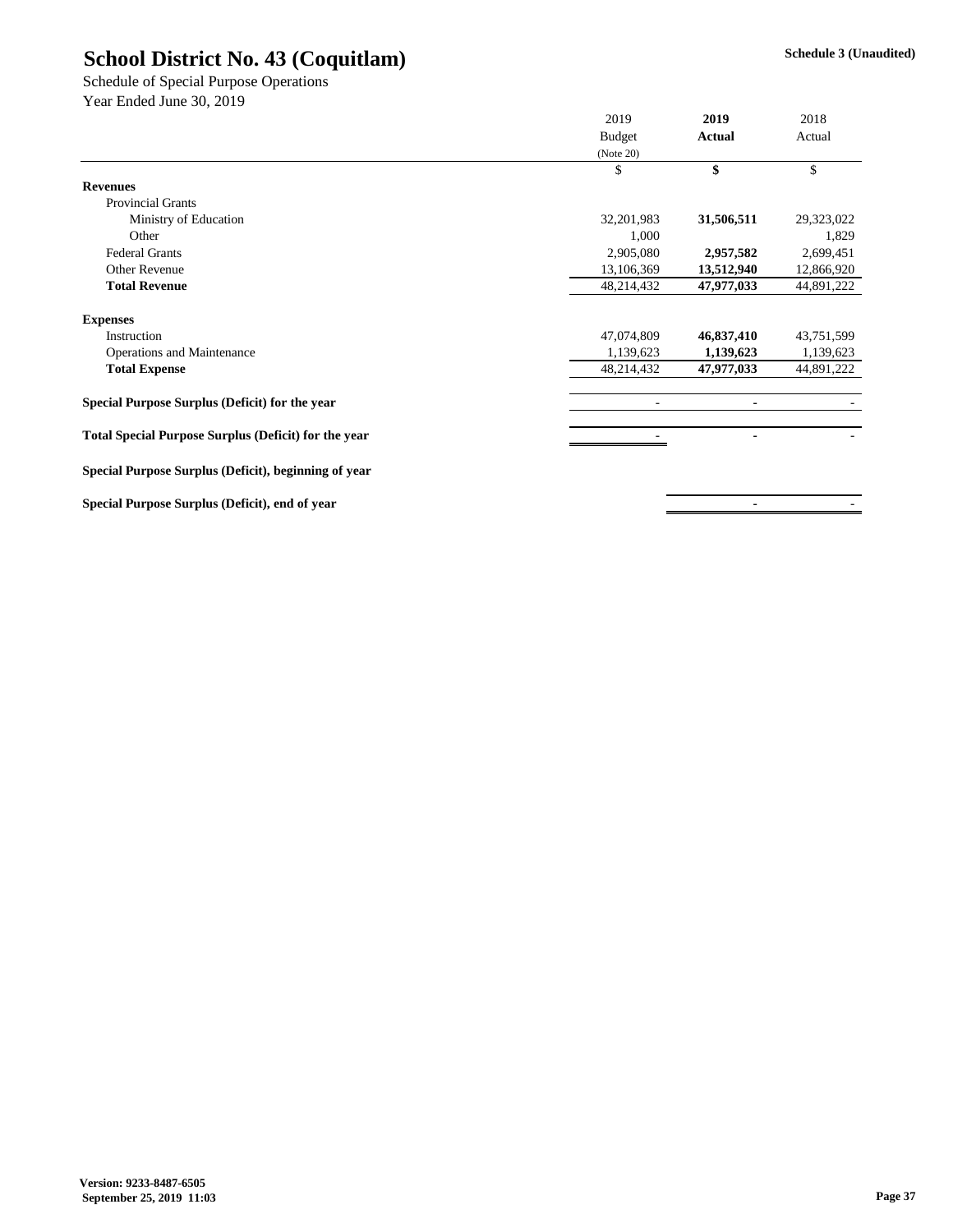### **Schedule 3A (Unaudited) School District No. 43 (Coquitlam)**

Changes in Special Purpose Funds and Expense by Object

|                                                         | Annual<br><b>Facility</b> | Learning<br>Improvement               | <b>Scholarships</b><br>and | <b>School</b><br>Generated   | <b>Strong</b>                       | Ready,<br>Set,                      |                          |                               | <b>Classroom</b><br><b>Enhancement</b> |
|---------------------------------------------------------|---------------------------|---------------------------------------|----------------------------|------------------------------|-------------------------------------|-------------------------------------|--------------------------|-------------------------------|----------------------------------------|
|                                                         | Grant                     | Fund                                  | <b>Bursaries</b>           | <b>Funds</b>                 | <b>Start</b>                        | Learn                               | <b>OLEP</b>              | CommunityLINK Fund - Overhead |                                        |
|                                                         | \$                        | \$                                    | \$<br>566,579              | \$<br>7,339,055              | $\mathbf{s}$                        | \$<br>35,580                        | \$                       | $\mathbf{s}$                  |                                        |
| Deferred Revenue, beginning of year                     |                           |                                       |                            |                              |                                     |                                     |                          |                               |                                        |
| <b>Add:</b> Restricted Grants                           |                           |                                       |                            |                              |                                     |                                     |                          |                               |                                        |
| Provincial Grants - Ministry of Education               | 1,139,623                 | 1,054,313                             |                            |                              | 416,000                             | 112,700                             | 354,954                  | 1,460,778                     | 2,471,366                              |
| <b>Federal Grants</b>                                   |                           |                                       |                            |                              |                                     | $\overline{\phantom{a}}$            |                          | $\sim$                        |                                        |
| Other                                                   |                           |                                       | 171,350                    | 13,041,547                   |                                     |                                     |                          |                               |                                        |
| <b>Investment Income</b>                                | 1,139,623                 | $\overline{\phantom{a}}$<br>1,054,313 | 17,283<br>188,633          | $\blacksquare$<br>13,041,547 | $\overline{\phantom{a}}$<br>416,000 | $\overline{\phantom{a}}$<br>112,700 | 354,954                  | $\sim$<br>1,460,778           | 2,471,366                              |
| Less: Allocated to Revenue                              | 1,139,623                 | 1,054,313                             | 87,556                     | 12,655,548                   | 411,265                             | 144,807                             | 354,954                  | 1,460,778                     |                                        |
| Deferred Revenue, end of year                           | $\blacksquare$            | $\blacksquare$                        | 667,656                    | 7,725,054                    | 4,735                               | 3,473                               | $\blacksquare$           | $\blacksquare$                | 2,471,366                              |
|                                                         |                           |                                       |                            |                              |                                     |                                     |                          |                               |                                        |
| <b>Revenues</b>                                         |                           |                                       |                            |                              |                                     |                                     |                          |                               |                                        |
| Provincial Grants - Ministry of Education               | 1,139,623                 | 1,054,313                             |                            |                              | 411,265                             | 144,807                             | 354,954                  | 1,460,778                     | 2,471,366                              |
| <b>Federal Grants</b>                                   |                           |                                       |                            |                              |                                     |                                     |                          |                               |                                        |
| Other Revenue                                           |                           |                                       | 87,556                     | 12,655,548                   |                                     |                                     |                          |                               |                                        |
|                                                         | 1,139,623                 | 1,054,313                             | 87,556                     | 12,655,548                   | 411,265                             | 144,807                             | 354,954                  | 1,460,778                     | 2,471,366                              |
| <b>Expenses</b>                                         |                           |                                       |                            |                              |                                     |                                     |                          |                               |                                        |
| Salaries                                                |                           |                                       |                            |                              |                                     |                                     |                          |                               |                                        |
| Teachers                                                |                           |                                       |                            |                              |                                     | 38,110                              | 40,923                   |                               |                                        |
| Principals and Vice Principals                          |                           |                                       |                            |                              |                                     |                                     |                          | $\sim$                        | 524,005                                |
| <b>Educational Assistants</b>                           |                           | 845,481                               |                            |                              |                                     |                                     | $\overline{\phantom{a}}$ | 711,986                       | 1,141,950                              |
| <b>Support Staff</b>                                    |                           |                                       |                            |                              | 283,987                             |                                     |                          | 301,520                       |                                        |
| Substitutes                                             |                           |                                       | $\overline{\phantom{a}}$   | $\sim$                       |                                     | $\sim$                              | $\sim$                   | $\sim$                        | 238,170                                |
|                                                         |                           | 845,481                               |                            | $\sim$                       | 283,987                             | 38,110                              | 40,923                   | 1,013,506                     | 1,904,125                              |
| <b>Employee Benefits</b>                                |                           | 208,832                               |                            |                              | 76,816                              | 11,775                              | 11,488                   | 288,616                       | 542,938                                |
| Services and Supplies                                   | 1,139,623                 | 1,054,313                             | 87,556                     | 12,655,548                   | 50,462                              | 94,922                              | 302,543                  | 158,656                       | 24,303                                 |
|                                                         | 1,139,623                 |                                       | 87,556                     | 12,655,548                   | 411,265                             | 144,807                             | 354,954                  | 1,460,778                     | 2,471,366                              |
| <b>Net Revenue (Expense) before Interfund Transfers</b> | $\sim$                    | $\sim$                                | $\sim$                     | $\sim$                       | $\sim$                              | $\sim$                              | $\sim$                   | $\sim$                        |                                        |
| <b>Interfund Transfers</b>                              |                           |                                       |                            |                              |                                     |                                     |                          |                               |                                        |
|                                                         | $\sim$                    | $\sim$                                | $\sim$                     | $\sim$                       | $\sim$                              | ٠                                   | $\sim$                   | $\sim$                        |                                        |
| <b>Net Revenue (Expense)</b>                            | $\sim$                    | $\sim$                                | $\sim$                     | $\sim$                       | $\sim$                              | $\sim$                              | $\sim$                   | $\sim$                        |                                        |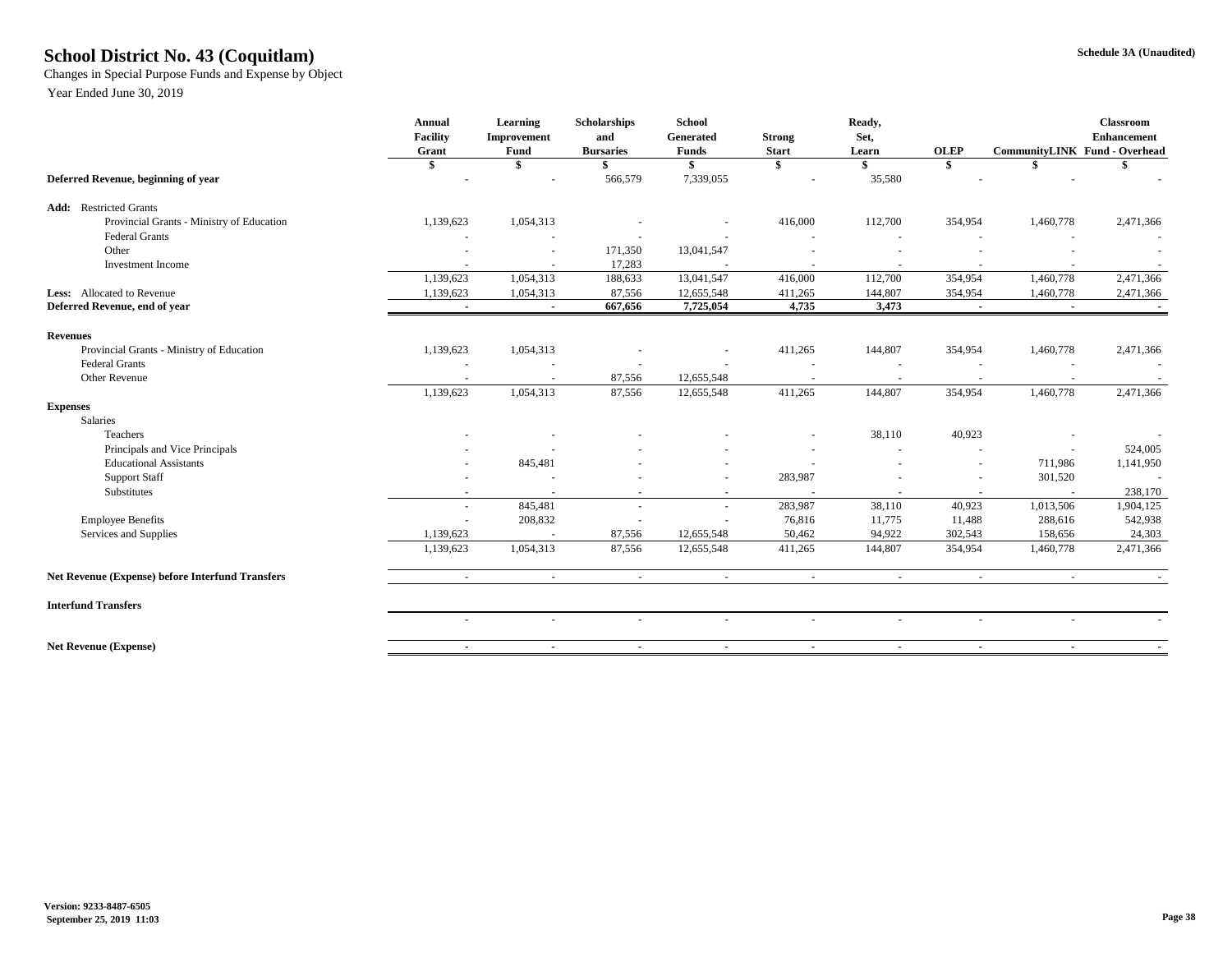### **Schedule 3A (Unaudited) School District No. 43 (Coquitlam)**

Changes in Special Purpose Funds and Expense by Object

|                                                  | <b>Classroom</b><br><b>Enhancement</b> | Classroom<br><b>Enhancement</b><br>Fund - Staffing Fund - Remedies | Day<br><b>Treatment</b> | <b>Sundry</b><br>Programs | <b>Staff</b><br><b>Development</b> | <b>Sick Leave</b><br><b>Trust</b> | Contractual<br><b>Reserves</b> | Apprenticeship<br>Program | <b>Settlement</b><br><b>Workers (Prov)</b> |
|--------------------------------------------------|----------------------------------------|--------------------------------------------------------------------|-------------------------|---------------------------|------------------------------------|-----------------------------------|--------------------------------|---------------------------|--------------------------------------------|
|                                                  |                                        |                                                                    | \$                      | \$                        |                                    | <sup>\$</sup>                     | S.                             | \$                        | \$.                                        |
| Deferred Revenue, beginning of year              |                                        |                                                                    |                         | 63,219                    | 159,922                            | 397,866                           | 2,750,158                      | 214,510                   | 245,068                                    |
| <b>Add:</b> Restricted Grants                    |                                        |                                                                    |                         |                           |                                    |                                   |                                |                           |                                            |
| Provincial Grants - Ministry of Education        | 22,362,849                             | 2,007,666                                                          | 132,930                 |                           |                                    |                                   |                                |                           |                                            |
| <b>Federal Grants</b>                            |                                        |                                                                    |                         |                           |                                    |                                   |                                |                           |                                            |
| Other                                            |                                        |                                                                    |                         | 88,123                    | 56,189                             | 307,384                           | 224,624                        | 243,161                   | 200                                        |
| <b>Investment Income</b>                         |                                        |                                                                    |                         |                           |                                    | 13,876                            | 64,912                         |                           | $\sim$                                     |
|                                                  | 22,362,849                             | 2,007,666                                                          | 132,930                 | 88,123                    | 56,189                             | 321,260                           | 289,536                        | 243,161                   | 200                                        |
| Less: Allocated to Revenue                       | 22,362,849                             | 1,973,626                                                          | 132,930                 | 57,495                    | 101,377                            | 124,522                           | 375,952                        | 60,018                    | 464                                        |
| Deferred Revenue, end of year                    | $\blacksquare$                         | 34,040                                                             | $\blacksquare$          | 93,847                    | 114,734                            | 594,604                           | 2,663,742                      | 397,653                   | 244,804                                    |
| <b>Revenues</b>                                  |                                        |                                                                    |                         |                           |                                    |                                   |                                |                           |                                            |
| Provincial Grants - Ministry of Education        | 22,362,849                             | 1,973,626                                                          | 132,930                 |                           |                                    |                                   |                                |                           |                                            |
| <b>Federal Grants</b>                            |                                        |                                                                    |                         |                           |                                    |                                   |                                |                           |                                            |
| Other Revenue                                    |                                        |                                                                    |                         | 57,495                    | 101,377                            | 124,522                           | 375,952                        | 60,018                    | 464                                        |
|                                                  | 22,362,849                             | 1,973,626                                                          | 132,930                 | 57,495                    | 101,377                            | 124,522                           | 375,952                        | 60,018                    | 464                                        |
| <b>Expenses</b>                                  |                                        |                                                                    |                         |                           |                                    |                                   |                                |                           |                                            |
| Salaries                                         |                                        |                                                                    |                         |                           |                                    |                                   |                                |                           |                                            |
| Teachers                                         | 15,882,644                             | 1,770,154                                                          | 81,365                  |                           |                                    |                                   |                                |                           |                                            |
| Principals and Vice Principals                   | $\overline{\phantom{a}}$               |                                                                    |                         |                           |                                    |                                   |                                |                           |                                            |
| <b>Educational Assistants</b>                    |                                        |                                                                    |                         |                           |                                    |                                   |                                |                           |                                            |
| <b>Support Staff</b>                             |                                        |                                                                    |                         |                           |                                    | 44,941                            |                                |                           | $\sim$                                     |
| Substitutes                                      | 747,974                                |                                                                    |                         | $\sim$                    | $\overline{\phantom{a}}$           |                                   | $\overline{\phantom{a}}$       | $\overline{\phantom{a}}$  |                                            |
|                                                  | 16,630,618                             | 1,770,154                                                          | 81,365                  |                           | $\sim$                             | 44,941                            | $\overline{a}$                 | $\sim$                    | $\sim$                                     |
| <b>Employee Benefits</b>                         | 5,732,231                              | 203,472                                                            | 24,425                  |                           |                                    | 78,830                            |                                |                           |                                            |
| Services and Supplies                            |                                        |                                                                    | 27,140                  | 57,495                    | 101,377                            | 751                               | 375,952                        | 60,018                    | 464                                        |
|                                                  | 22,362,849                             | 1,973,626                                                          | 132,930                 | 57,495                    | 101,377                            | 124,522                           | 375,952                        | 60,018                    | 464                                        |
| Net Revenue (Expense) before Interfund Transfers | $\sim$                                 | $\sim$                                                             | $\sim$                  | $\sim$                    | $\sim$                             | $\sim$                            | $\sim$                         | $\sim$                    |                                            |
| <b>Interfund Transfers</b>                       |                                        |                                                                    |                         |                           |                                    |                                   |                                |                           |                                            |
|                                                  | $\sim$                                 | $\overline{\phantom{a}}$                                           | $\sim$                  | $\overline{a}$            | $\ddot{\phantom{1}}$               | $\sim$                            | $\sim$                         | $\sim$                    |                                            |
| <b>Net Revenue (Expense)</b>                     | $\sim$                                 | $\sim$                                                             | $\sim$                  | $\sim$                    | $\sim$                             | $\sim$                            | $\blacksquare$                 | $\sim$                    | $\sim$                                     |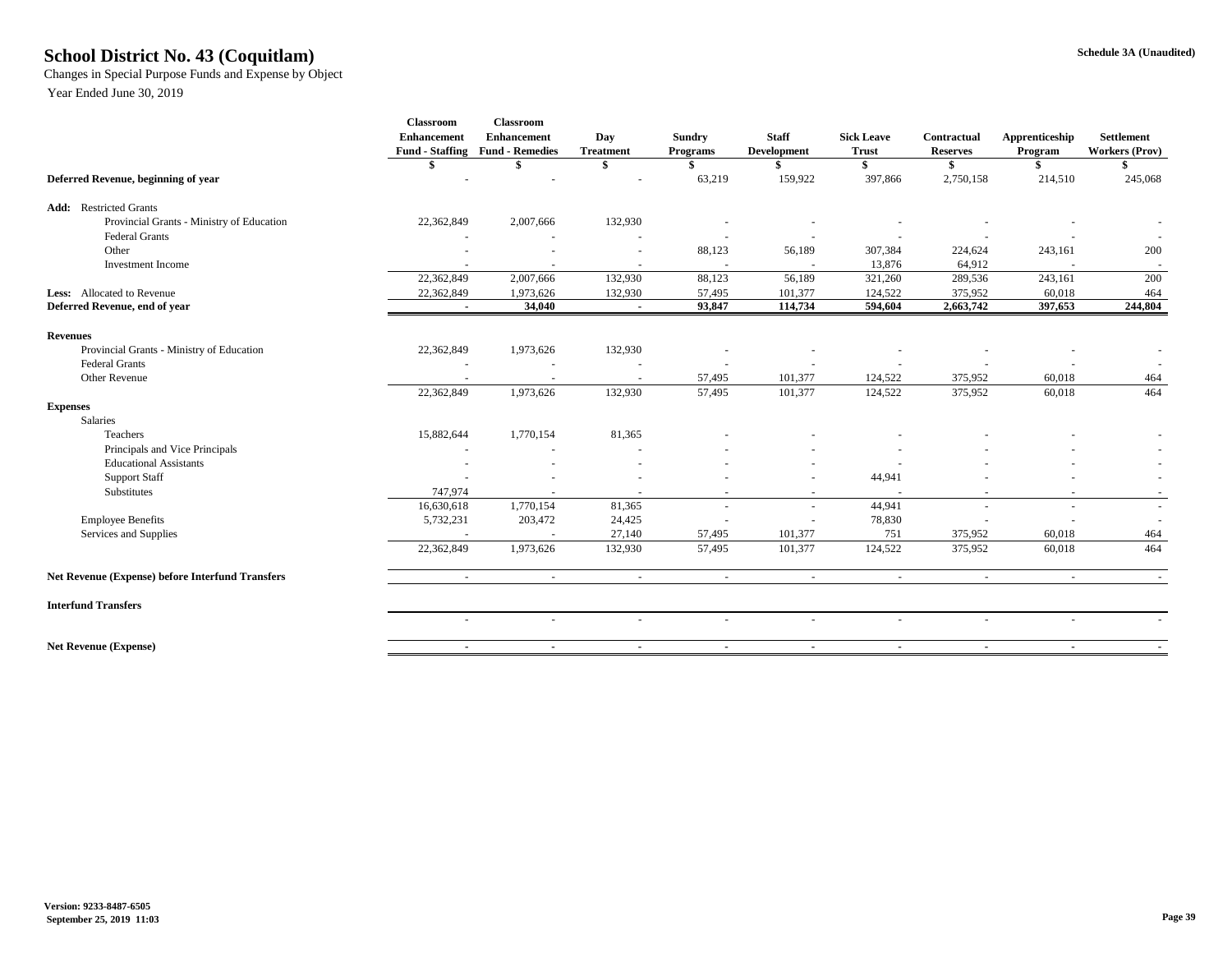### **Schedule 3A (Unaudited) School District No. 43 (Coquitlam)**

Changes in Special Purpose Funds and Expense by Object

|                                                         | <b>ELSA/LINK</b><br><b>Settlement</b><br>Workers (Fed) |                | <b>IRCC</b>    | <b>Comm Link</b><br><b>Lunch Program</b> | <b>TOTAL</b> |  |
|---------------------------------------------------------|--------------------------------------------------------|----------------|----------------|------------------------------------------|--------------|--|
|                                                         | \$                                                     | \$             | \$             | \$                                       | \$           |  |
| Deferred Revenue, beginning of year                     |                                                        |                |                | 12,826                                   | 11,784,783   |  |
| <b>Add:</b> Restricted Grants                           |                                                        |                |                |                                          |              |  |
| Provincial Grants - Ministry of Education               |                                                        |                |                |                                          | 31,513,179   |  |
| <b>Federal Grants</b>                                   | 1,995,428                                              | 758,639        | 203,515        |                                          | 2,957,582    |  |
| Other                                                   |                                                        |                |                | 57,342                                   | 14,189,920   |  |
| <b>Investment Income</b>                                |                                                        |                |                |                                          | 96,071       |  |
|                                                         | 1,995,428                                              | 758,639        | 203,515        | 57,342                                   | 48,756,752   |  |
| <b>Less:</b> Allocated to Revenue                       | 1,995,428                                              | 758,639        | 203,515        | 50,008                                   | 47,977,033   |  |
| Deferred Revenue, end of year                           |                                                        |                |                | 20,160                                   | 12,564,502   |  |
| <b>Revenues</b>                                         |                                                        |                |                |                                          |              |  |
| Provincial Grants - Ministry of Education               |                                                        |                |                |                                          | 31,506,511   |  |
| <b>Federal Grants</b>                                   | 1,995,428                                              | 758,639        | 203,515        |                                          | 2,957,582    |  |
| Other Revenue                                           |                                                        |                |                | 50,008                                   | 13,512,940   |  |
|                                                         | 1,995,428                                              | 758,639        | 203,515        | 50,008                                   | 47,977,033   |  |
| <b>Expenses</b>                                         |                                                        |                |                |                                          |              |  |
| Salaries                                                |                                                        |                |                |                                          |              |  |
| <b>Teachers</b>                                         | 850,465                                                |                | 18,524         |                                          | 18,682,185   |  |
| Principals and Vice Principals                          | 72,731                                                 | 33,255         | 7,012          |                                          | 637,003      |  |
| <b>Educational Assistants</b>                           |                                                        |                |                |                                          | 2,699,417    |  |
| <b>Support Staff</b>                                    | 165,906                                                | 547,605        | 85,613         |                                          | 1,429,572    |  |
| <b>Substitutes</b>                                      | 22.322                                                 | $\blacksquare$ | $\sim$         | ٠                                        | 1,008,466    |  |
|                                                         | 1,111,424                                              | 580,860        | 111,149        |                                          | 24,456,643   |  |
| <b>Employee Benefits</b>                                | 288,778                                                | 155,313        | 27,537         |                                          | 7,651,051    |  |
| Services and Supplies                                   | 595,226                                                | 22,466         | 64,829         | 50,008                                   | 15,869,339   |  |
|                                                         | 1,995,428                                              | 758,639        | 203,515        | 50,008                                   | 47,977,033   |  |
| <b>Net Revenue (Expense) before Interfund Transfers</b> | $\omega$                                               | $\omega$       | $\omega$       | $\sim$                                   |              |  |
| <b>Interfund Transfers</b>                              |                                                        |                |                |                                          |              |  |
|                                                         | $\blacksquare$                                         | $\sim$         | u,             |                                          |              |  |
| <b>Net Revenue (Expense)</b>                            | $\blacksquare$                                         | $\blacksquare$ | $\blacksquare$ | ۰.                                       |              |  |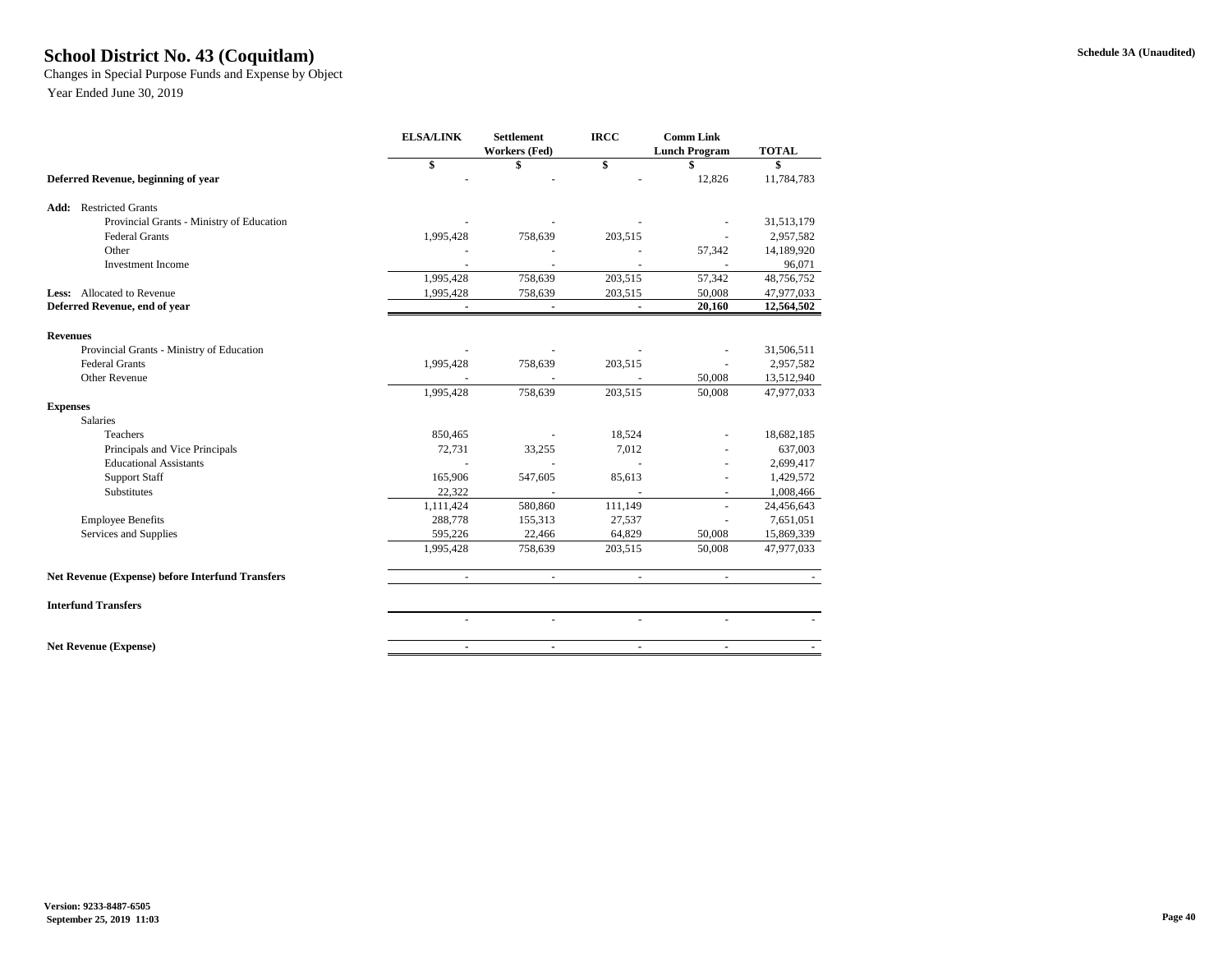Schedule of Capital Operations

|                                                          | 2019          | 2019 Actual                 |            |                | 2018        |  |
|----------------------------------------------------------|---------------|-----------------------------|------------|----------------|-------------|--|
|                                                          | <b>Budget</b> | <b>Invested in Tangible</b> | Local      | <b>Fund</b>    | Actual      |  |
|                                                          | (Note 20)     | <b>Capital Assets</b>       | Capital    | <b>Balance</b> |             |  |
|                                                          | \$            | \$                          |            | \$             | \$          |  |
| <b>Revenues</b>                                          |               |                             |            |                |             |  |
| Other Revenue                                            | 150,000       |                             | 196,558    | 196,558        | 316,341     |  |
| <b>Rentals and Leases</b>                                | 680,000       |                             | 649,386    | 649,386        | 551,519     |  |
| <b>Investment Income</b>                                 | 800,000       |                             | 1,123,755  | 1,123,755      | 352,965     |  |
| Amortization of Deferred Capital Revenue                 | 12,500,000    | 11,927,080                  |            | 11,927,080     | 11,419,270  |  |
| <b>Total Revenue</b>                                     | 14,130,000    | 11,927,080                  | 1,969,699  | 13,896,779     | 12,640,095  |  |
| <b>Expenses</b>                                          |               |                             |            |                |             |  |
| Operations and Maintenance                               | 100,000       |                             | 41,231     | 41,231         | 39,256      |  |
| Amortization of Tangible Capital Assets                  |               |                             |            |                |             |  |
| Operations and Maintenance                               | 14,800,000    | 15,367,462                  |            | 15,367,462     | 14,381,901  |  |
| <b>Total Expense</b>                                     | 14,900,000    | 15,367,462                  | 41,231     | 15,408,693     | 14,421,157  |  |
| Capital Surplus (Deficit) for the year                   | (770,000)     | (3,440,382)                 | 1,928,468  | (1,511,914)    | (1,781,062) |  |
| Net Transfers (to) from other funds                      |               |                             |            |                |             |  |
| Tangible Capital Assets Purchased                        | 1,000,000     | 4,141,395                   |            | 4,141,395      | 2,394,403   |  |
| Local Capital                                            | 5,000,000     |                             | 3,370,757  | 3,370,757      | 3,298,248   |  |
| Capital Lease Payment                                    | 5,960         |                             | 5,957      | 5,957          | 5,246       |  |
| <b>Total Net Transfers</b>                               | 6,005,960     | 4,141,395                   | 3,376,714  | 7,518,109      | 5,697,897   |  |
| <b>Other Adjustments to Fund Balances</b>                |               |                             |            |                |             |  |
| Tangible Capital Assets WIP Purchased from Local Capital |               | 623,613                     | (623, 613) |                |             |  |
| Principal Payment                                        |               |                             |            |                |             |  |
| Capital Lease                                            |               | 5,957                       | (5,957)    |                |             |  |
| <b>Total Other Adjustments to Fund Balances</b>          |               | 629,570                     | (629, 570) |                |             |  |
| <b>Total Capital Surplus (Deficit) for the year</b>      | 5,235,960     | 1,330,583                   | 4,675,612  | 6,006,195      | 3,916,835   |  |
| Capital Surplus (Deficit), beginning of year             |               | 142,710,855                 | 28,015,638 | 170,726,493    | 166,809,658 |  |
| Capital Surplus (Deficit), end of year                   |               | 144,041,438                 | 32,691,250 | 176,732,688    | 170,726,493 |  |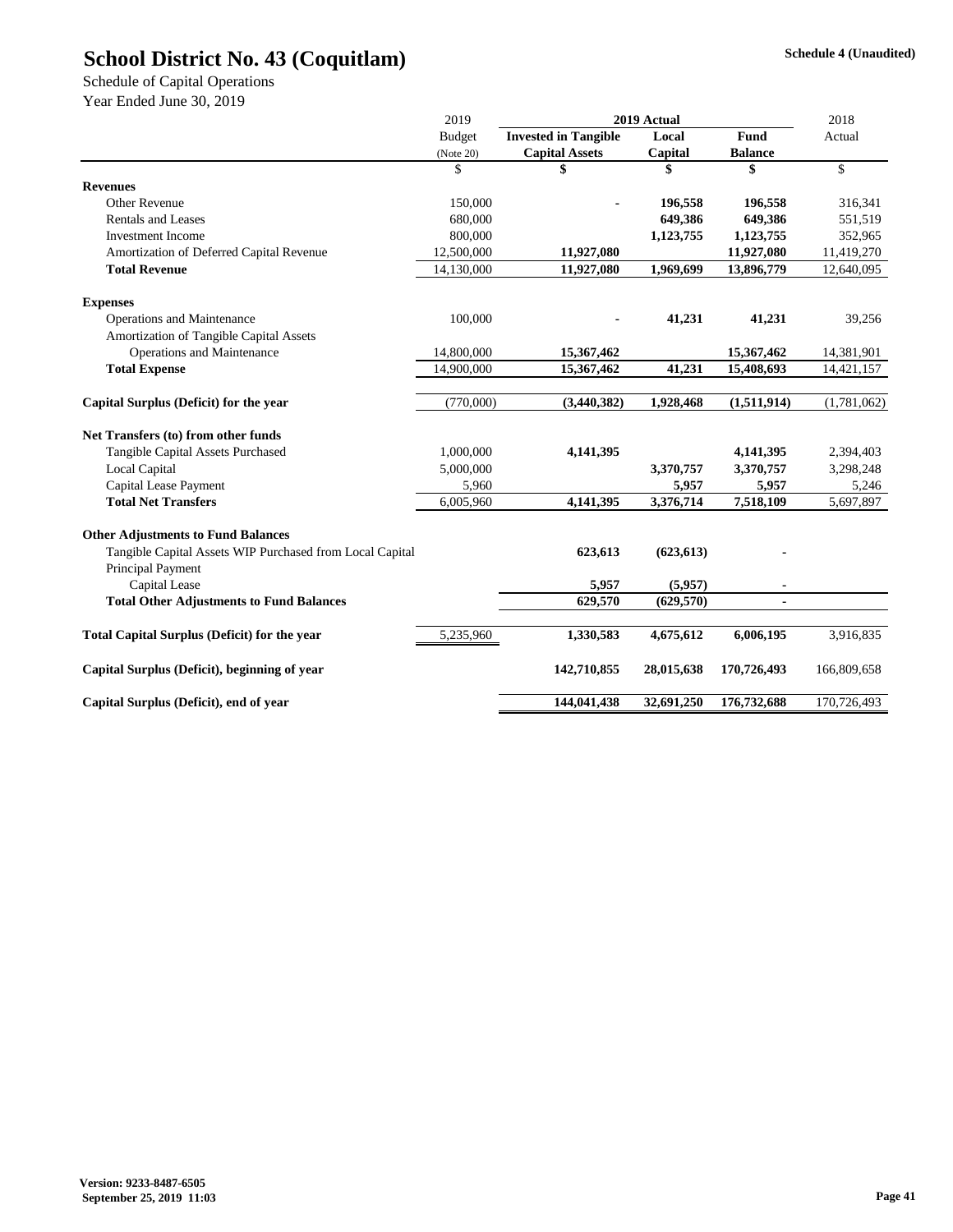Tangible Capital Assets Year Ended June 30, 2019

|              |                  | <b>Furniture and</b>      |                                            | Computer                                | Computer        |                                              |
|--------------|------------------|---------------------------|--------------------------------------------|-----------------------------------------|-----------------|----------------------------------------------|
| <b>Sites</b> | <b>Buildings</b> | Equipment                 | <b>Vehicles</b>                            | <b>Software</b>                         | <b>Hardware</b> | <b>Total</b>                                 |
|              |                  |                           |                                            | S                                       | S               |                                              |
| 112,508,685  | 526,450,585      | 4,539,587                 | 942,903                                    |                                         | 8,945,299       | 653,387,059                                  |
|              |                  |                           |                                            |                                         |                 |                                              |
|              |                  |                           |                                            |                                         |                 |                                              |
|              |                  |                           |                                            |                                         |                 |                                              |
|              | 4,246,827        |                           |                                            |                                         |                 | 4,246,827                                    |
|              |                  | 106,303                   |                                            |                                         |                 | 106,303                                      |
|              |                  | 555,966                   |                                            | ۰                                       | 3,585,429       | 4,141,395                                    |
|              | 50,686,047       | 399,896                   |                                            |                                         |                 | 51,085,943                                   |
| $\sim$       | 54,932,874       | 1,062,165                 | ÷.                                         | $\mathbf{r}$                            | 3,585,429       | 59,580,468                                   |
|              |                  |                           |                                            |                                         |                 |                                              |
|              |                  | 825,708                   | 211,243                                    | $\overline{\phantom{a}}$                | 573,997         | 1,610,948                                    |
|              |                  | 825,708                   | 211,243                                    | $\sim$                                  | 573,997         | 1,610,948                                    |
| 112,508,685  | 581,383,459      | 4,776,044                 | 731,660                                    | ٠                                       | 11,956,731      | 711,356,579                                  |
|              | 92,513,068       |                           |                                            |                                         |                 | 92,513,068                                   |
| 112,508,685  | 673,896,527      | 4,776,044                 | 731,660                                    | $\sim$                                  | 11,956,731      | 803,869,647                                  |
|              | 241,458,423      | 3,290,342                 | 569,018                                    | ٠                                       | 2,429,482       | 247,747,265                                  |
|              |                  |                           |                                            |                                         |                 |                                              |
|              |                  |                           |                                            | ٠                                       |                 | 15,367,462                                   |
|              |                  |                           |                                            |                                         |                 |                                              |
|              |                  |                           |                                            | ٠                                       |                 | 1,610,948                                    |
|              |                  |                           |                                            | $\sim$                                  |                 | 1,610,948                                    |
|              |                  |                           |                                            | $\sim$                                  |                 | 261,503,779                                  |
| 112,508,685  | 419,819,600      | 1,804,344                 | 279,595                                    | ٠                                       | 7,953,644       | 542,365,868                                  |
|              |                  | 12,618,504<br>254,076,927 | 507,066<br>825,708<br>825,708<br>2,971,700 | 94,290<br>211,243<br>211,243<br>452,065 |                 | 2,147,602<br>573,997<br>573,997<br>4,003,087 |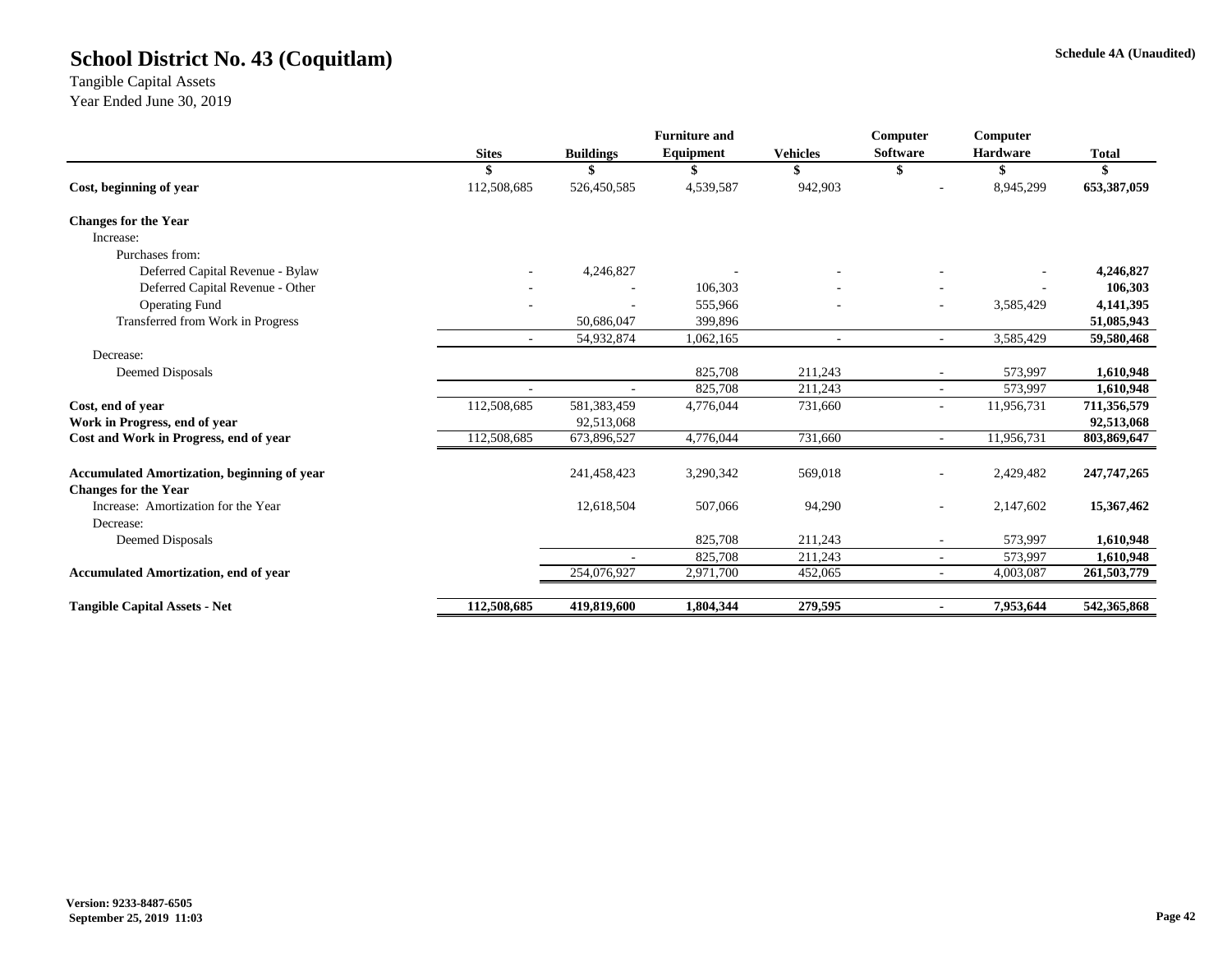Tangible Capital Assets - Work in Progress Year Ended June 30, 2019

|                                               |                  | <b>Furniture and</b>     | Computer                 | Computer        |                |
|-----------------------------------------------|------------------|--------------------------|--------------------------|-----------------|----------------|
|                                               | <b>Buildings</b> | Equipment                | <b>Software</b>          | <b>Hardware</b> | <b>Total</b>   |
|                                               | \$               | ъ                        |                          | \$              | \$             |
| Work in Progress, beginning of year           | 115,950,658      |                          |                          |                 | 115,950,658    |
| <b>Changes for the Year</b>                   |                  |                          |                          |                 |                |
| Increase:                                     |                  |                          |                          |                 |                |
| Deferred Capital Revenue - Bylaw              | 24,193,983       | 369,399                  | ٠                        |                 | 24,563,382     |
| Deferred Capital Revenue - Other              | 2,461,358        |                          | ٠                        |                 | 2,461,358      |
| Local Capital                                 | 593,116          | 30,497                   | ٠                        |                 | 623,613        |
|                                               | 27,248,457       | 399,896                  | ٠                        | ۰               | 27,648,353     |
| Decrease:                                     |                  |                          |                          |                 |                |
| <b>Transferred to Tangible Capital Assets</b> | 50,686,047       | 399,896                  | ٠                        |                 | 51,085,943     |
|                                               | 50,686,047       | 399,896                  | $\overline{\phantom{a}}$ |                 | 51,085,943     |
| Net Changes for the Year                      | (23, 437, 590)   | $\overline{\phantom{a}}$ | ٠                        |                 | (23, 437, 590) |
| Work in Progress, end of year                 | 92,513,068       |                          | ٠                        |                 | 92,513,068     |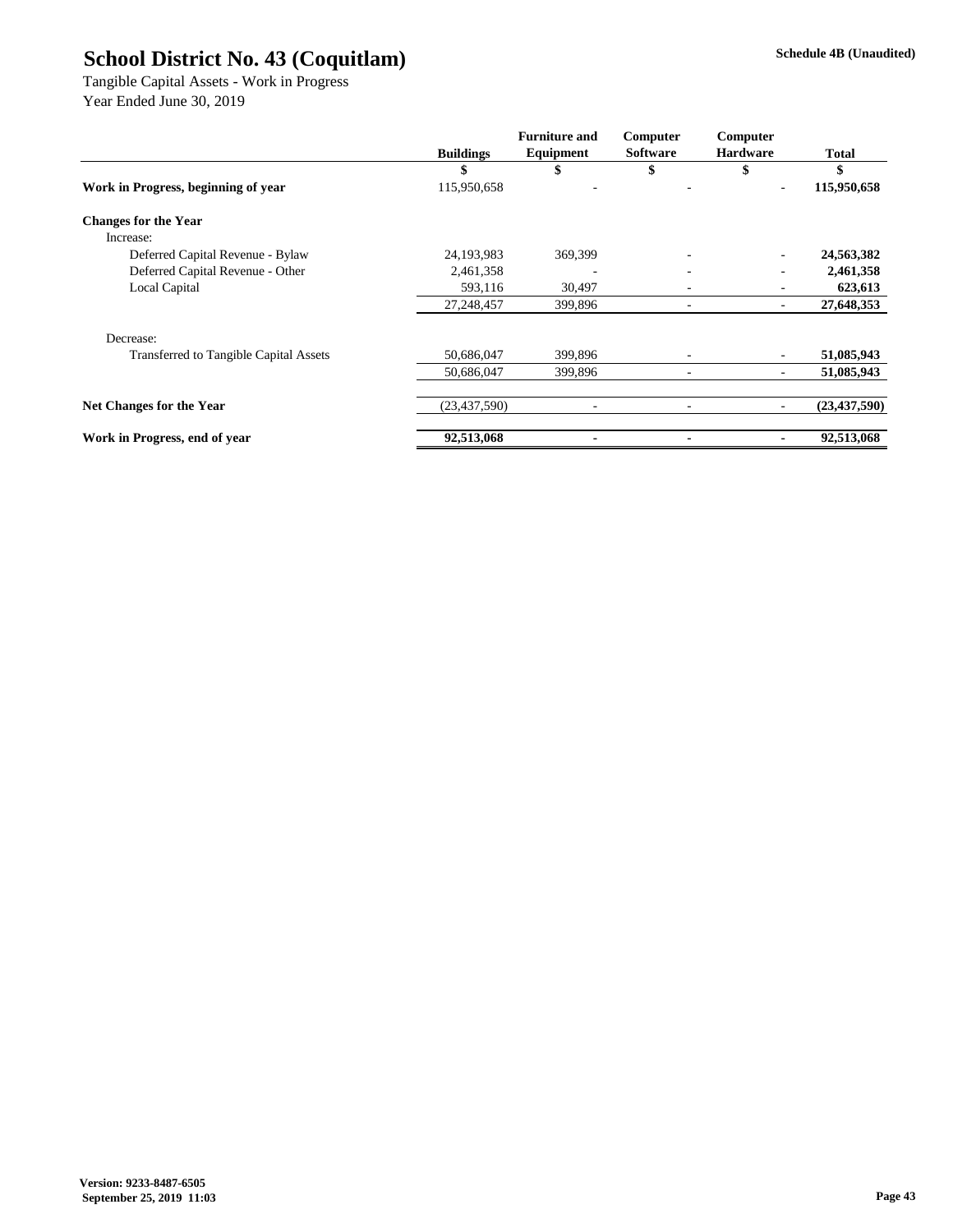Deferred Capital Revenue

|                                                       | <b>Bylaw</b>   | Other             | Other                    | <b>Total</b>   |
|-------------------------------------------------------|----------------|-------------------|--------------------------|----------------|
|                                                       | Capital        | <b>Provincial</b> | Capital                  | Capital        |
|                                                       | \$             | \$                | \$                       | \$             |
| Deferred Capital Revenue, beginning of year           | 265,014,560    | 1,330,402         | 177,944                  | 266,522,906    |
| <b>Changes for the Year</b>                           |                |                   |                          |                |
| Increase:                                             |                |                   |                          |                |
| Transferred from Deferred Revenue - Capital Additions | 4,246,827      | 106,303           |                          | 4,353,130      |
| Transferred from Work in Progress                     | 48,337,696     | 1,000,000         |                          | 49,337,696     |
|                                                       | 52,584,523     | 1,106,303         |                          | 53,690,826     |
| Decrease:                                             |                |                   |                          |                |
| Amortization of Deferred Capital Revenue              | 11,840,277     | 53,303            | 33,500                   | 11,927,080     |
|                                                       | 11,840,277     | 53,303            | 33,500                   | 11,927,080     |
| Net Changes for the Year                              | 40,744,246     | 1,053,000         | (33,500)                 | 41,763,746     |
| Deferred Capital Revenue, end of year                 | 305,758,806    | 2,383,402         | 144,444                  | 308,286,652    |
|                                                       |                |                   |                          |                |
| Work in Progress, beginning of year                   | 108,339,763    | 5,605,158         | ÷,                       | 113,944,921    |
| <b>Changes for the Year</b>                           |                |                   |                          |                |
| Increase                                              |                |                   |                          |                |
| Transferred from Deferred Revenue - Work in Progress  | 24,563,382     | 2,461,358         |                          | 27,024,740     |
|                                                       | 24,563,382     | 2,461,358         |                          | 27,024,740     |
| Decrease                                              |                |                   |                          |                |
| Transferred to Deferred Capital Revenue               | 48,337,696     | 1,000,000         |                          | 49,337,696     |
|                                                       | 48,337,696     | 1,000,000         |                          | 49,337,696     |
| Net Changes for the Year                              | (23, 774, 314) | 1,461,358         | ÷,                       | (22, 312, 956) |
| Work in Progress, end of year                         | 84,565,449     | 7,066,516         | $\overline{\phantom{a}}$ | 91,631,965     |
| <b>Total Deferred Capital Revenue, end of year</b>    | 390,324,255    | 9,449,918         | 144,444                  | 399,918,617    |